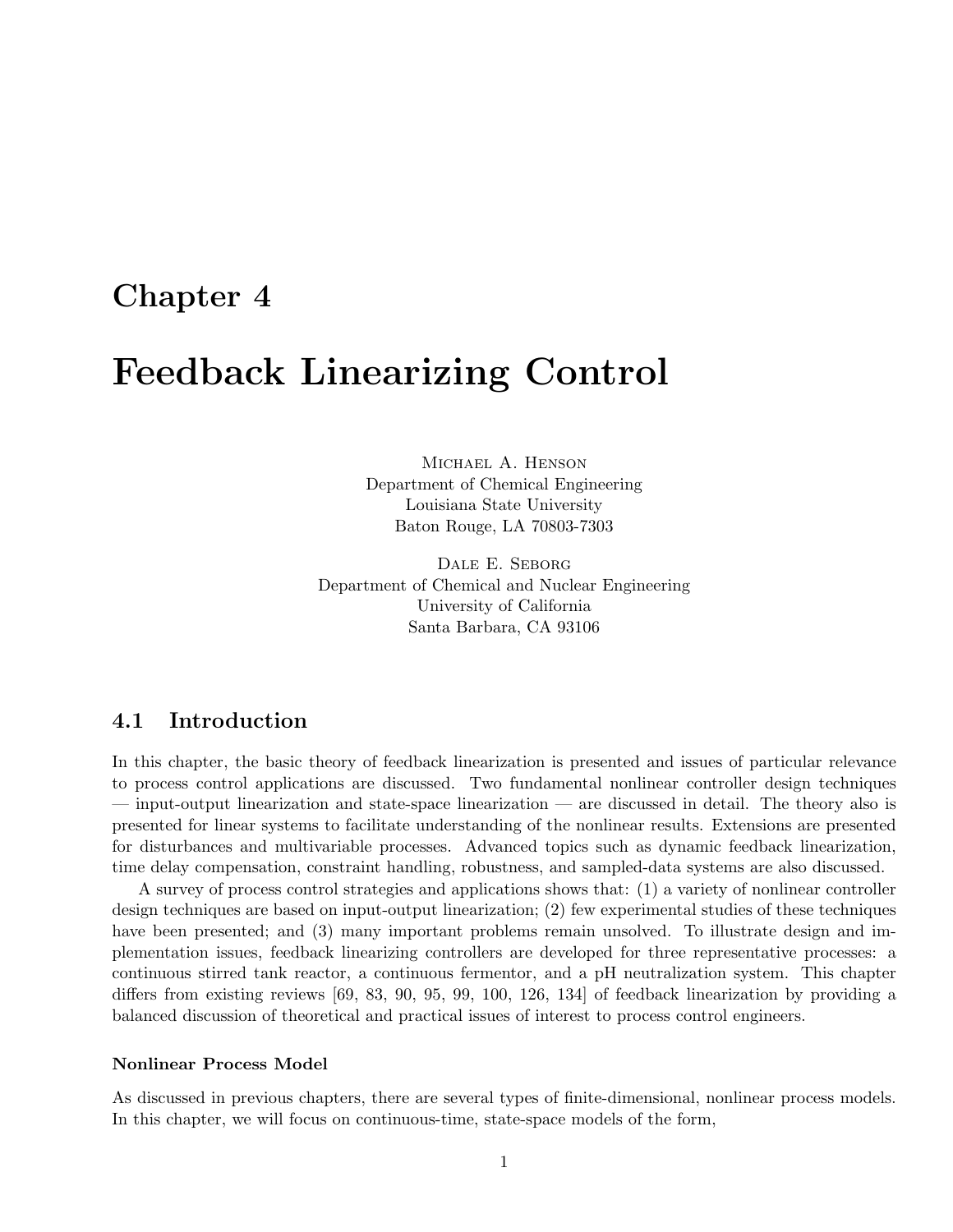$$
\begin{array}{rcl}\n\dot{x} & = & f(x) + g(x)u \\
y & = & h(x)\n\end{array} \tag{4.1}
$$

where: x is an n-dimensional vector of state variables; u is an m-dimensional vector of manipulated input variables; y is an m-dimensional vector of controlled output variables;  $f(x)$  is an n-dimensional vector of nonlinear functions;  $q(x)$  is an  $(n \times m)$ -dimensional matrix of nonlinear functions; and  $h(x)$  is an mdimensional vector of nonlinear functions. The single-input, single-output (SISO) case where  $m = 1$  will be emphasized to facilitate understanding of the basic concepts. The model (4.1) will be modified as necessary to describe more complex nonlinear processes, such as those with measured disturbances or time delays.

#### Feedback Linearization vs. Jacobian Linearization

Consider the Jacobian linearization of the nonlinear model (4.1) about an equilibrium point  $(u_0, x_0, y_0)$ :

$$
\dot{x} = \left[\frac{\partial f(x_0)}{\partial x} + \frac{\partial g(x_0)}{\partial x}u_0\right](x - x_0) + g(x_0)(u - u_0)
$$
\n
$$
y - y_0 = \frac{\partial h(x_0)}{\partial x}(x - x_0)
$$
\n(4.2)

Using deviation variables, the Jacobian model can be written as a linear state-space system,

$$
\begin{array}{rcl}\n\dot{x} & = & Ax + Bu \\
y & = & Cx\n\end{array}\n\tag{4.3}
$$

with obvious definitions for the matrices  $A, B$ , and  $C$ . It is important to note that the Jacobian model is an exact representation of the nonlinear model only at the point  $(x_0, u_0)$ . As a result, a control strategy based on a linearized model may yield unsatisfactoy performance and robustness at other operating points.

In this chapter, we present a class of nonlinear control techniques that can produce a linear model that is an exact representation of the original nonlinear model over a large set of operating conditions. The general approach — typically called *feedback linearization* — is based on two operations: (1) nonlinear change of coordinates; and (2) nonlinear state feedback. We focus on local feedback linearization (i.e. the coordinate transformation and control law may be only locally defined) to avoid complications associated with the global problem.

After feedback linearization, the input-output model is linear,

$$
\dot{\xi} = A\xi + Bv \tag{4.4}
$$
\n
$$
w = C\xi
$$

where:  $\xi$  is an r-dimensional vector of transformed state variables; v is an m-dimensional vector of transformed input variables;  $w$  is an  $m$ -dimensional vector of transformed output variables; and the matrices A, B, and C have a very simple canonical structure. If  $r < n$ , an additional  $n-r$  state variables must be introduced to complete the coordinate transformation. The integer  $r$  is called the *relative degree* and is a fundamental characteristic of a nonlinear system.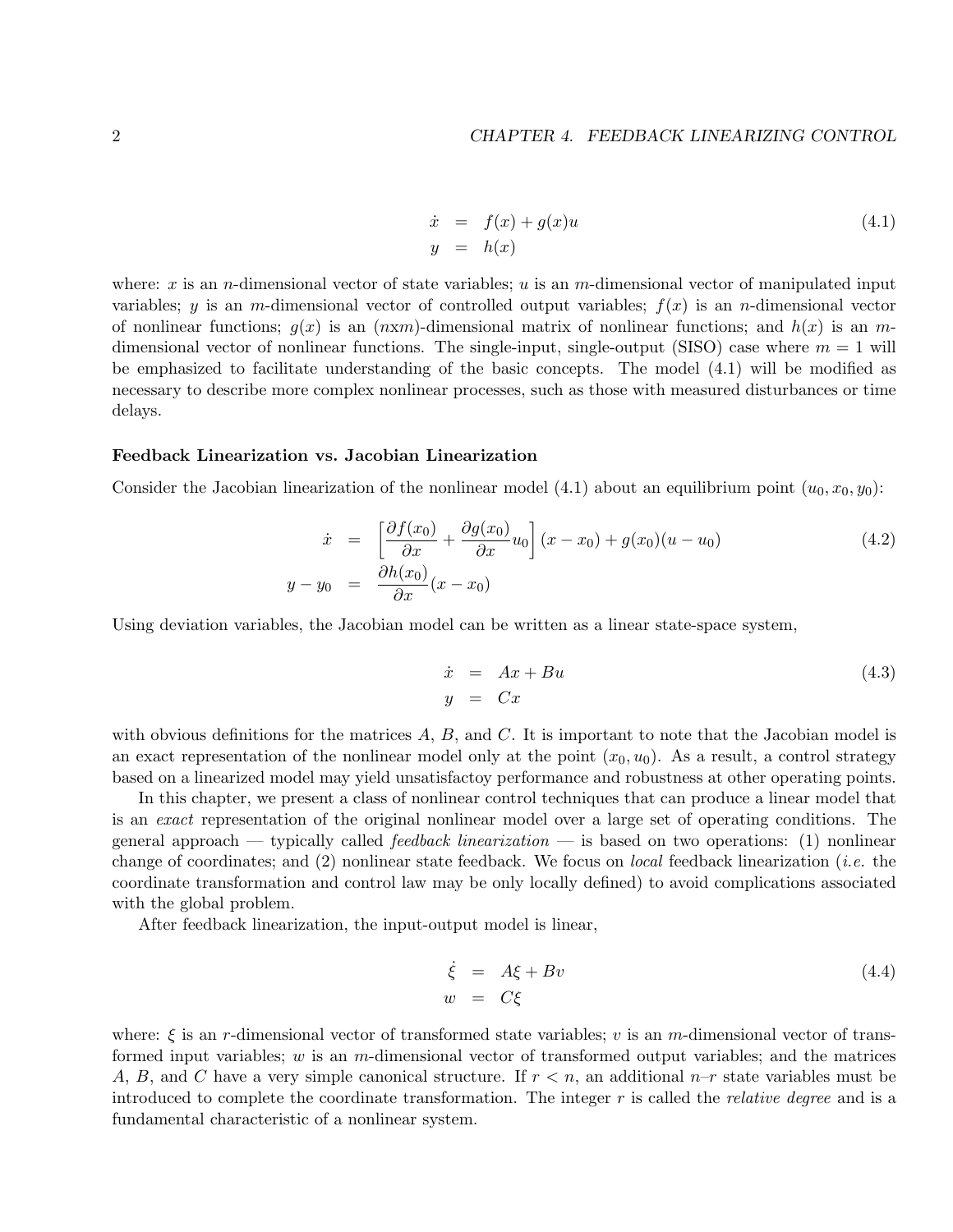#### 4.2. INPUT-OUTPUT LINEARIZATION 3

#### Feedback Linearization Approaches

Most feedback linearization approaches are based on *input-output linearization* or *state-space linearization*. In the input-output linearization approach, the objective is to linearize the map between the transformed inputs  $(v)$  and the *actual* outputs  $(y)$ . A linear controller is then designed for the linearized input-output model, which can be represented by (4.4) with  $r \leq n$  and  $w = y$ . However, there is an  $(n-r)$ -dimensional subsystem that typically is not linearized,

$$
\dot{\eta} = q(\eta, \xi) \tag{4.5}
$$

where  $\eta$  is an  $(n-r)$ -dimensional vector of transformed state variables and q is a  $(n-r)$ -dimensional vector of nonlinear functions. Input-output linearization techniques are restricted to processes in which these so-called zero dynamics are stable.

In the state-space linearization approach, the goal is to linearize the map between the transformed inputs and the *entire* vector of transformed state variables. This objective is achieved by deriving *artificial* outputs (w) that yield a feedback linearized model with state dimension  $r = n$ . A linear controller is then synthesized for the linear input-state model. However, this approach may fail to simplify the controller design task because the map between the transformed inputs and the original outputs  $(y)$  generally is nonlinear. As a result, input-output linearization is preferable to state-space linearization for most process control applications. For some processes, it is possible to simultaneously linearize the input-state and input-output maps because the original outputs yield a linear model with dimension  $r = n$ .

#### Static and Dynamic State Feedback

Feedback linearization produces a linear model by the use of nonlinear coordinate transformations and nonlinear state feedback. Coordinate transformations are described in Chapter 3; nonlinear state feedback is discussed below. In some applications, the control objectives can be achieved with a nonlinear static state feedback control law of the form,

$$
u = \alpha(x) + \beta(x)v \tag{4.6}
$$

where  $\alpha$  is an m-dimensional vector of nonlinear functions and  $\beta$  is an m x m matrix of nonlinear functions. For some processes, it is not possible to satisfy the control objective with a static controller and a dynamic state feedback control law must be employed,

$$
\dot{\zeta} = \gamma(x,\zeta) + \delta(x,\zeta)v \n u = \alpha(x,\zeta) + \beta(x,\zeta)v
$$
\n(4.7)

where:  $\zeta$  is a q-dimensional vector of controller state variables;  $\gamma$  is a q-dimensional vector of nonlinear functions; and  $\delta$  is a q x m matrix of nonlinear functions. Specific forms for the nonlinear controller functions  $(\alpha, \beta, \gamma, \delta)$  will be presented thoughout the chapter.

## 4.2 Input-Output Linearization

#### 4.2.1 Linear System

An input-output linearizing controller is designed for the SISO version of the linear system (4.3). This exercise illustrates the basic controller design procedure employed in the nonlinear case. Recall from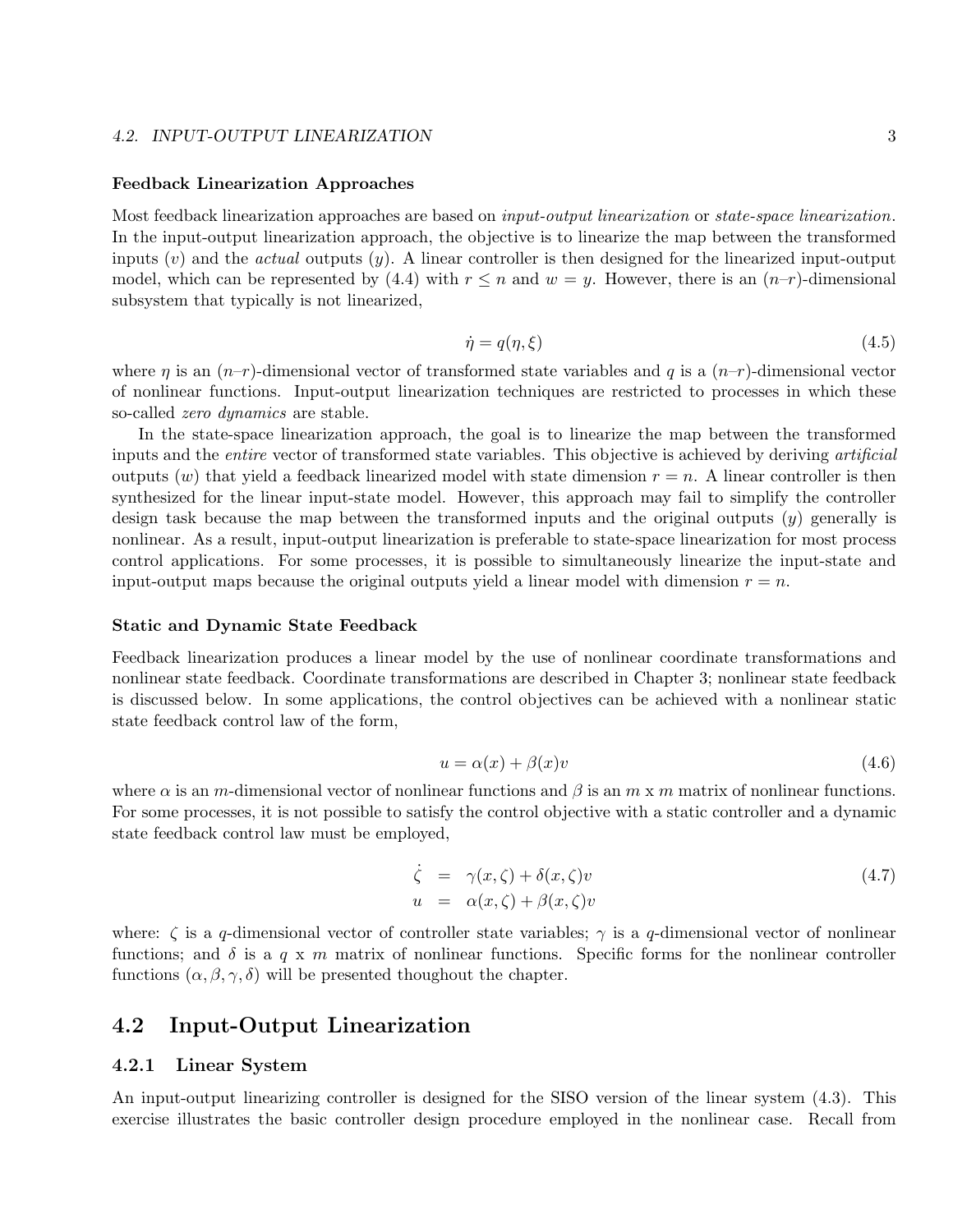Chapter 3 that the system can be transformed into the following normal form via a linear change of coordinates  $[\xi^T, \eta^T]^T = Tx$ ,

$$
\begin{aligned}\n\dot{\xi}_1 &= \xi_2 \\
\dot{\xi}_2 &= \xi_3 \\
\vdots \\
\dot{\xi}_r &= R\xi + S\eta + ku \\
\dot{\eta} &= P\xi + Q\eta \\
y &= \xi_1\n\end{aligned} \tag{4.8}
$$

where  $r$  is the *relative degree*. The static state feedback control law,

$$
u = \frac{v - R\xi - S\eta}{k} \tag{4.9}
$$

changes the r-th equation in (4.8) to:  $\dot{\xi}_r = v$ . The transformed input v is designed to stabilize the  $\xi$ subsystem,

$$
v = -\alpha_r \xi_r - \alpha_{r-1} \xi_{r-1} - \dots - \alpha_1 \xi_1 \tag{4.10}
$$

In the original coordinates, the complete control law has the form,

$$
u = \frac{-CA^rx - \alpha_r CA^{r-1}x - \dots - \alpha_1 Cx}{CA^{r-1}b} \tag{4.11}
$$

The proposed control law yields the following characteristic equation for the  $\xi$  subsystem:

$$
s^{r} + \alpha_{r}s^{r-1} + \dots + \alpha_{2}s + \alpha_{1} = 0
$$
\n(4.12)

Nominal stability of the  $\xi$  subsystem, and therefore boundedness of the output, is ensured if the controller tuning parameters  $\alpha_i$  are chosen such that (4.12) is a Hurwitz polynomial. As discussed in Chapter 3, the closed-loop system is internally stable (*i.e.* the  $\eta$  variables are bounded) if and only if the eigenvalues of the matrix Q are in the open left-half plane. Hence, the proposed controller design technique is restricted to linear systems which are minimum phase.

#### 4.2.2 Controller Design

In this section, an input-output linearizing controller is designed for the SISO version of the nonlinear system (4.1). Extensions of the basic controller design procedure for disturbances and multivariable processes are discussed in subsequent sections.

#### Illustrative Example

In order to illustrate the basic concepts, we first consider the following two-dimensional nonlinear system:

$$
\begin{array}{rcl}\n\dot{x}_1 & = & f_1(x_1, x_2) + g_1(x_1, x_2)u \\
\dot{x}_2 & = & f_2(x_1, x_2) \\
y & = & x_1\n\end{array} \tag{4.13}
$$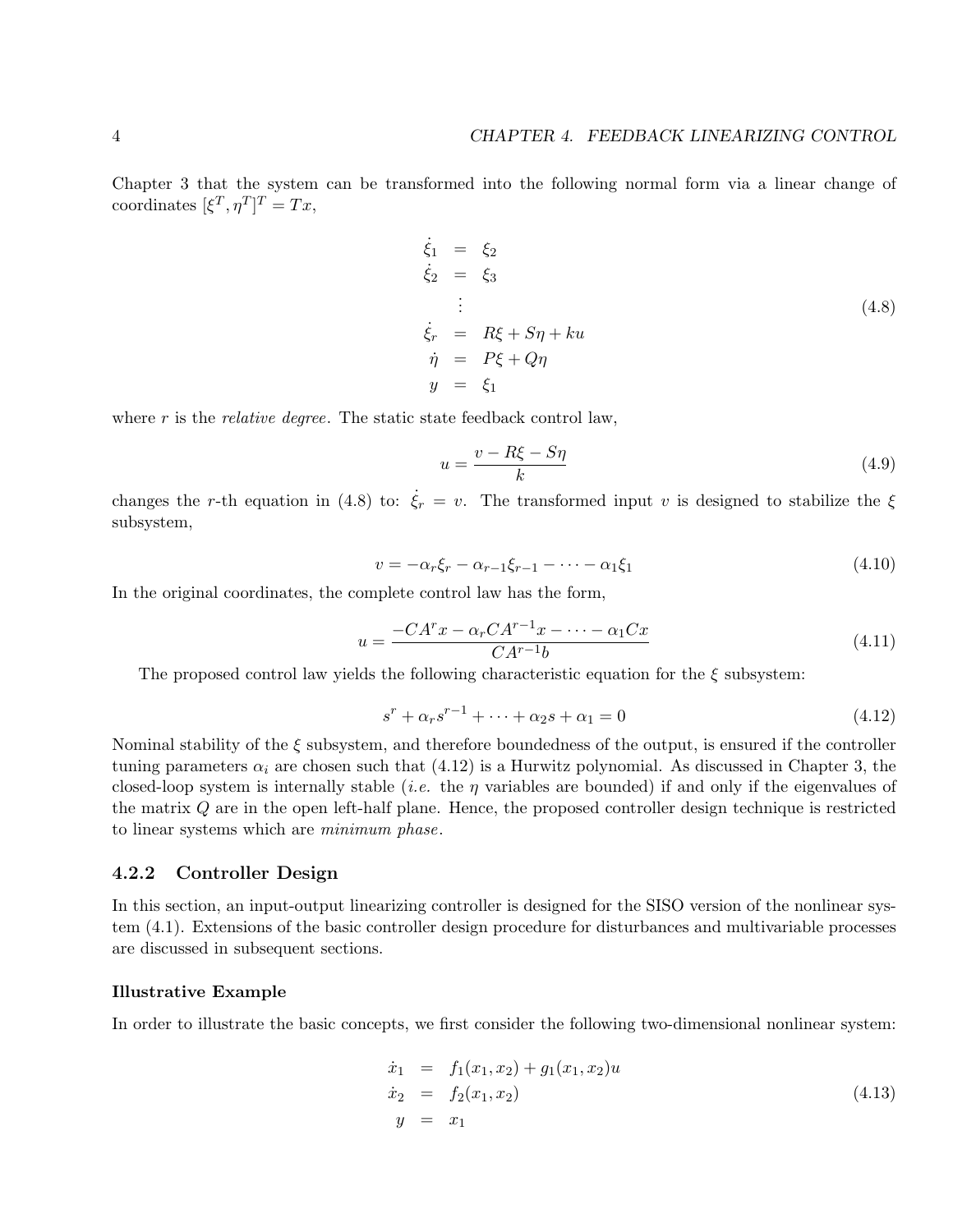#### 4.2. INPUT-OUTPUT LINEARIZATION 5

This model form can describe, for example, an irreversible reaction occuring in a constant volume, stirred tank reactor where  $x_1$  is the reactor temperature,  $x_2$  is the reactor concentration, and u is the coolant temperature [162].

If the nonlinear function  $g_1$  is non-zero in the operating region of interest, the static state feedback control law,

$$
u = \frac{v - f_1(x_1, x_2)}{g_1(x_1, x_2)}\tag{4.14}
$$

changes the first equation of (4.13) to:  $\dot{x}_1 = v$ . Thus, the control law exactly linearizes the map between the transformed input  $v$  and the output  $y$ . Consequently, a *linear* controller can be designed to satisfy control objectives such as setpoint tracking. It is important to note that the  $x_2$  dynamics remain nonlinear. As discussed in the next section, asymptotic stability of the these *zero dynamics* is a necessary condition for nominal closed-loop stability.

#### General Design Procedure

We now consider the design of an input-output linearizing controller for the  $n$ -th order nonlinear system (4.1). This problem was originally posed and solved by Isidori and Krener [85, 106]. Recall from Chapter 3 that the system (4.1) can be transformed into normal form via a diffeomorphism  $[\xi^T, \eta^T]^T = \Phi(x)$  if the relative degree r is well defined. The  $\xi$  coordinates are defined as,

$$
\xi_k = \Phi_k(x) = L_f^{k-1}h(x), \quad 1 \le k \le r \tag{4.15}
$$

and  $\eta_k = \Phi_{r+k}(x)$ ,  $1 \leq k \leq n-r$ , where  $L_q\Phi_k(x) = 0$ . The normal form can be written as:

$$
\begin{aligned}\n\dot{\xi}_1 &= \xi_2 \\
\dot{\xi}_2 &= \xi_3 \\
\vdots \\
\dot{\xi}_r &= b(\xi, \eta) + a(\xi, \eta)u \\
\dot{\eta} &= q(\xi, \eta) \\
y &= \xi_1\n\end{aligned} \tag{4.16}
$$

The static state feedback control law,

$$
u = \frac{v - b(\xi, \eta)}{a(\xi, \eta)}\tag{4.17}
$$

changes the r-th equation of (4.16) to:  $\xi_r = v$ . As a result, the map between the transformed input v and the output y is exactly linear. Thus, a linear state feedback controller can be synthesized to stabilize the  $\xi$  subsystem. For instance, the pole placement design (4.10) yields the characteristic polynomial (4.12) for the linear subsystem. When expressed in the original coordinates, the two control laws have the following form:

$$
u = \frac{v - L_f^r h(x)}{L_g L_f^{r-1} h(x)}
$$
\n(4.18)

$$
v = -\alpha_r L_f^{r-1} h(x) - \alpha_{r-1} L_f^{r-2} h(x) - \dots - \alpha_1 h(x) \tag{4.19}
$$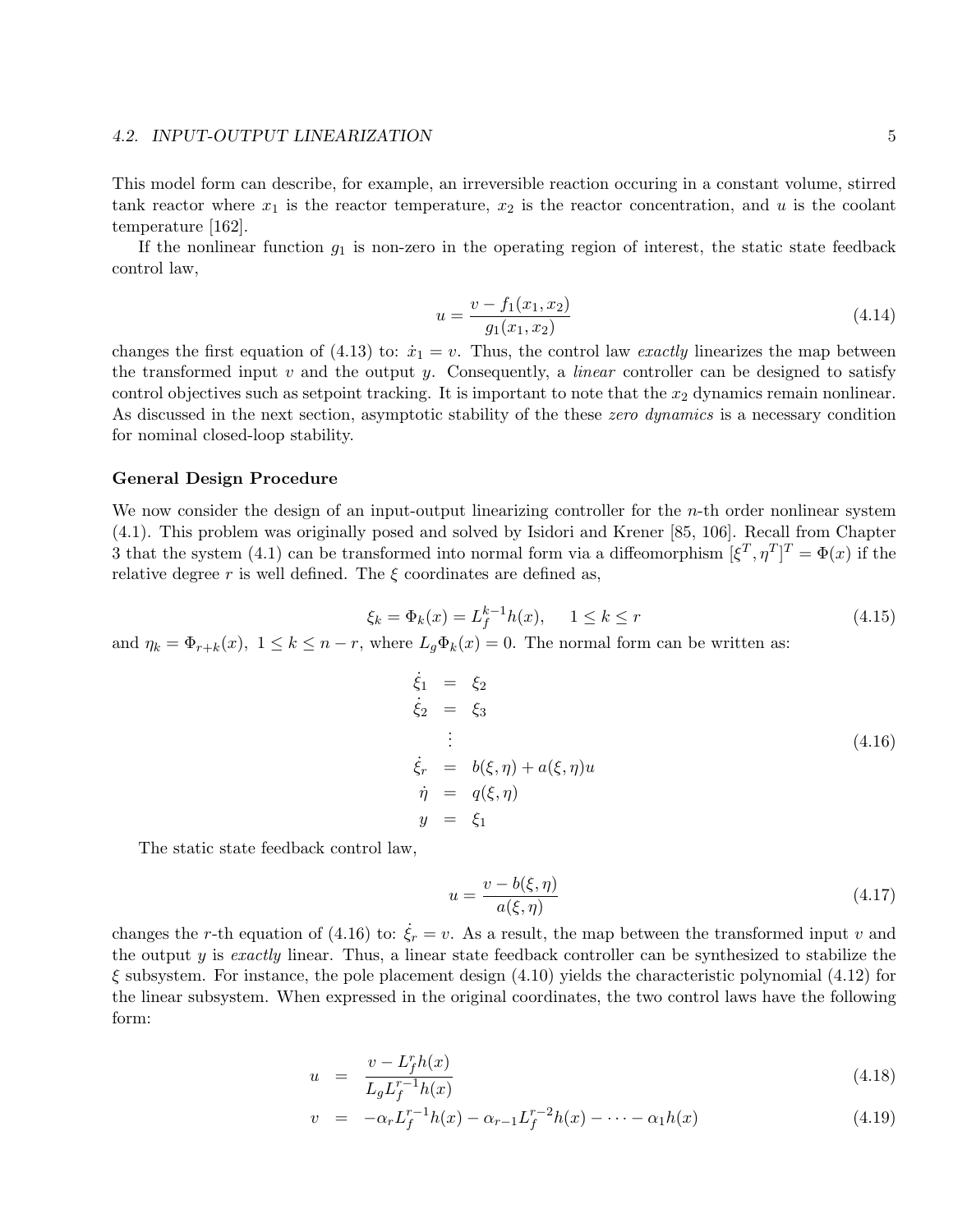Hence, the complete static state feedback control law can be written as:

$$
u = \frac{-L_f^r h(x) - \alpha_r L_f^{r-1} h(x) - \dots - \alpha_1 h(x)}{L_g L_f^{r-1} h(x)}
$$
(4.20)

#### Integral Control

In most process control applications, the objective is to maintain the output at a non-zero setpoint despite unmeasured disturbances and plant/model mismatch. Consequently, the nonlinear controller (4.20) should contain an integral term that penalizes deviations between the output  $(y)$  and its setpoint  $(y_{sn})$ . The modified input-output linearizing controller can be written as,

$$
u = \frac{-L_f^r h(x) - \alpha_r L_f^{r-1} h(x) - \dots + \alpha_1 [y_{sp} - h(x)] + \alpha_0 \int_0^t [y_{sp} - h(x)] d\tau}{L_g L_f^{r-1} h(x)}
$$
(4.21)

where  $\alpha_0$  is an additional controller tuning parameter associated with the integral term. The integral control law  $(4.21)$  yields the following characteristic equation for the  $\xi$  subsystem:

$$
s^{r+1} + \alpha_r s^r + \dots + \alpha_1 s + \alpha_0 = 0 \tag{4.22}
$$

By choosing the controller parameters  $\alpha_i$  in terms of a single tuning parameter  $\epsilon$ , the following closed-loop transfer function is obtained for setpoint changes if  $y(0) = y_{sp}(0)$  [68]:

$$
\frac{y(s)}{y_{sp}(s)} = \frac{\frac{r+1}{\epsilon^r} s + 1}{(\epsilon s + 1)^{r+1}}\tag{4.23}
$$

#### 4.2.3 Nominal Stability

In this section, nominal stability of the closed-loop system resulting from input-output linearization is discussed. For simplicity, we focus on asymptotic stabilization rather than the more difficult problem of asymptotic setpoint tracking [83]. We will assume, without loss of generality, that  $x_0 = 0$  is an equilibrium point. The objective is to find conditions which ensure that the origin is a locally or globally asymptotically stable equilbrium point of the input-output linearized system.

Consider the closed-loop system comprised of the nonlinear system (4.1) and the input-output linearizing controller (4.20). The closed-loop system has the following representation in the transformed coordinates,

$$
\dot{\xi} = A\xi \n\dot{\eta} = q(\xi, \eta) \n y = \xi_1
$$
\n(4.24)

If the controller tuning parameters  $\alpha_i$  are chosen such that the characteristic polynomial (4.12) is Hurwitz, then the linear state variables  $\xi$  converge exponentially to the origin for any initial state  $\xi(0)$  for which the control law (4.17) remains well defined (*i.e.*  $a \neq 0$ ).

For the moment, assume the nonlinear state variables  $\eta$  converge asymptotically to the origin. Recall that the original state variables are related to the transformed state variables as  $[\xi^T, \eta^T]^T = \Phi(x)$ . Further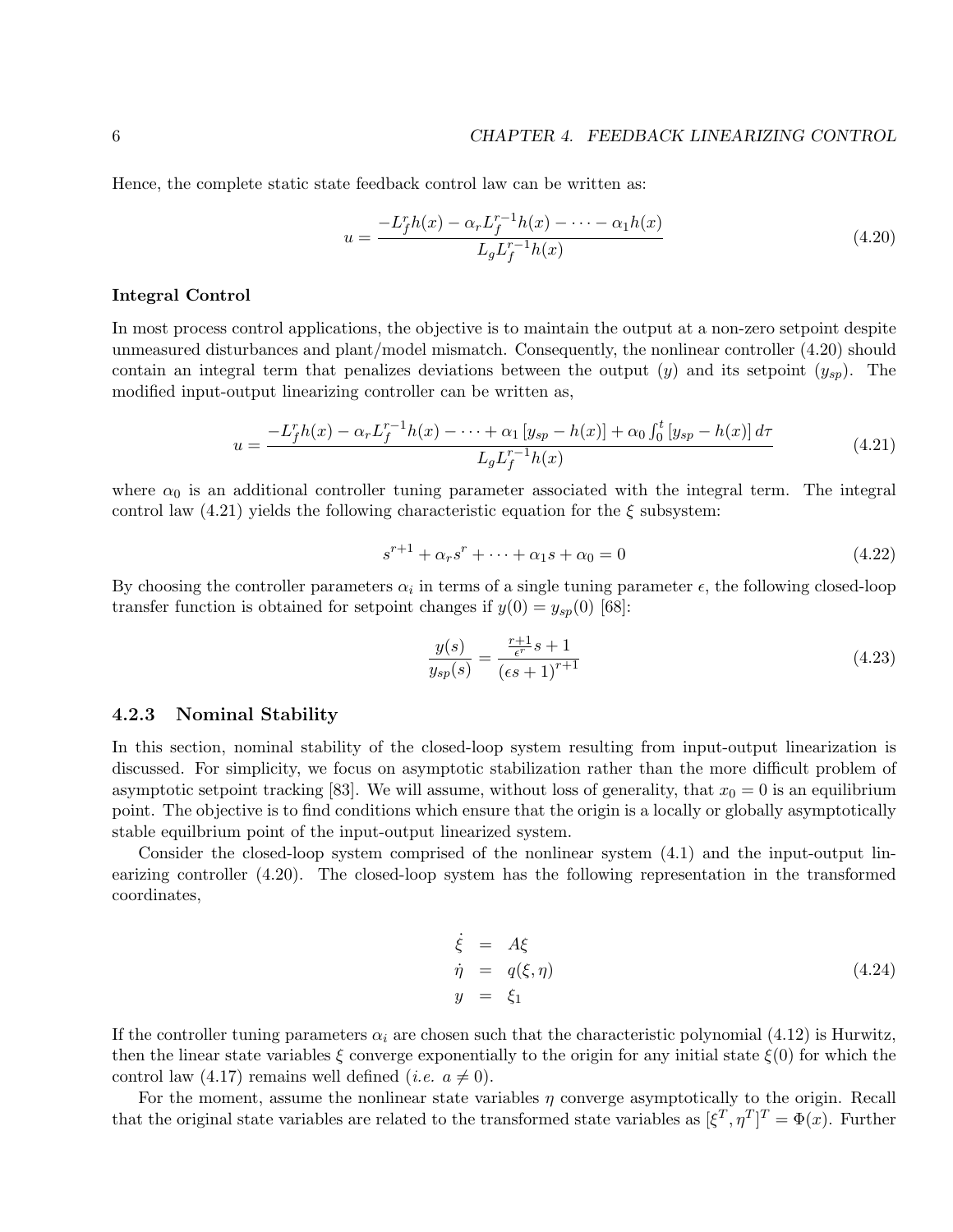#### 4.2. INPUT-OUTPUT LINEARIZATION 7

assume that the diffeomorphism  $\Phi$  is well defined in the region of interest. In this case,  $\Phi$  is smooth and invertible, and can be chosen such that  $\Phi(0) = 0$ . As a result, asymptotic convergence of  $\xi$  and  $\eta$  to the origin implies asymptotic convergence of  $x$  to the origin. Thus, the origin is a locally asymptotically stable equilibrium point if: (1) the  $\eta$  state variables are locally asymptotically stable; and (2) the diffeomorphism and input-output linearizing control law are locally defined. The origin is a globally asymptotically stable equilibrium point if these conditions hold globally. Hence, the stabilization problem is effectively reduced to finding conditions which guarantee that the  $\eta$  state variables converge asymptotically to the origin.

#### Local Stability

We first present a necessary and sufficient condition for the input-output linearized system to be locally asymptotically stable. Because the  $\xi$  state variables converge to zero, the second equation of (4.24) becomes,

$$
\dot{\eta} = q(0, \eta) \tag{4.25}
$$

in the limit as  $t \to \infty$ . Equation (4.25) is known as the *zero dynamics* and is the nonlinear analog of linear system zeros. Nonlinear systems with asymptotically stable zero dynamics are said to be "minimum phase." Local asymptotic stability of the zero dynamics is clearly a necessary condition for the feedback linearized system (4.24) to be locally asymptotically stable. It has been shown that this condition also is sufficient [27, 123].

#### Global Stability

It is tempting to conjecture that global asymptotic stability of the zero dynamics is a sufficient condition for the feedback linearized system (4.24) to be globally asymptotically stable. The argument for this proposition proceeds as follows. The  $\xi$  state variables can be forced to zero arbitrarily fast by approriate selection of the controller tuning parameters  $\alpha_i$ . Once the  $\xi$  variables converge to zero, the closed-loop trajectories are described by the zero dynamics (4.25). Because the zero dynamics are globally asymptotically stable by assumption, the  $\eta$  state variables converge to zero and the closed-loop system is globally asymptotically stable.

In fact, this argument is correct if the relative degree  $r = 1$  [26, 27]. However, the argument does not hold in general if  $r \geq 2$  due to the so-called "peaking phenomenon" [159, 160]. A high gain linear feedback can cause the linear state variables  $\xi$  to become very large before they decay to zero. These "peaking" variables act as destabilizing inputs to the zero dynamics. As a result, considerably more restrictive sufficient conditions are required to ensure that the system (4.24) is globally asymptotically stable if  $r \geq 2$ . Peaking cannot occur — and the closed-loop system therefore is globally asymptotically stable — if either of the following conditions are satisfied:

- 1. The only linear state variable entering the zero dynamics is the output  $y = \xi_1$  [118, 148].
- 2. The zero dynamic satisfy a Lipschitz growth condition [27, 160].

Although neither condition may hold in practice, the authors have not encountered any process models with stable zero dynamics that cannot be asymptotically stabilized via input-output linearization.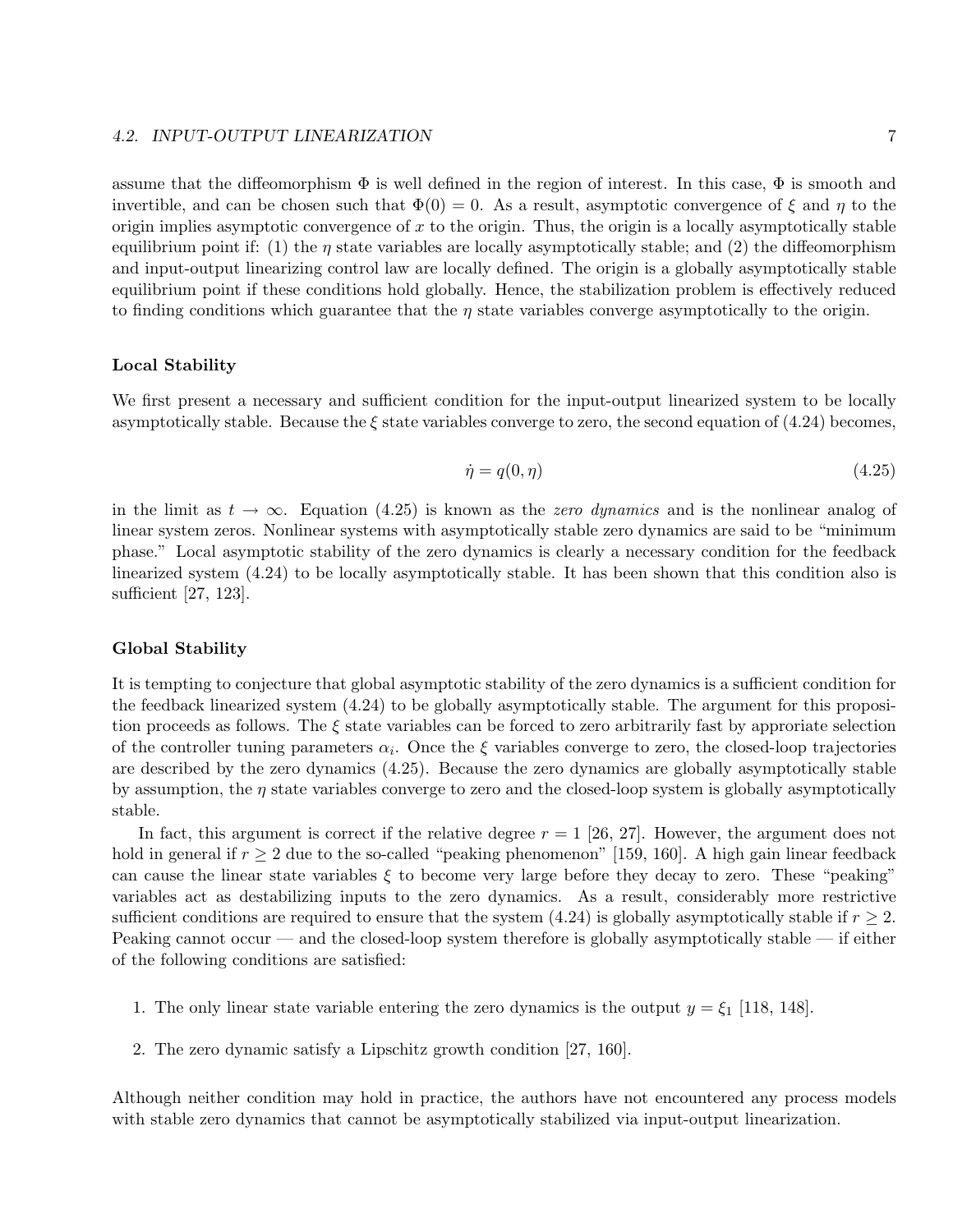#### 4.2.4 Disturbance Decoupling

The input-output linearization technique presented above does not explicitly address process disturbances. In this section, conditions under which the output can be completely *decoupled* from disturbance variables are presented. This problem was originally posed and solved by several investigators using differential geometric analysis tools [37, 76, 86]. For simplicity, we employ an alternative formulation based on relative degrees [40]. Consider an SISO nonlinear system with a single disturbance d,

$$
\begin{array}{rcl}\n\dot{x} & = & f(x) + g(x)u + p(x)d \\
y & = & h(x)\n\end{array} \tag{4.26}
$$

where  $p(x)$  is an *n*-dimensional vector of nonlinear functions. The controller design technique presented below is easily extended to processes with multiple disturbances [40].

The disturbance decoupling problem is to find (if possible) a diffeomorphism and a nonlinear static state feedback control law such that: (1) the map between the transformed input and the output is linear; and (2) the output is completely unaffected by the disturbance. It is useful to define a relative degree for the disturbance that is analogous to the relative degree  $r$  associated with the manipulated input  $u$ . The disturbance d is said to have relative degree  $\rho$  at the point  $x_0$  if:

1.  $L_p L_f^k h(x) = 0$  for all x in a neighborhood of  $x_0$  and all  $k < \rho - 1$ . 2.  $L_p L_f^{\rho-1}$  $_{f}^{\rho-1}h(x_0)\neq 0.$ 

If  $\rho < r$ , the disturbance affects the output more directly than does the manipulated input and disturbance decoupling cannot be achieved with a static state feedback control law. Consequently, a necessary condition for the solution of the disturbance decoupling problem is that  $\rho \geq r$ . Under this condition, the diffeomorphism in Section 5.2.2 transforms (4.26) into the normal form,

$$
\dot{\xi}_1 = \xi_2
$$
\n
$$
\dot{\xi}_2 = \xi_3
$$
\n
$$
\vdots
$$
\n
$$
\dot{\xi}_r = b(\xi, \eta) + a(\xi, \eta)u + s(\xi, \eta)d
$$
\n
$$
\dot{\eta} = q(\xi, \eta) + t(\xi, \eta)d
$$
\n
$$
y = \xi_1
$$
\n(4.27)

where:  $s(\xi, \eta) = L_p L_f^{\rho-1}$  $f_f^{\rho-1}h\left[\Phi^{-1}(\xi,\eta)\right]$  and  $t_i(\xi,\eta) = L_p\Phi_{r+k}\left[\Phi^{-1}(\xi,\eta)\right], 1 \leq k \leq n-r.$ 

Assume that an on-line measurement of the disturbance is not available. If  $\rho > r$ , the function  $s = 0$  and the linearizing control law  $(4.17)$  completely decouples the output from the disturbance. The transformed input v can be designed as usual. The requirement that  $\rho > r$  is often called the *disturbance* matching condition. Because the disturbance acts as an input to the zero dynamics, stability analysis is more difficult than in the disturbance-free case. Sufficient conditions for local asymptotic stabilization have been presented [25, 164].

Note that the control law (4.17) does not decouple the output from the disturbance if  $\rho = r$ . It is possible to achieve disturbance decoupling in this case if the disturbance  $d$  is measured and a feedforward/feedback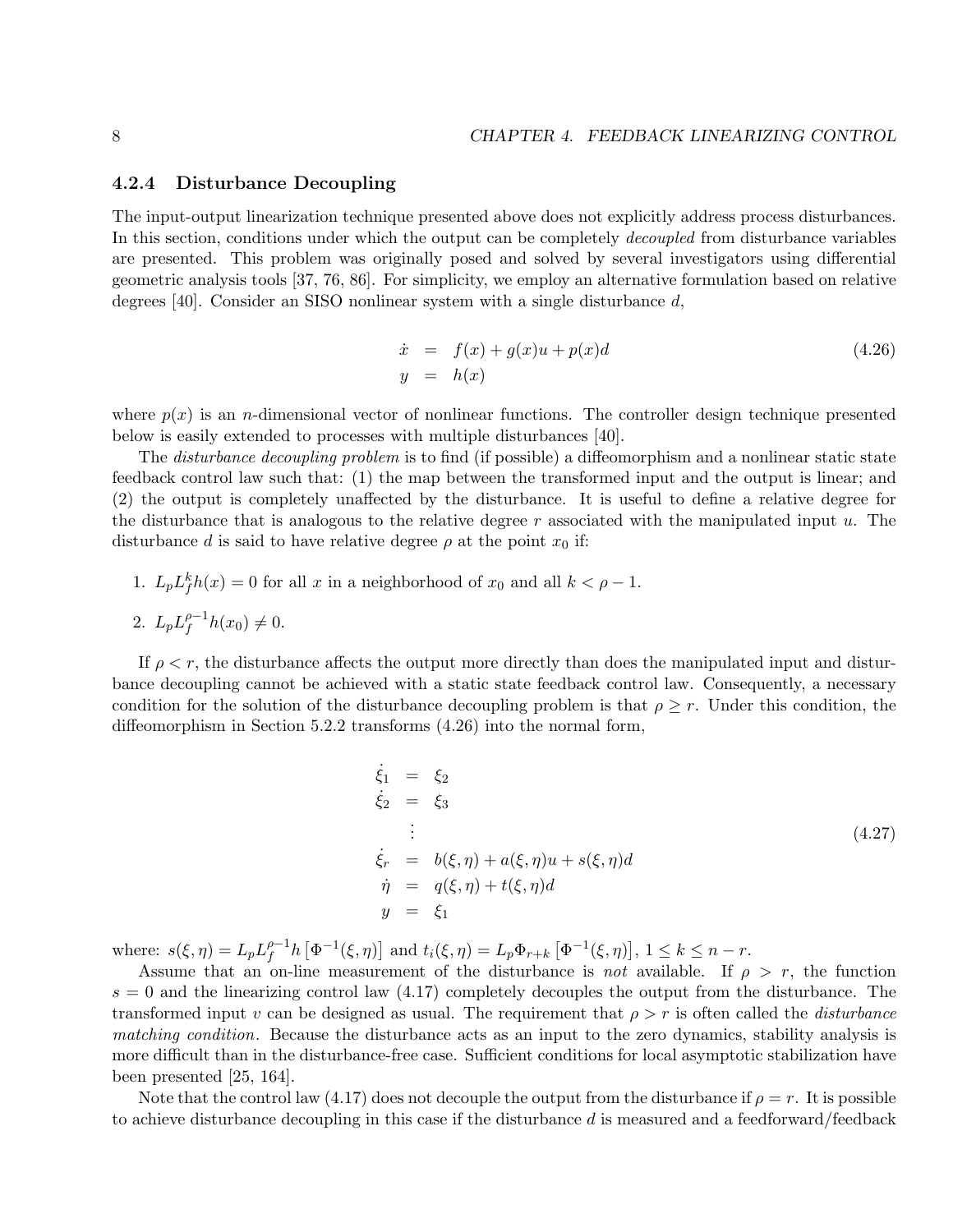#### 4.2. INPUT-OUTPUT LINEARIZATION 9

control law is employed. The so-called disturbance decoupling problem with measurement is solved by the following nonlinear control law:

$$
u = \frac{v - b(\xi, \eta) - s(\xi, \eta)d}{a(\xi, \eta)}
$$
\n(4.28)

This feedforward/feedback control law changes the r-th equation in (4.27) to:  $\xi_r = v$ . As a result, the input-output map is linear and the output is decoupled from the disturbance. When expressed in the original coordinates, the decoupling control law has the form:

$$
u = \frac{v - L_f^r h(x) - L_p L_f^{r-1} h(x)d}{L_g L_f^{r-1} h(x)}
$$
\n(4.29)

The transformed input  $v$  is designed as before. A more general solution to the disturbance decoupling problem with measurement has been proposed for the case  $\rho \langle r | 40$ . However, the resulting control law contains derivatives of the disturbance up to order  $r - \rho$ . Because process measurements usually are corrupted with high frequency noise, this approach is difficult to successfully implement in practice.

#### 4.2.5 Input-Output Decoupling

The input-output linearization approach is extended to multiple-input, multiple-output (MIMO) processes. This extension is often called input-output decoupling because the input-output response is both linearized and decoupled. More precisely, the input-output decoupling problem is to find (if possible) a diffeomorphism and a state feedback control law such that: (1) the map between the transformed inputs  $v$  and controlled outputs y is linear; and (2) the *i*-th output  $y_i$  is decoupled from all inputs  $v_j$  for  $i \neq j$ . In this section, we will only consider static state feedback control laws [53, 86, 133, 138]; input-output decoupling based on dynamic state feedback is discussed elsewhere [44, 132].

#### The Decoupling Matrix

It is useful to represent the MIMO nonlinear system (4.1) as,

$$
\dot{x} = f(x) + \sum_{j=1}^{m} g_j(x) u_j
$$
\n
$$
y_i = h_i(x) \quad i = 1, 2, ..., m
$$
\n(4.30)

The nonlinear system is said to have vector relative degree  $\{r_1, r_2, \ldots, r_m\}$  at the point  $x_0$  if:

- 1.  $L_{g_j} L_f^k h_i(x) = 0$  for all  $1 \le i, j \le m$ , for all  $k < r_i 1$ , and for all x in a neighborhood of  $x_0$ .
- 2. The  $m \times m$  decoupling matrix

$$
A(x) = \begin{bmatrix} L_{g_1} L_f^{r_1 - 1} h_1(x) & \cdots & L_{g_m} L_f^{r_1 - 1} h_1(x) \\ \vdots & \ddots & \vdots \\ L_{g_1} L_f^{r_m - 1} h_m(x) & \cdots & L_{g_m} L_f^{r_m - 1} h_m(x) \end{bmatrix}
$$
(4.31)

is nonsingular at the point  $x_0$ .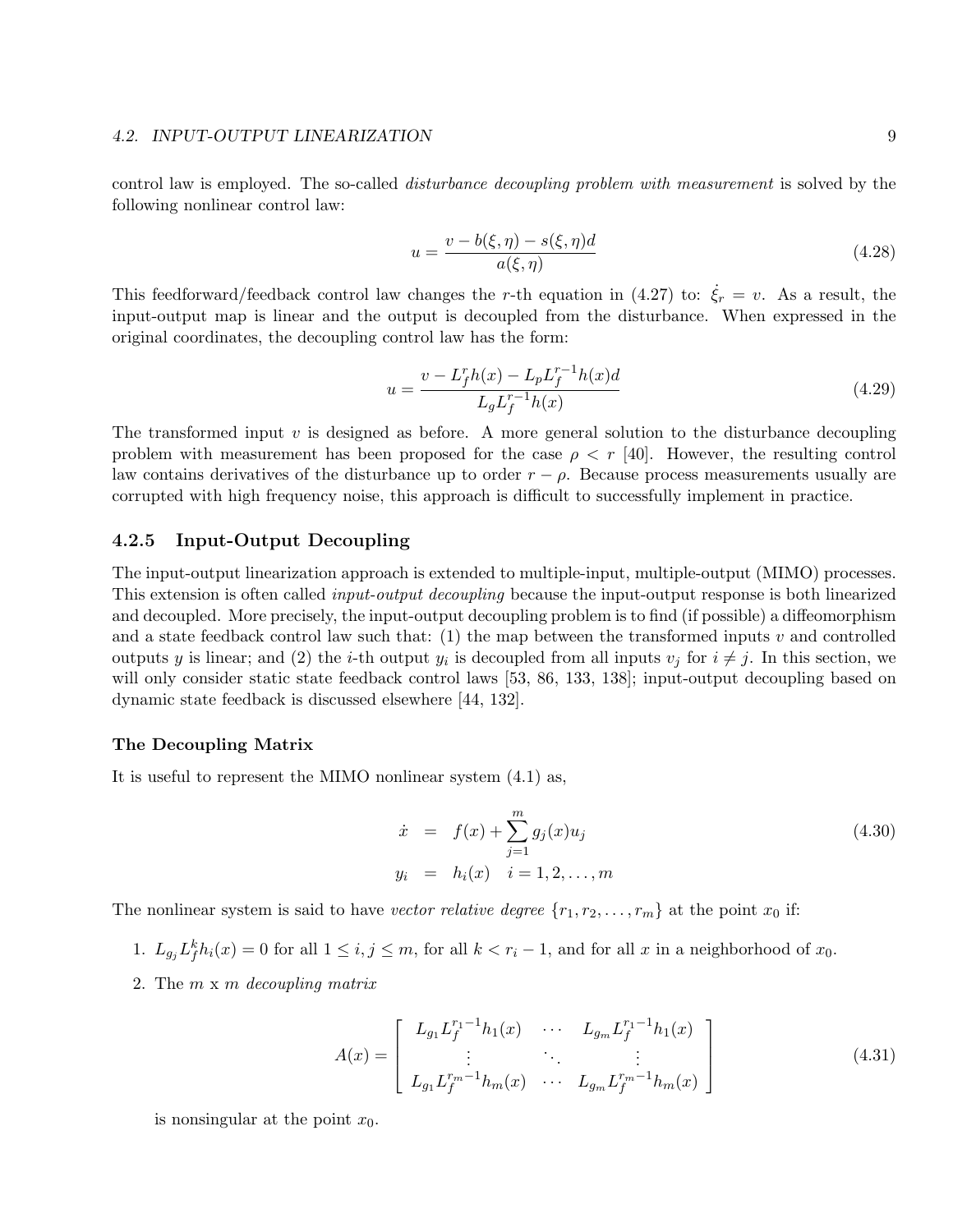The integer  $r_i$  represents the smallest relative degree of the *i*-th output with respect to any of the  $m$  inputs. Nonsingularity of the decoupling matrix  $A(x)$  may be viewed as the MIMO generalization of the condition that  $L_g L_f^{r-1} h(x_0) \neq 0$ . It is a necessary and sufficient condition for the solution of the input-output decoupling control problem with static state feedback. A constructive proof of sufficiency is provided below; necessity is proven elsewhere [83, 133].

#### Normal Form

We develop a MIMO generalization of the normal form introduced in Chapter 3. The sum of the individual relative degrees is defined to be:  $r = r_1 + \cdots + r_m$ . Because  $A(x)$  is nonsingular, the diffeomorphism  $[\xi^T, \eta^T] = \Phi(x)$  can be constructed by choosing the first r coordinates as,

$$
\xi_k^i = \Phi_k^i(x) = L_f^{k-1} h_i(x) \tag{4.32}
$$

where  $1 \leq k \leq r_i$  and  $1 \leq i \leq m$ . It is always possible to find  $n-r$  additional coordinates  $\eta^T =$  $[\Phi_{r+1}(x), \ldots, \Phi_n(x)]$  such that,

$$
\Phi^{T}(x) = \left[\Phi_{1}^{1}(x), \ldots, \Phi_{r_{1}}^{1}(x), \ldots, \Phi_{1}^{m}(x), \ldots, \Phi_{r_{m}}^{m}(x), \Phi_{r+1}(x), \ldots, \Phi_{n}(x)\right]
$$
(4.33)

is invertible at the point  $x_0$  [83]. If the vector fields  $g_1(x), g_2(x), \ldots, g_m(x)$  are involutive (see Section 3.2.6), it is possible to choose the additional coordinates such that  $L_{g_i}\Phi_{r+i}(x) = 0$  for all  $1 \leq i \leq n-r$ and for all  $1 \leq j \leq m$ .

In general, the involutivity condition is not satisfied and the normal form is,

$$
\dot{\xi}_1^i = \xi_2^i
$$
\n
$$
\dot{\xi}_2^i = \xi_3^i
$$
\n
$$
\vdots
$$
\n
$$
\dot{\xi}_{r_i}^i = b_i(\xi, \eta) + \sum_{j=1}^m a_{ij}(\xi, \eta) u_j
$$
\n
$$
\dot{\eta} = q(\xi, \eta) + \sum_{j=1}^m p_j(\xi, \eta) u_j
$$
\n
$$
y_i = \xi_1^i
$$
\n(4.34)

where  $1 \leq i \leq m$ . The functions  $a_{ij}(\xi, \eta)$  are elements of the decoupling matrix A expressed in terms of the transformed coordinates; the functions  $b_i$  are defined as,

$$
b_i(\xi, \eta) = L_f^{r_i} h_i \left[ \Phi^{-1}(\xi, \eta) \right]
$$
 (4.35)

the vector q is defined as in the SISO case; and the vectors  $p_i(\xi, \eta)$  are defined as,

$$
p_j(\xi, \eta) = \begin{bmatrix} L_{g_j} \Phi_{r+1} [\Phi^{-1}(\xi, \eta)] \\ \vdots \\ L_{g_j} \Phi_n [\Phi^{-1}(\xi, \eta)] \end{bmatrix}
$$
(4.36)

The  $r_i$ -th equations in the normal form can be collected and written as: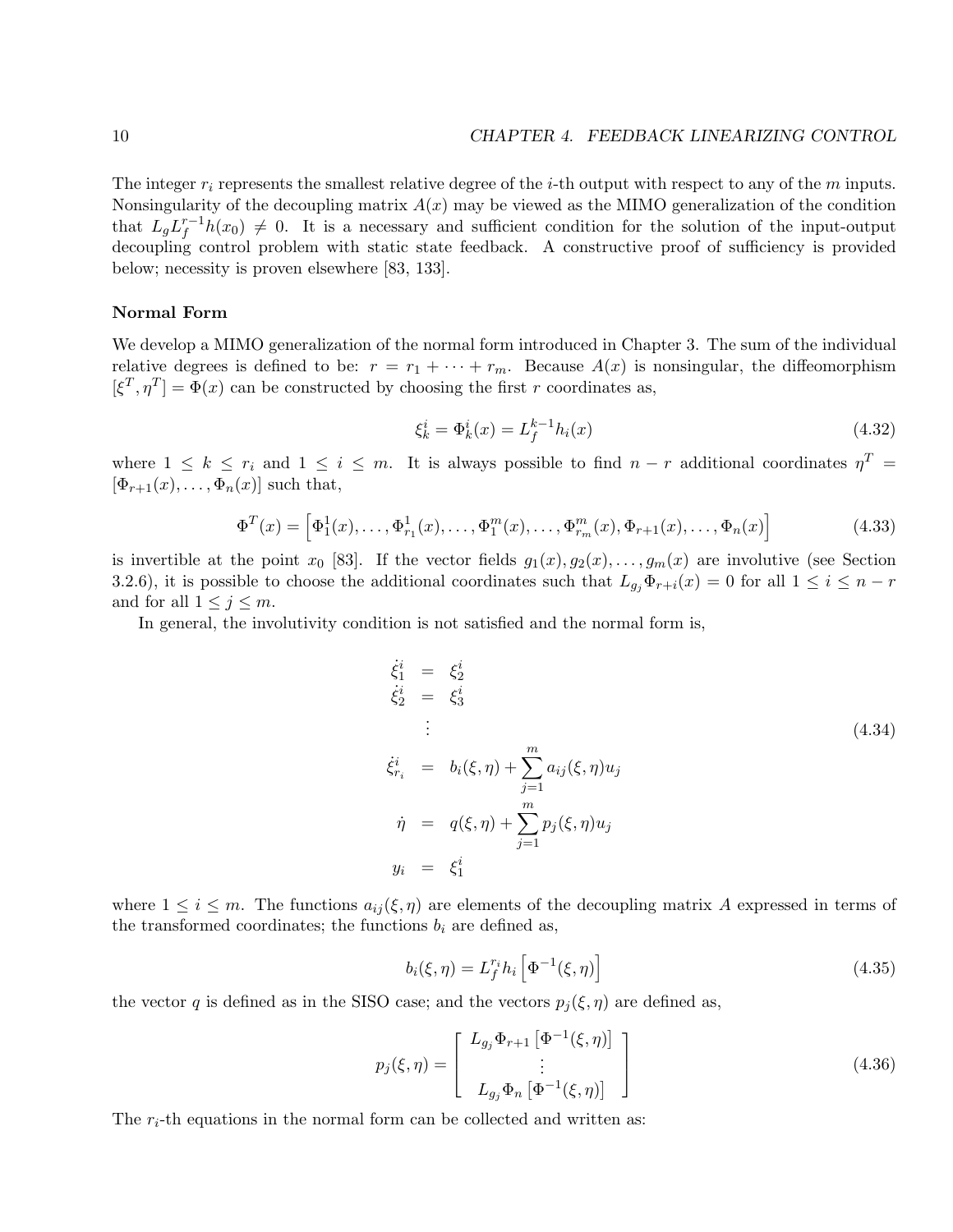#### 4.2. INPUT-OUTPUT LINEARIZATION 11

$$
\begin{bmatrix} \dot{\xi}_{r_1}^1 \\ \vdots \\ \dot{\xi}_{r_m}^m \end{bmatrix} = b(\xi, \eta) + A(\xi, \eta)u \tag{4.37}
$$

#### Controller Design

Because the decoupling matrix is nonsingular by assumption, the static state feedback control law which achieves input-output decoupling can be derived directly from (4.37),

$$
u = A^{-1}(\xi, \eta) [v - b(\xi, \eta)] \tag{4.38}
$$

where v is an m-dimensional vector of transformed input variables. This control law — which can be interpreted as the MIMO generalization of the input-output linearizing control law  $(4.17)$  — changes (4.37) to:

$$
\begin{bmatrix} \dot{\xi}_{r_1}^1 \\ \vdots \\ \dot{\xi}_{r_m}^m \end{bmatrix} = \begin{bmatrix} v_1 \\ \vdots \\ v_m \end{bmatrix}
$$
 (4.39)

As a result, the input-output response is both *linear* and *decoupled*,

$$
\begin{aligned}\n\dot{\xi}_1^i &= \xi_2^i \\
\dot{\xi}_2^i &= \xi_3^i \\
\vdots \\
\dot{\xi}_{r_i}^i &= v_i \\
y_i &= \xi_1^i\n\end{aligned} \tag{4.40}
$$

where  $1 \leq i \leq m$ . Each input  $v_i$  can be chosen as in the SISO case:

$$
v_i = -\alpha_{r_i}^i \xi_{r_i}^i - \alpha_{r_i - 1}^i \xi_{r_i - 1}^i - \dots - \alpha_1^i \xi_1^i
$$
\n(4.41)

When expressed in the original coordinates, the decoupling control law (4.38) has the form,

$$
u = -A^{-1}(x)b(x) + A^{-1}(x)v
$$
\n(4.42)

where  $A(x)$  is the decoupling matrix (4.31) and the m-dimensional vector  $b(x)$  has elements  $L_f^{r_i}h_i(x)$ .

#### Nominal Stability

The input-output decoupling control law generally provides only partial linearization of the closed-loop system. An expression for the remaining  $(n-r)$ -dimensional nonlinear subsystem can be derived from (4.34) and (4.38),

$$
\dot{\eta} = q(\xi, \eta) - P(\xi, \eta)A^{-1}(\xi, \eta)b(\xi, \eta) + P(\xi, \eta)A^{-1}(\xi, \eta)v
$$
\n(4.43)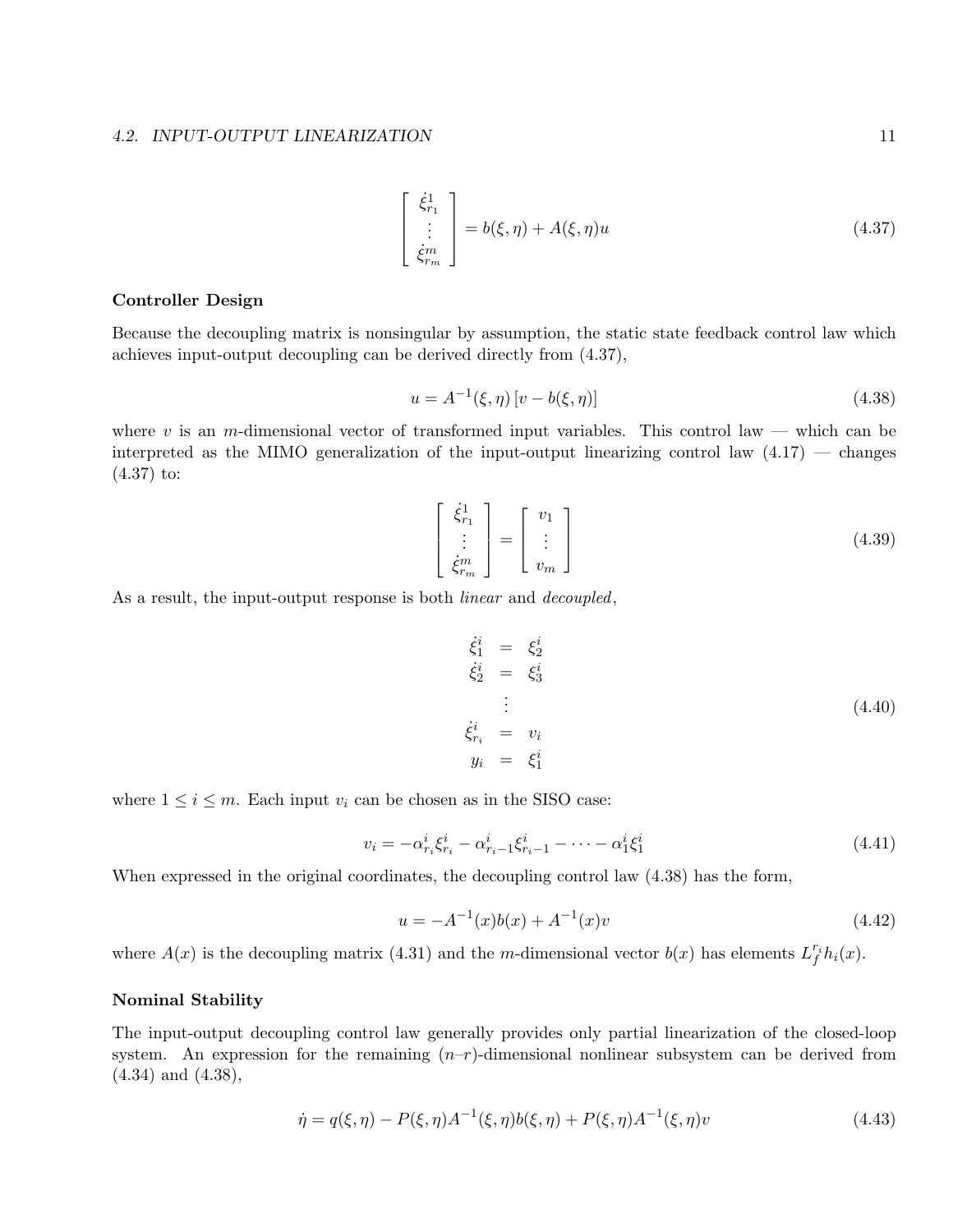where the definition of the matrix P follows directly from  $(4.34)$ . If each input  $v_i$  is designed as  $(4.41)$ , the nonlinear subsystem can be written as  $\dot{\eta} = \tilde{q}(\xi, \eta)$ . The zero dynamics are obtained by setting  $\xi(t) = 0$  for all  $t \geq 0$ :

$$
\dot{\eta} = \tilde{q}(0, \eta) \tag{4.44}
$$

As in the SISO case, local asymptotic stability of the zero dynamics is a sufficient condition for local asymptotic stability of the closed-loop system [27]. By contrast, this condition is not necessary for MIMO systems [84]. Sufficient conditions for an input-output decoupled system to be globally asymptotically stable are presented elsewhere [27, 148, 160].

## 4.3 State-Space Linearization

### 4.3.1 Linear System

The state-space linearization approach is applied to the SISO linear system (4.3). Although feedback linearization obviously is unnecessary in the linear case, this exercise illustrates the basic concepts of the nonlinear design procedure. First, we attempt to determined an output function,

$$
\hat{y} = \hat{C}x\tag{4.45}
$$

such that the relative degree with respect to  $\hat{y}$  is equal to the system order:  $r = n$ . The variable  $\hat{y}$  is called an *artificial output* because it generally is different than the controlled output  $y$  in  $(4.3)$ . The artificial output can be derived by solving the following set of n linear equations for the vector  $C$ ,

$$
\hat{C} \left[ B \quad AB \quad \cdots \quad A^{n-2}B \quad A^{n-1}B \right] = \left[ \begin{array}{cccc} 0 & 0 & \cdots & 0 & \beta \end{array} \right] \tag{4.46}
$$

where  $\beta$  is a non-zero value. A solution exists if and only if the matrix  $[B \ AB \ \cdots \ A^{n-1}B]$  is full rank; *i.e.* if and only if  $(A, B)$  are a controllable pair [28]. In this case, the solution is not unique because  $\hat{C}A^{n-1}B$ can be any non-zero value.

We now derive the control law assuming that an artificial output has been determined. Consider the following change of coordinates:

$$
\xi = Tx = \begin{bmatrix} \hat{C} \\ \hat{C}A \\ \vdots \\ \hat{C}A^{n-1} \end{bmatrix} x
$$
\n(4.47)

It is easy to show that the linear system has the following normal form representation in the transformed coordinates,

$$
\begin{aligned}\n\dot{\xi}_1 &= \xi_2 \\
\dot{\xi}_2 &= \xi_3 \\
\vdots \\
\dot{\xi}_n &= R\xi + ku \\
y &= \xi_1\n\end{aligned} \tag{4.48}
$$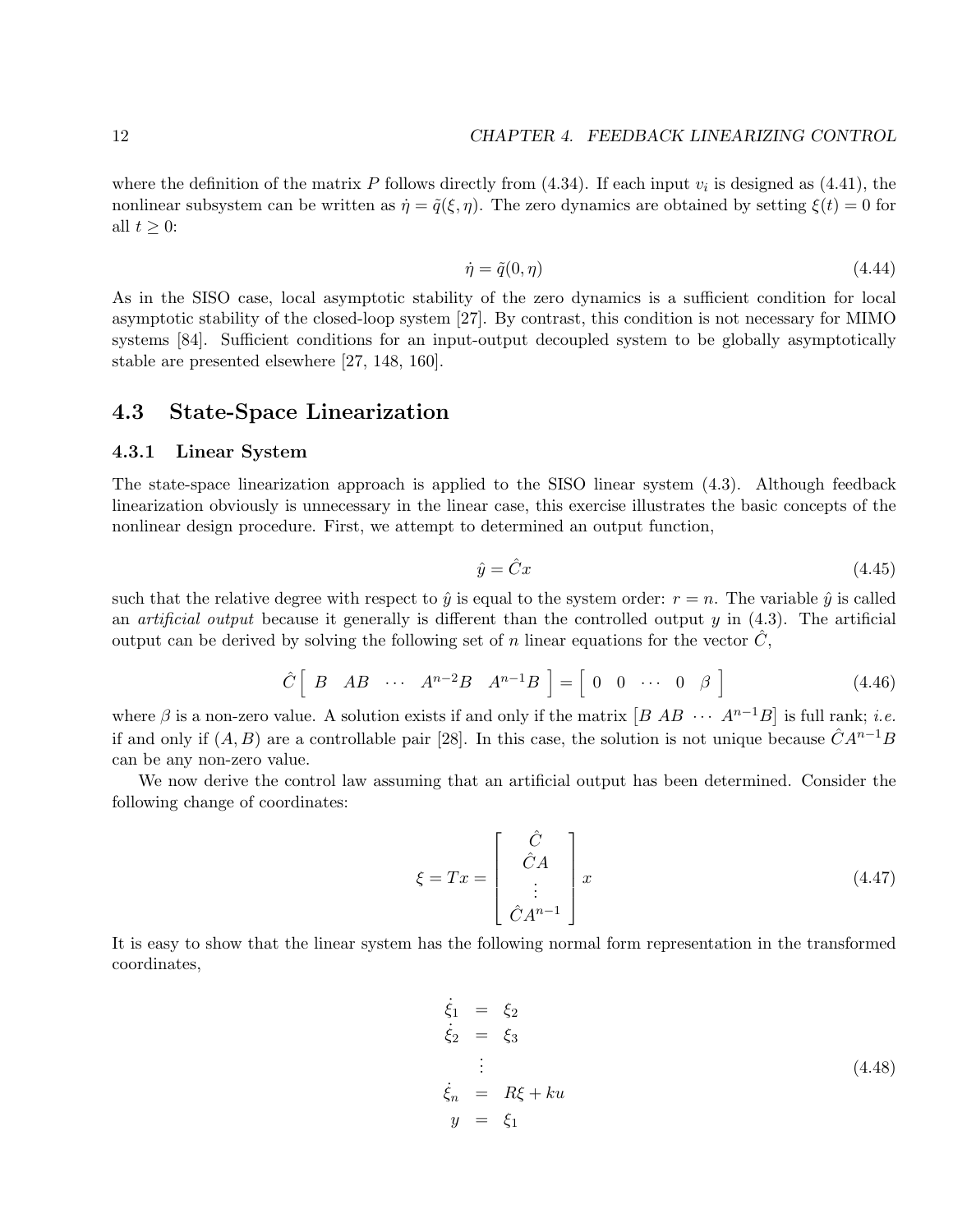where  $R = \hat{C}A^nT^{-1}$  and  $k = CA^{n-1}B$ . The static state feedback control law,

$$
u = \frac{v - R\xi}{k} \tag{4.49}
$$

changes the last equation in (4.48) to:  $\zeta_n = v$ . The input v is designed to stabilize the transformed system:

$$
v = -\alpha_n \xi_n - \alpha_{n-1} \xi_{n-1} - \dots - \alpha_1 \xi_1 \tag{4.50}
$$

In the original coordinates, the controller has the following form,

$$
u = \frac{-\hat{C}A^n x - \alpha_n \hat{C}A^{n-1}x - \dots - \alpha_1 \hat{C}x}{\hat{C}A^{n-1}B}
$$
(4.51)

The transformed system has the following closed-loop characteristic equation:

$$
s^{n} + \alpha_{n}s^{n-1} + \dots + \alpha_{2}s + \alpha_{1} = 0
$$
\n(4.52)

Nominal stability of the transformed system — and therefore the original system — is guaranteed by choosing the controller tuning parameters  $\alpha_i$  such that the characteristic polynomial is Hurwitz. recall that nominal stability for the input-output linearization approach is ensured only if the linear system is minimum phase. On the other hand, the state-space linearization approach has the following disadvantages: (1) the linear system must be controllable; and (2) it may be difficult to satisfy output tracking objectives since the relationship between the *actual* output and the transformed state variables is:  $y = CT^{-1}\xi$ . We will see that these distinctions also hold in the nonlinear case.

#### 4.3.2 Controller Design

The state-space linearization problem is to find (if possible) a diffeomorphism and a static state feedback control law such that the map between the transformed input and entire vector of transformed state variable is linear. This problem was orginally posed by Korobov [93]; a complete solution for the singleinput case was provided by Brockett [24]. An alternative solution that facilitates the construction of the linearizing transformations also has been developed [82, 157]. In this section, the solution of the state-space linearization problem for single-input systems is presented; the multivariable case is discussed elsewhere [81, 87, 88]. An extension of the controller design procedure for disturbances is discussed in a later section.

#### Illustrative Example

For simplicity, we first consider the two-dimensional nonlinear system (4.13). In this case, an artificial output which yields a relative degree  $r = 2$  can be determined by inspection:  $\hat{y} = \hat{h}(x) = x_2$ . If the diffeomorphism  $\xi = \Phi(x)$  is chosen as,

$$
\xi_1 = \hat{h}(x) = x_2
$$
  
\n
$$
\xi_2 = L_f \hat{h}(x) = f_2(x_1, x_2)
$$
\n(4.53)

the system has the following normal form representation: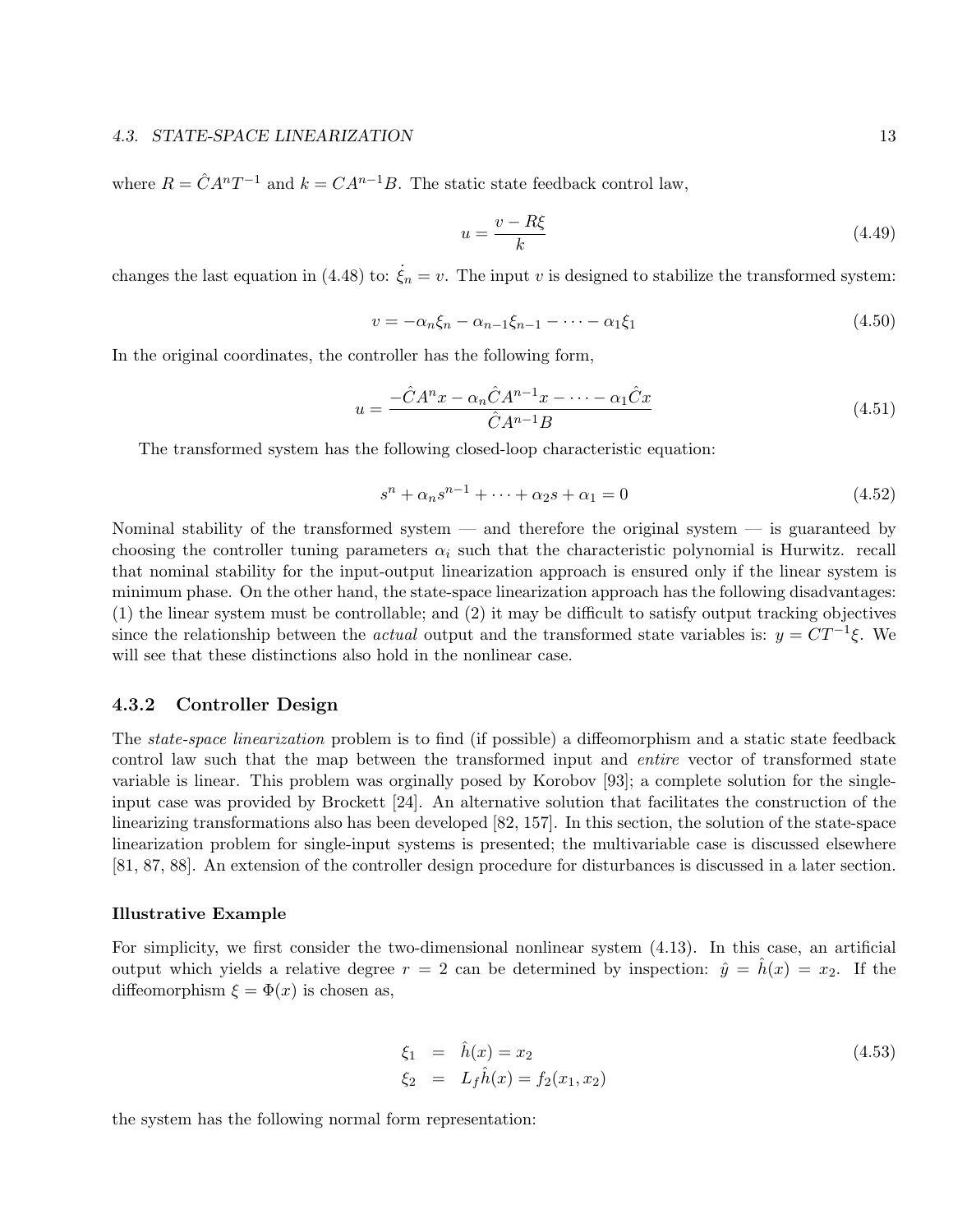$$
\begin{array}{rcl}\n\dot{\xi}_1 &=& \xi_2\\ \n\dot{\xi}_2 &=& L_f^2 \hat{h}[\Phi^{-1}(\xi)] + L_g L_f \hat{h}[\Phi^{-1}(\xi)] u\\ \n\hat{y} &=& \xi_1\n\end{array} \tag{4.54}
$$

Assuming  $L_qL_f\hat{h}$  is non-zero in the region of interest, the static state feedback control law,

$$
u = \frac{v - L_f^2 \hat{h}[\Phi^{-1}(\xi)]}{L_g L_f \hat{h}[\Phi^{-1}(\xi)]}
$$
\n(4.55)

yields:  $\dot{\xi}_2 = v$ . Thus, the map between the transformed input v and the transformed state vector  $\xi$  is linear. The input  $v$  can be used to design a linear controller for the feedback linearized system. It is important to note that the map between  $\xi$  and the actual output y generally is *nonlinear*.

#### General Design Procedure

We now consider the *n*-dimensional nonlinear system  $(4.1)$ . For the moment, assume that an artificial output  $\hat{y} = \hat{h}(x)$  that yields  $r = n$  has been determined. The existence and construction of such an output are discussed below. Consider the coordinate transformation:

$$
\xi_k = \Phi_k(x) = L_f^{k-1} \hat{h}(x), \quad 1 \le k \le n \tag{4.56}
$$

In the new coordinates, the system has the following normal form representation:

$$
\begin{aligned}\n\dot{\xi}_1 &= \xi_2 \\
\dot{\xi}_2 &= \xi_3 \\
\vdots \\
\dot{\xi}_n &= b(\xi) + a(\xi)u \\
\hat{y} &= \xi_1\n\end{aligned} \tag{4.57}
$$

where  $a(\xi) = L_g L_f^{n-1} \hat{h}[\Phi^{-1}(\xi)]$  and  $b(\xi) = L_f^n \hat{h}[\Phi^{-1}(\xi)]$ . If the function  $a \neq 0$  throughout the region of operation, the static state feedback control law,

$$
u = \frac{v - b(\xi)}{a(\xi)}\tag{4.58}
$$

changes the n-th equation of the normal form to:  $\dot{\xi}_n = v$ . As a result, the map between the transformed input and each of the transformed state variables is linear. A linear state feedback controller can be synthesized for the state-space linearized system. For instance, the pole-placement design (4.50) yields the closed-loop characteristic polynomial (4.52). When expressed in the original coordinates, the complete control law is:

$$
u = \frac{-L_f^n \hat{h}(x) - \alpha_n L_f^{n-1} \hat{h}(x) - \dots - \alpha_1 \hat{h}(x)}{L_g L_f^{n-1} \hat{h}(x)}
$$
(4.59)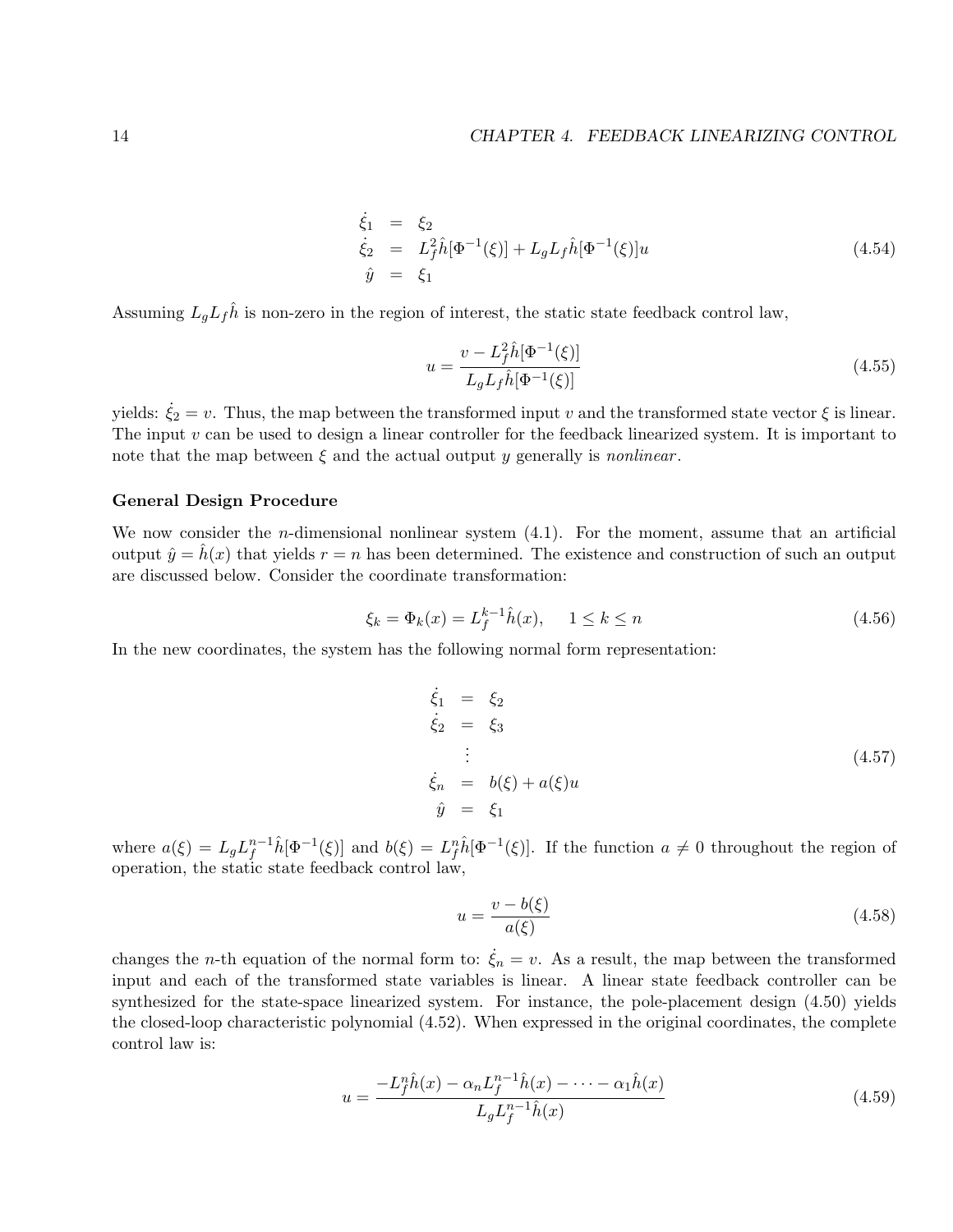#### 4.3. STATE-SPACE LINEARIZATION 15

#### Artificial Output Determination

The controller design procedure presented above demonstrates that the existence of an artificial output that yields a maximal relative degree  $(r = n)$  is a sufficient condition for the solution of the state-space linearization problem. Although not shown here, this condition is also necessary [83]. We now present necessary and sufficient conditions for the existence of such an output. The proof of sufficiency provides a constructive procedure for determining a suitable output function.

Because the relative degree must equal the system order, it follows that the output function  $\hat{h}(x)$  must satisfy:

$$
L_g L_f^{k-1} \hat{h}(x) = 0, \quad 1 \le k \le n-1
$$
  
\n
$$
L_g L_f^{n-1} \hat{h}(x) \neq 0
$$
\n(4.60)

The determination of  $\hat{h}(x)$  from these conditions requires the solution of a set of partial differential equations that include derivatives up to order  $n - 1$ . However, the conditions can be rewritten as a set of first-order partial differential equations using the Lie bracket operator introduced in Chapter 3 [83]:

$$
L_{ad_f^{k-1}g} \hat{h}(x) = 0, \quad 1 \le k \le n-1
$$
  
\n
$$
L_{ad_f^{n-1}g} \hat{h}(x) \neq 0
$$
\n(4.61)

Using the Frobenius theorem (see Chapter 3), it can be shown that a solution to these equations exists — and therefore the state-space linearization problem is solvable — if and only if the nonlinear systems is [157]:

- 1. Controllable the matrix  $\left[g(x) \, ad_f g(x) \, \cdots \, ad_f^{n-1} g(x)\right]$  has rank n.
- 2. Integrable the vector fields  $g(x)$ ,  $ad_f g(x)$ , ...,  $ad_f^{n-2} g(x)$  are involutive.

Note that a set of vector fields  $\{X_1(x),...,X_p(x)\}\$ is involutive if there exists scalar functions  $\delta_{ijk}(x)$  such that:

$$
ad_{X_i} X_j(x) = \sum_{k=1}^p \delta_{ijk}(x) X_k(x), \quad 1 \le i, j \le p, \ i \ne j
$$
\n(4.62)

If the system is two-dimensional, the integrability condition is always satisfied [83] and only the controllability condition must be checked. Using the theory discussed in Chapter 3, it is easy to show that the two-dimensional system (4.13) is controllable if  $L_qL_f h(x) \neq 0$ .

#### Practical Issues

A potential disadvantage of the state-space linearization approach is that the artificial output  $\hat{y}$  generally is different than the controlled output y. As a result, y usually is a nonlinear function of the transformed state variables:  $y = h[\Phi^{-1}(\xi)]$ . In this case, it is difficult to design a state-space linearizing controller to satisfy output tracking objectives because desirable  $\hat{y}$  behavior does not necessarily imply desirable  $y$ behavior. State-space linearization therefore is most appropriate for stabilization problems in which the controlled output is not specified a priori.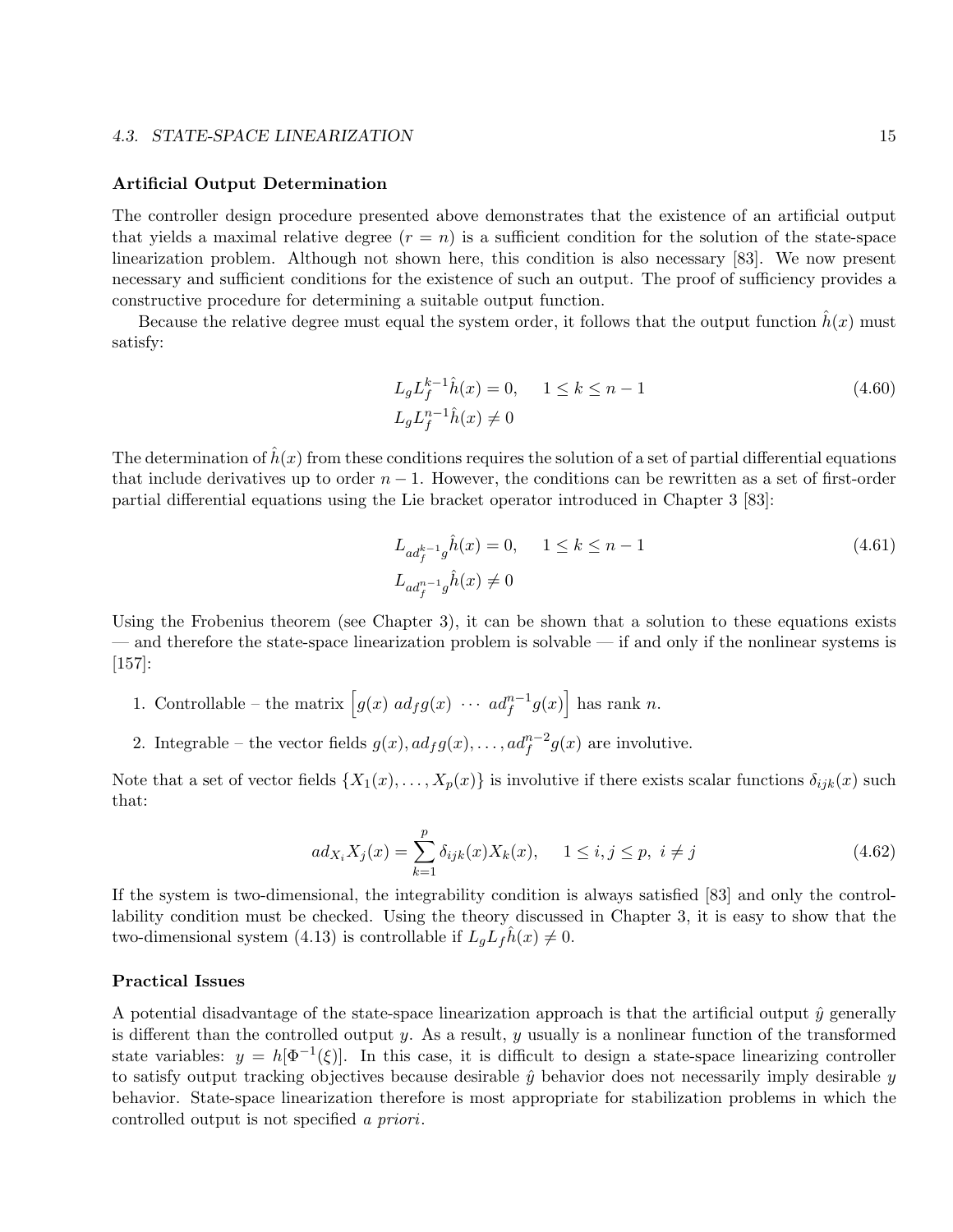For instance, consider the incorporation of integral action into the state-space linearizing control law (4.59). By analogy to the input-output linearization approach, the following control law is proposed:

$$
u = \frac{-L_f^n \hat{h}(x) - \alpha_n L_f^{r-1} \hat{h}(x) - \dots + \alpha_1 \left[ y_{sp} - \hat{h}(x) \right] + \alpha_0 \int_0^t \left[ y_{sp} - \hat{h}(x) \right] d\tau}{L_g L_f^{n-1} \hat{h}(x)} \tag{4.63}
$$

This control law guarantees that  $\hat{y} \to y_{sp}$  as long as the closed-loop system is asymptotically stable. However, offset-free tracking of y will be achieved if and only if  $h(x_0) = h(x_0)$ , where  $x_0$  is the equilibrium point corresponding to  $y_{sp}$ . A linear state/output map can be ensured by reformulating the control objectives in terms of an output that is a linear combination of the  $\xi$  state variables. However, this approach is difficult or even impossible to employ in practice. In general, the state-space linearizing controller must provide simultaneous linearization of the input/state and state/output maps to have output tracking capabilities. Unfortunately, the necessary and sufficient conditions for complete linearization are considerably more restrictive than those for state-space linearization [35, 121].

Additional disadvantages of the state-space linearization approach are that the existence conditions may be difficult to verify and the partial differential equations (4.61) may be difficult to solve analytically. It is not possible to achieve complete linearization of the input/state map if either of the existence conditions is not satisfied. However, some degree of partial linearization usually can be achieved. For example, in the input-output linearization approach an  $r$ -dimensional subsystem is linearized. In some applications, it may be desirable to maximize the dimension of the linear subsystem. Maximal linearization can be achieved by constructing an output function which yields the highest possible relative degree. Necessary and sufficient conditions for the solution of this problem are available [106, 122].

#### 4.3.3 Nominal Stability

Nominal stability analysis for the input-output linearization approach is complex due to the presence of a nonlinear subsystem (the zero dynamics) in the closed-loop system. By contrast, the state-space linearization approach yields complete linearization of the state equations. As a result, zero dynamics are not present and nominal stability analysis is much simpler. This is the single most important advantage of state-space linearization as compared to input-output linearization.

Consider the closed-loop system comprised of the nonlinear system (4.1) and the state-space linearizing controller (4.59). In the transformed coordinates, the closed-loop system can be written as,

$$
\dot{\xi} = A\xi \tag{4.64}
$$
\n
$$
\hat{y} = \xi_1
$$

where the matrix A has the characteristic equation (4.52). If the control law is well defined (*i.e.*  $L_g L_f^{n-1} \hat{h} \neq$ 0), then the state variables  $\xi$  converge exponentially to the origin for any initial condition  $\xi(0)$  as long as the controller tuning parameters  $\alpha_i$  are chosen such that (4.52) is a Hurwitz polynomial. Because the diffeomorphism  $\Phi(x)$  is invertible and satisfies  $\Phi(0) = 0$ , exponential convergence of  $\xi$  to the origin implies asymptotic convergence of the actual state variables  $x$  to the origin.

#### 4.3.4 Disturbances

An extension of the state-space linearization approach for nonlinear systems with disturbances is presented below. This problem is discussed in a series of papers by Calvet and Arkun [29, 30, 32, 33]. For simplicity,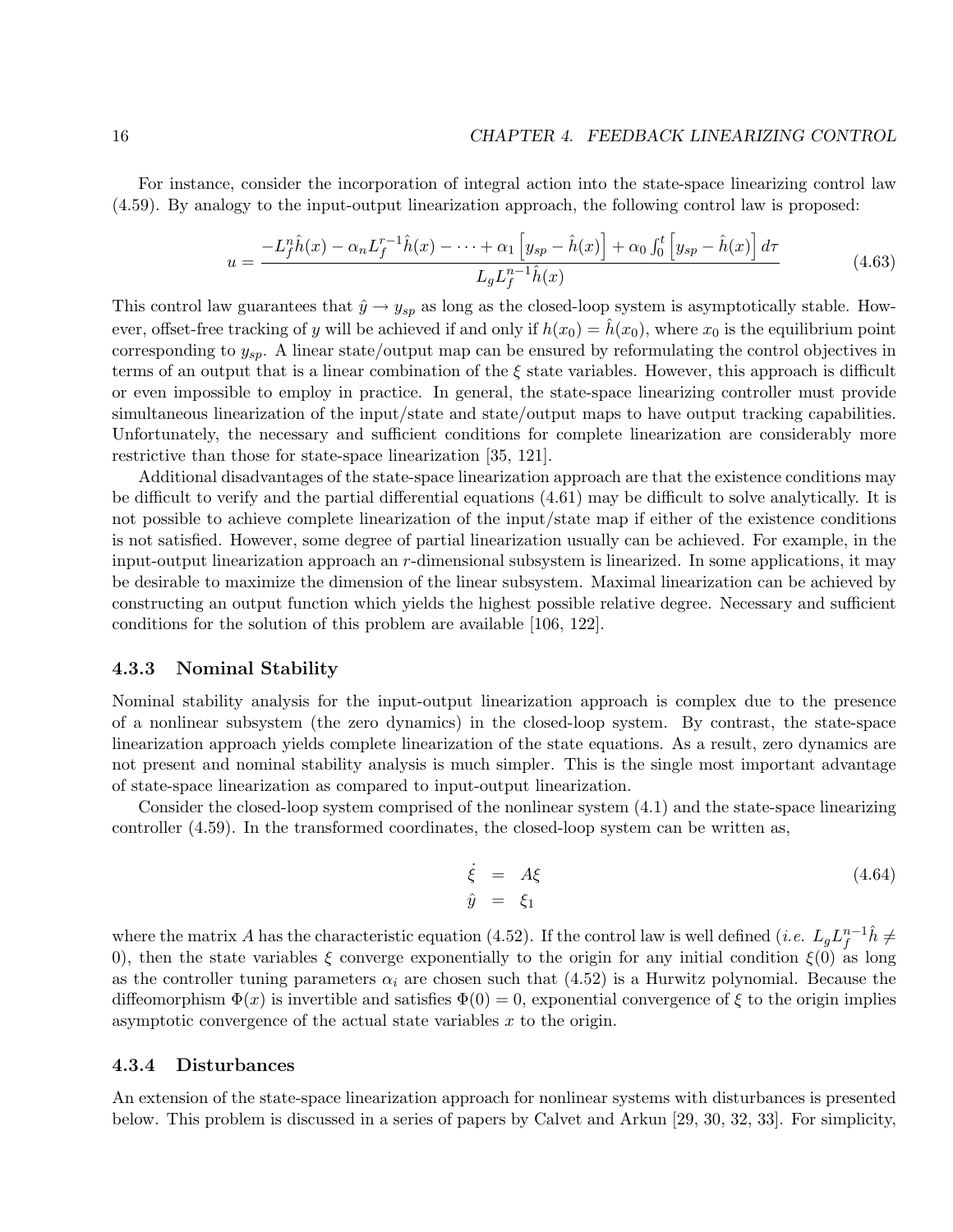#### 4.3. STATE-SPACE LINEARIZATION 17

we consider the SISO nonlinear system (4.26) with a single disturbance. However, similar results are available for processes with multiple disturbances [30].

As in the disturbance-free case, we attempt to find an artificial output  $\hat{y} = h(x)$  which yields a relative degree  $r$  equal to the system order  $n$ . Such an output exists if and only if the controllability and integrability conditions in Section 5.3.2 are satisfied. If an artificial output can be constructed, the relative degree  $\rho$  for the disturbance  $d$  can be defined as in the input-output linearization approach (Section 5.2.4). Note that the relative degrees will always satisfy  $\rho \leq r$ . The artificial output function  $h(x)$  is used to construct the diffeomorphism (4.56). For a general value of  $\rho$ , the nonlinear system (4.26) will have the following normal form,

$$
\dot{\xi}_1 = \xi_2
$$
\n
$$
\vdots
$$
\n
$$
\dot{\xi}_{\rho-1} = \xi_{\rho}
$$
\n
$$
\dot{\xi}_{\rho} = \xi_{\rho+1} + \zeta_{\rho}(\xi)d
$$
\n
$$
\vdots
$$
\n
$$
\dot{\xi}_{n-1} = \xi_n + \zeta_{n-1}(\xi)d
$$
\n
$$
\dot{\xi}_n = b(\xi) + a(\xi)u + \zeta_n(\xi)d
$$
\n
$$
\hat{y} = \xi_1
$$
\n(4.65)

where  $a(\xi)$  and  $b(\xi)$  are defined as in the disturbance-free case, and  $\zeta_k(\xi) = L_p \Phi_k \left[ \Phi^{-1}(\xi) \right]$ .

#### Disturbance Decoupling

The normal form shows that the disturbance cannot be completely decoupled from the artificial output  $\hat{y}$  with a state feedback control law. In fact, it is easy to prove that the disturbance decoupling problem (without measurement) cannot be solved for any output that is a linear combination of the transformed state variables. Most importantly, the state-space approach does not provide a systematic framework for deriving decoupling control laws for the *actual* output y. This is a significant disadvantage of state-space linearization as compared to input-output linearization, which yields disturbance decoupling if the relative degree of the actual output is less than  $\rho$ .

However, the disturbance decoupling problem with measurement can be solved if the matching condition  $\rho = n$  holds. In this case, the following feedforward/state feedback control law is employed:

$$
u = \frac{v - b(\xi) - \zeta_n(\xi)d}{a(\xi)}\tag{4.66}
$$

This control law changes the final equation in the normal form (4.65) to:  $\xi_n = v$ . Hence, the transformed system is completely linear and the input  $v$  can be designed as usual. When expressed in the original coordinates, the feedforward/feedback controller is:

$$
u = \frac{v - L_f^n \hat{h}(x) - L_p L_f^{n-1} \hat{h}(x)d}{L_g L_f^{n-1} \hat{h}(x)}
$$
\n(4.67)

However, this control law generally does not provide disturbance decoupling with respect to the actual output.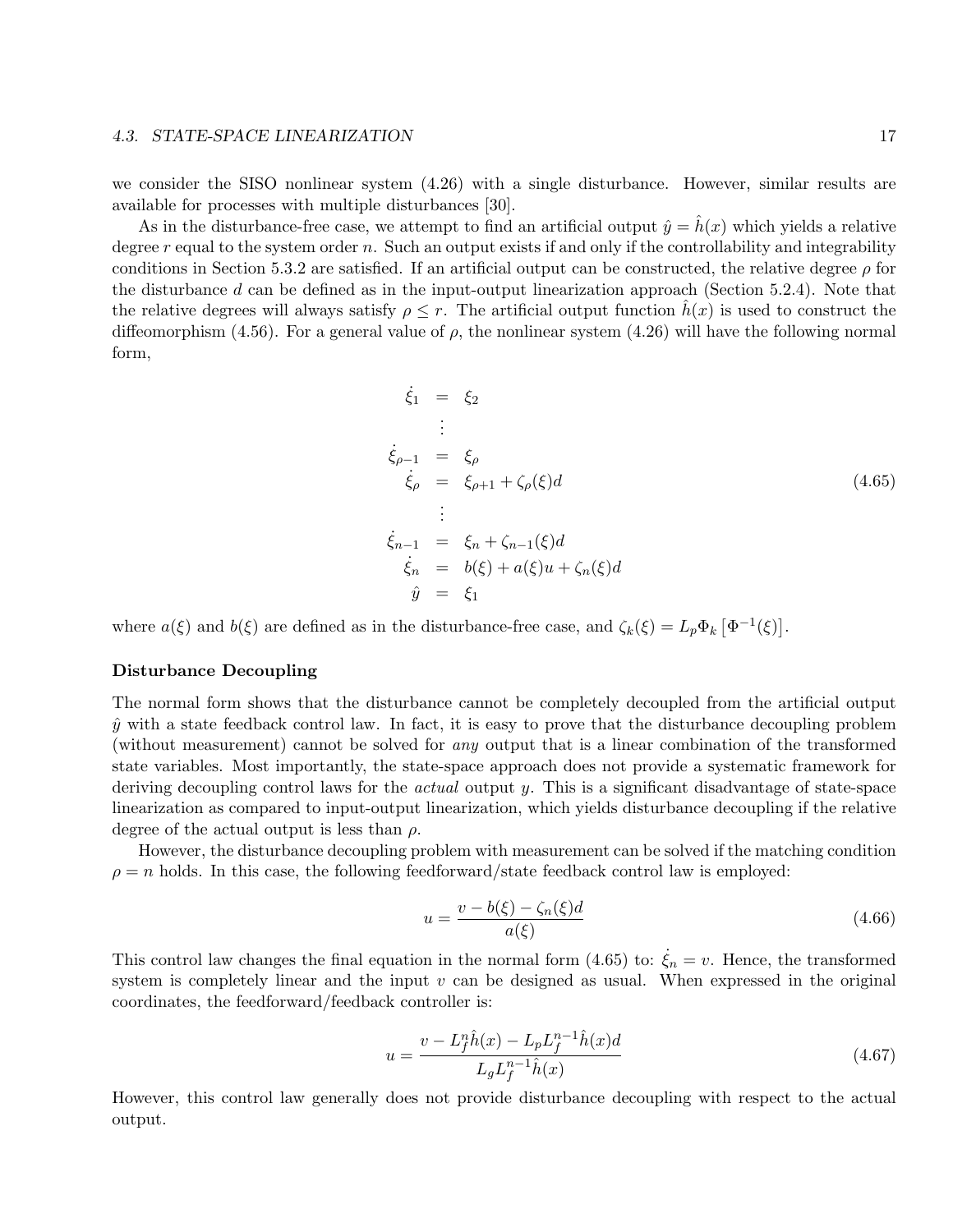#### Stabilization of the Quasi-Linear System

In most process applications, the disturbance is unmeasured and/or the matching assumption  $\rho = n$  does not hold. In this case, the state-space linearizing control law  $(4.58)$  yields a *quasi-linear* system,

$$
\dot{\xi} = A\xi + Bv + \zeta(\xi)d
$$
\n
$$
\hat{y} = C\xi
$$
\n(4.68)

where the definitions of A, B, C, and  $\zeta$  follow directly from the feedback linearized version of the normal form (4.65). The objective is to design a linear controller that stabilizes the quasi-linear system (and therefore stabilizes the original nonlinear system). A controller synthesis procedure based on Lyapunov stability theory has been proposed [32, 33]. The technique is based on two rather restrictive assumptions: (1) the disturbance matching condition  $\rho = n$  holds; and (2) the nonlinear vector function  $\zeta$  satisfies a nonlinear growth condition. The first assumption can be relaxed, but this generally results in poor performance. The interested reader is referred to the original papers [32, 33] for further details.

## 4.4 Advanced Topics

In this section, several advanced topics on feedback linearizing controller design are discussed. We focus on the input-output linearization approach because it usually is more useful for process applications. Results are presented for the state-space linearization appproach as appropriate. For the sake of brevity, we omit several important topics such as approximate feedback linearization [63, 105], adaptive feedback linearization [89, 149], and non-minimum phase compensation [64, 161].

#### 4.4.1 General Nonlinear Systems

We extend the input-output linearization approach to *general nonlinear systems* that are not necessarily affine in the manipulated input:

$$
\begin{array}{rcl}\n\dot{x} & = & f(x, u) \\
y & = & h(x)\n\end{array} \tag{4.69}
$$

This problem is important because some processes are naturally described by non-affine models. Two alternative controller design strategies are presented [68, 163]. The first technique employs the non-affine nonlinear system (4.69) directly, while the second approach is based on an *extended system* that is control affine. Although not discussed here, similar results are available for the state-space linearization approach [134, 157].

#### Controller Design Based on the Original System

In this case, the input-output linearizing controller design is based directly on the non-affine system (4.69). We define the Lie derivative of the scalar function  $h(x)$  with respect to the vector function  $f(x, u)$  as:

$$
L_f h(x, u) = \frac{\partial h(x)}{\partial x} f(x, u)
$$
\n(4.70)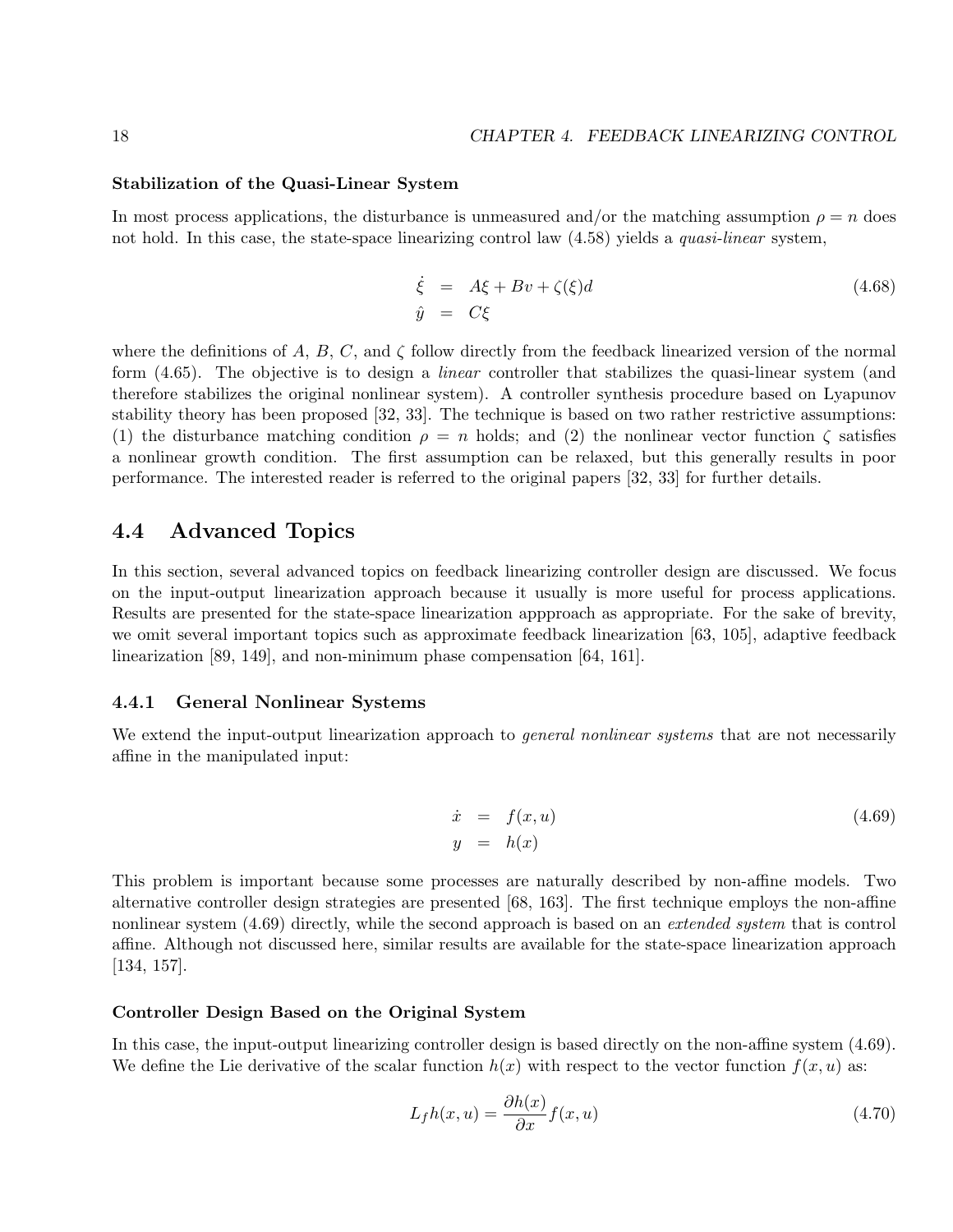#### 4.4. ADVANCED TOPICS 19

Higher-order Lie derivatives are defined as,

$$
L_f^k h(x, u) = \frac{\partial L_f^{k-1} h(x, u)}{\partial x} f(x, u)
$$
\n(4.71)

where:  $L_f^0 h(x, u) = h(x)$ . The system is said to have relative degree r at the point  $(x_0, u_0)$  if:

- 1.  $\frac{\partial}{\partial u} L_f^k h(x, u) = 0$  for all x in a neighborhood of  $x_0$ , all u in a neighborhood of  $u_0$ , and all  $k < r$ .
- 2.  $\frac{\partial}{\partial u}L_f^r h(x_0, u_0) \neq 0.$

It follows that the first r Lie derivatives do not depend explicitly on the input:  $L_f^k h(x, u) = L_f^k h(x)$ ,  $0 \le$  $k \leq r-1$ .

The diffeormorphism  $[\xi^T, \eta^T]^T = \Phi(x)$  that places the nonlinear system (4.69) in normal form is constructed as follows. The  $\xi$  variables are chosen as,

$$
\xi_k = \Phi_k(x) = L_f^{k-1} h(x) \tag{4.72}
$$

where  $1 \leq k \leq r$ . The  $\eta$  variables can be chosen as,

$$
\eta_k = \Phi_{r+k}(x), \ \ 1 \le k \le n-r \tag{4.73}
$$

such that their time derivatives are independent of u:  $L_f\Phi_{r+k}(x, u) = L_f\Phi_{r+k}(x)$ . When expressed in the new coordinates, the nonlinear system has the following normal form representation,

$$
\begin{aligned}\n\dot{\xi}_1 &= \xi_2 \\
\dot{\xi}_2 &= \xi_3 \\
\vdots \\
\dot{\xi}_r &= r(\xi, \eta, u) \\
\dot{\eta} &= q(\xi, \eta) \\
y &= \xi_1\n\end{aligned} \tag{4.74}
$$

where  $r(\xi, \eta, u) = L_f^r h \left[ \Phi^{-1}(\xi, \eta), u \right]$  and the  $(n-r)$ -dimensional vector q has components  $q_k(\xi, \eta) = L_f \Phi_{r+k} \left[ \Phi^{-1}(\xi, \eta) \right]$ 

The input-output linearizing control law is obtained by solving the following nonlinear algebraic equation for the input u:

$$
r(\xi, \eta, u) = v \tag{4.75}
$$

If this equation is solvable, the input-output response is linearized as the r-th equation in the normal form (4.74) becomes:  $\dot{\xi}_r = v$ . The transformed input v is designed as in the control affine case. When expressed in terms of the original state variables, the controller equation is:

$$
L_f^r h(x, u) = v \tag{4.76}
$$

In most cases, this equation will not have an analytical solution and therefore it must be solved on-line at each sampling point. For a solution to exist at the point  $(x_0, v_0)$ , the following two conditions must be satisfied: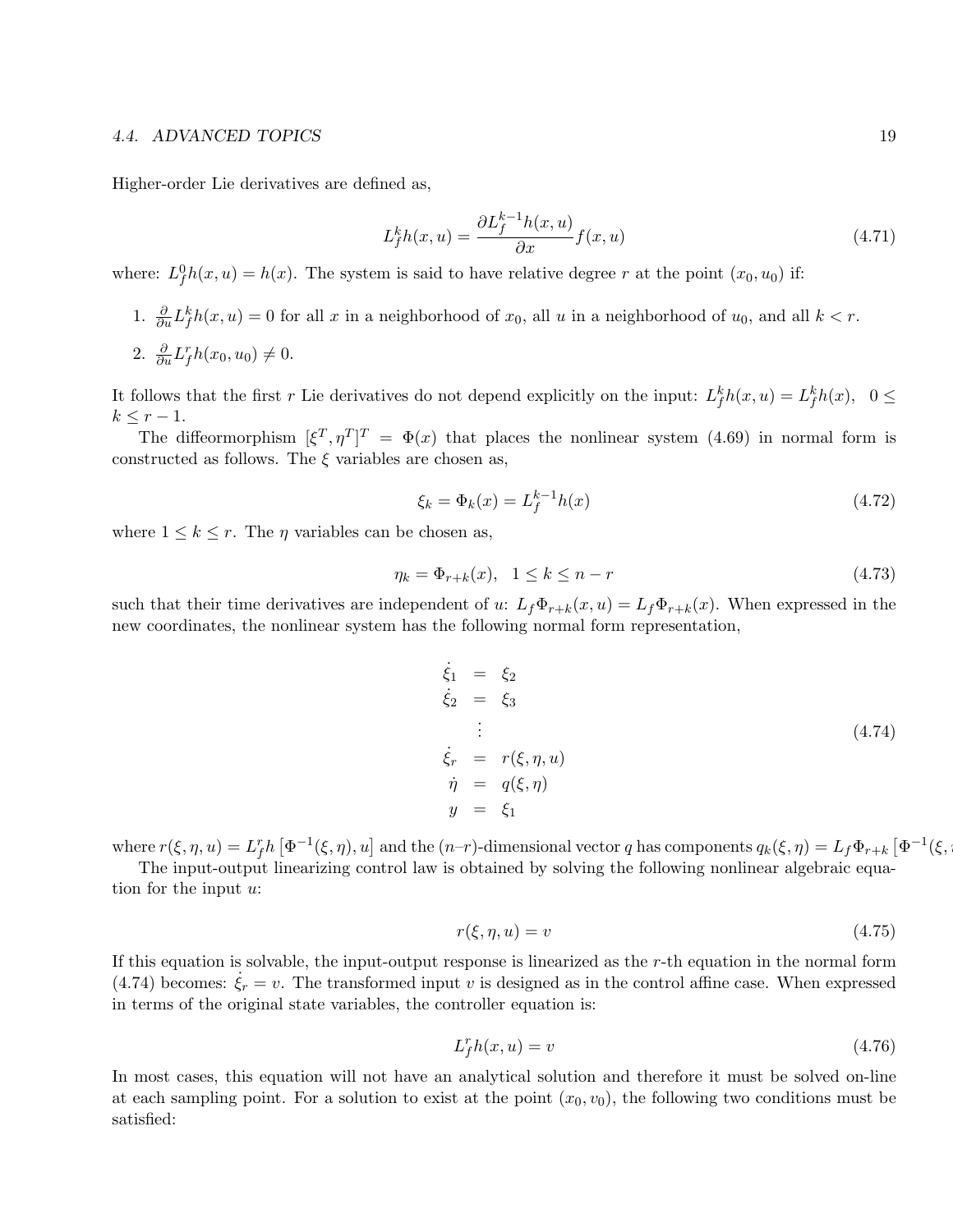- 1. There exists a  $u_0$  such that  $L_f^r h(x_0, u_0) = v_0$ .
- 2.  $\frac{\partial}{\partial u} L_f^r h(x_0, u_0) \neq 0.$

The second condition holds since the system is assumed to have a well defined relative degree; the first condition may not hold. If both conditions are satisfied, the implicit function theorem [83] guarantees the existence of a locally defined static state feedback control law,

$$
u = \Psi(x, v) \tag{4.77}
$$

where the implicit function  $\Psi$  satisfies  $L_f^r h[x, \Psi(x, v)] = v$ .

#### Controller Design Based on an Affine System

In this case, the input-output linearizing controller design is based on an *extended system* that is control affine. A new manipulated input w is defined as  $w = \dot{u}$ , and u is viewed as a state variable. By defining the extended state vector as  $\bar{x} = [x^T u]^T$ , the nonlinear system (4.69) can be represented as,

$$
\dot{\bar{x}} = \bar{f}(\bar{x}) + \bar{g}(\bar{x})w
$$
\n
$$
y = \bar{h}(\bar{x})
$$
\n(4.78)

where:

$$
\hat{f}(\bar{x}) = \begin{bmatrix} f(x, u) \\ 0 \end{bmatrix}, \quad g(\bar{x}) = \begin{bmatrix} 0 \\ 1 \end{bmatrix}, \quad \bar{h}(\bar{x}) = h(x) \tag{4.79}
$$

Due to the introduction of the integrator, the relative degree of the extended system is equal to  $r + 1$ , where  $r$  is the relative degree of the original non-affine system.

Because the extended system (4.78) is control affine, the input-output linearizing controller can be designed in the usual manner. The resulting control law has the following form when expressed in terms of the actual input  $u$ :

$$
\dot{u} = \frac{v - L_f^{r+1} \bar{h}(x, u)}{L_{\bar{g}} L_f^r \bar{h}(x, u)}
$$
(4.80)

A dynamic state feedback control law of the form (4.7) can be obtained by defining the controller state variable as  $\zeta = u$ :

$$
\dot{\zeta} = -\frac{L_f^{r+1}\bar{h}(x,\zeta)}{L_f^{r+1}\bar{h}(x,\zeta)} + \frac{1}{L_f^{r+1}\bar{h}(x,\zeta)}v
$$
\n
$$
u = \zeta
$$
\n(4.81)

The transformed input  $v$  can be designed to place the closed-loop poles:

$$
v = -\alpha_{r+1} L_{\bar{f}}^r \bar{h}(x, u) - \alpha_r L_{\bar{f}}^{r-1} \bar{h}(x) - \dots - \alpha_1 \bar{h}(x)
$$
\n(4.82)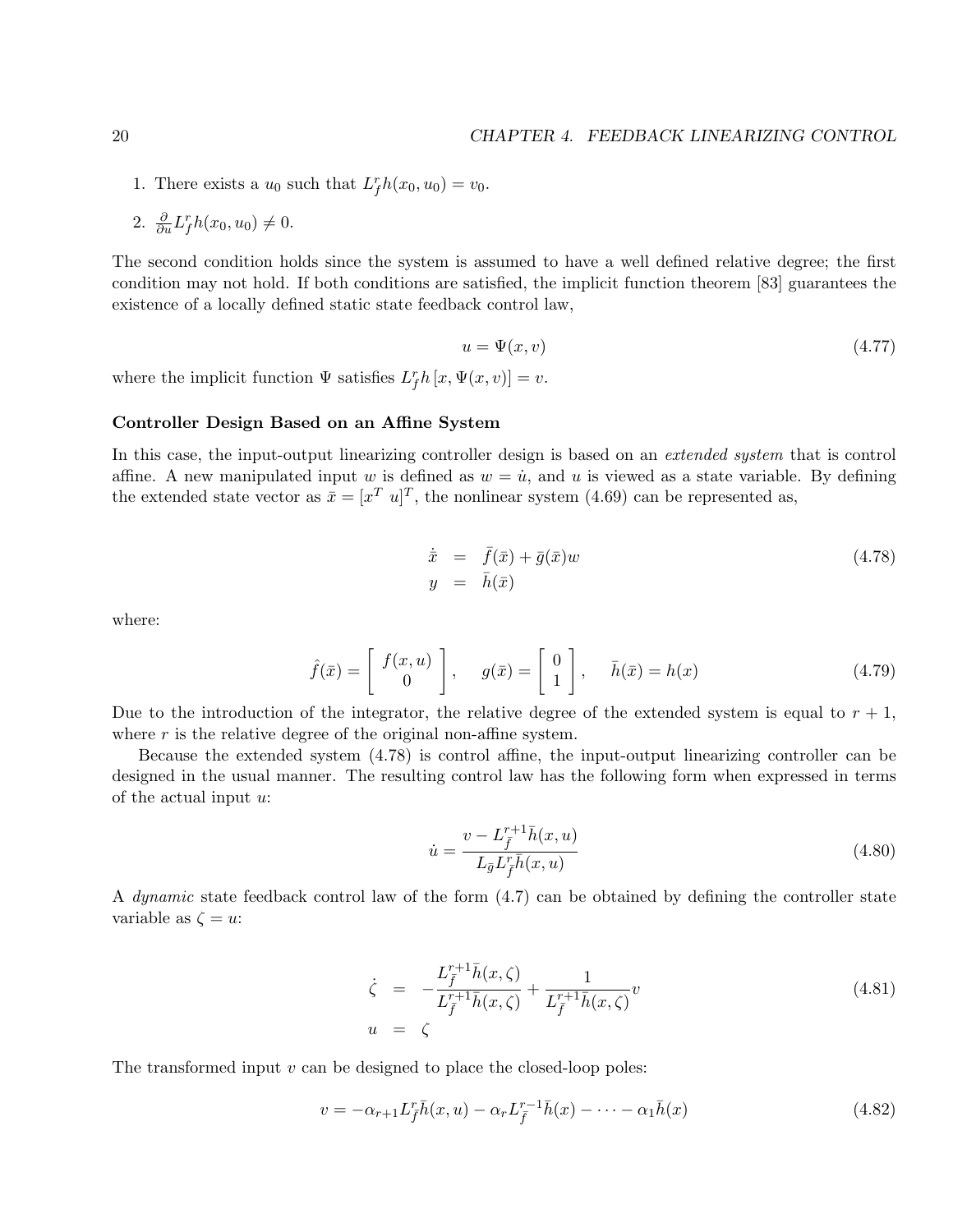#### 4.4.2 Time Delay Compensation

Many nonlinear processes contain time delays due to transportation lags and measurement delays. In this section, an extension of the basic input-output linearizing design strategy for time delay systems is presented [74, 103]. A similar technique has been developed for the state-space linearization approach [80]. The SISO nonlinear system is assumed to have the form,

$$
\begin{array}{rcl}\n\dot{x} & = & f(x) + g(x)u(t - \theta) \\
y & = & h(x)\n\end{array} \tag{4.83}
$$

where  $\theta$  is the time delay associated with the manipulated input. Note that a time delay in the output can be handled simply by combining an input-output linearizing controller and a linear output predictor  $(e.g.$ Smith predictor) [74].

#### Motivation

We demonstrate that an input-output linearizing controller for the time delay system  $(4.83)$  requires future values of the process state variables. The system can be placed in the following normal form using the standard change of coordinates:

$$
\begin{aligned}\n\dot{\xi}_1 &= \xi_2 \\
\dot{\xi}_2 &= \xi_3 \\
\vdots \\
\dot{\xi}_r &= b(\xi, \eta) + a(\xi, \eta)u(t - \theta) \\
\dot{\eta} &= q(\xi, \eta) \\
y &= \xi_1\n\end{aligned} \tag{4.84}
$$

The input-output linearizing control law is:

$$
u(t - \theta) = \frac{v(t) - b(\xi, \eta)}{a(\xi, \eta)}
$$
\n(4.85)

Hence, the current input  $u(t)$  must be computed as:

$$
u(t) = \frac{v(t + \theta) - b[\xi(t + \theta), \eta(t + \theta)]}{a[\xi(t + \theta), \eta(t + \theta)]}
$$
\n(4.86)

When expressed in the original coordinates, the linearizing control law has the form:

$$
u(t) = \frac{v(t + \theta) - L_f^r h[x(t + \theta)]}{L_g L_f^{r-1} h[x(t + \theta)]}
$$
\n(4.87)

This control law cannot be implemented directly because  $x(t + \theta)$  and  $v(t + \theta)$  are not known at time t.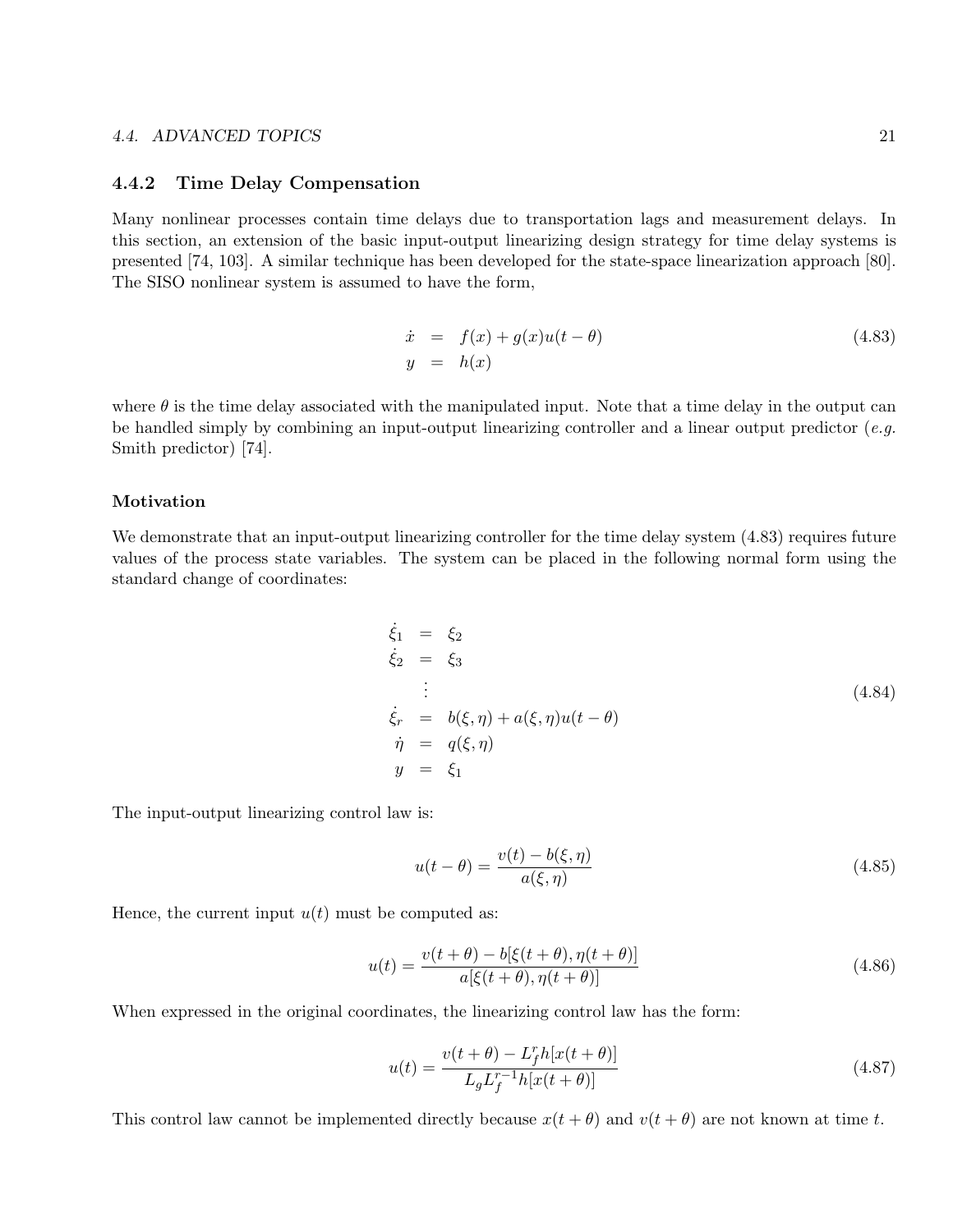#### Controller Design

The following strategy is employed to make the linearizing control law (4.87) implementable. First, the future state vector  $x(t + \theta)$  is replaced by the estimate  $\hat{x}(t + \theta | t)$ . The calculation of  $\hat{x}(t + \theta | t)$  is discussed below. In addition, the future input  $v(t + \theta)$  is replaced by the estimate  $\hat{v}(t + \theta)t$ , which is computed as:

$$
\hat{v}(t + \theta|t) = -\alpha_r L_f^{r-1} h[\hat{x}(t + \theta|t)] - \dots - \alpha_1 h[\hat{x}(t + \theta|t)] + w(t)
$$
\n(4.88)

Note that (4.88) is identical to (4.19) except that  $\hat{x}(t + \theta | t)$  has been substituted for  $x(t)$  and the signal  $w(t)$  has been introduced. As discussed below,  $w(t)$  is the output of a linear time delay compensator. The overall control law can be written as,

$$
u(t) = \frac{w(t) - \sum_{k=1}^{r+1} \alpha_k L_f^{k-1} h[\hat{x}(t+\theta|t)]}{L_g L_f^{r-1} h[\hat{x}(t+\theta|t)]}
$$
(4.89)

where  $\alpha_{r+1} = 1$ .

Under the assumption that  $\hat{x}(t + \theta | t) = x(t + \theta)$  for all  $t \ge 0$ , it can be shown that the controller tuning parameters  $\alpha_k$  can be chosen to yield the following closed-loop transfer function in the absence of plant/model mismatch [74]:

$$
\frac{y(s)}{w(s)} = \frac{\epsilon^r e^{-\theta s}}{(\epsilon s + 1)^r}
$$
\n(4.90)

A linear controller is designed for the transfer function  $(4.90)$  by considering w as the manipulated input. The following control law provides time delay compensation and integral action:

$$
\frac{w(s)}{y_{sp}(s) - y(s)} = \frac{\epsilon^{-r} (\epsilon s + 1)^r}{(\epsilon s + 1)^r e^{-\theta s}}
$$
\n(4.91)

This controller can be implemented as a linear Smith predictor [150]. By combining (4.90) and (4.91), it is easy to show that the overall transfer function for setpoint changes is,

$$
\frac{y(s)}{y_{sp}(s)} = \frac{e^{-\theta s}}{(\epsilon s + 1)^r} \tag{4.92}
$$

where  $\epsilon$  is the controller tuning parameter.

#### Predictor Design

The remaining task is to compute the one-time-delay-ahead estimate of the process state vector  $\hat{x}(t + \theta | t)$ . The following prediction formula has been proposed [74],

$$
\hat{x}(t+\theta|t) = x(t) + \int_{t}^{t+\theta} [f[\hat{x}(\tau|t)] + g[\hat{x}(\tau|t)]u(\tau-\theta)]d\tau +
$$
\n
$$
\lambda [x(t) - \hat{x}(t|t - T_d)] \tag{4.93}
$$

where  $\lambda$  and  $T_d$  are tuning parameters and the predictor is initialized with the plant state  $\hat{x}(t|t) = x(t)$ . The filter parameter  $\lambda$  accounts for modeling errors; it should be maintained in the range  $0 \leq \lambda < \frac{\theta}{T_d}$ . It is chosen near the upper limit if there is little plant/model mismatch and near zero if significant modeling errors are present. The term  $\hat{x}(t|t - T_d)$  in the prediction (4.93) is calculated as,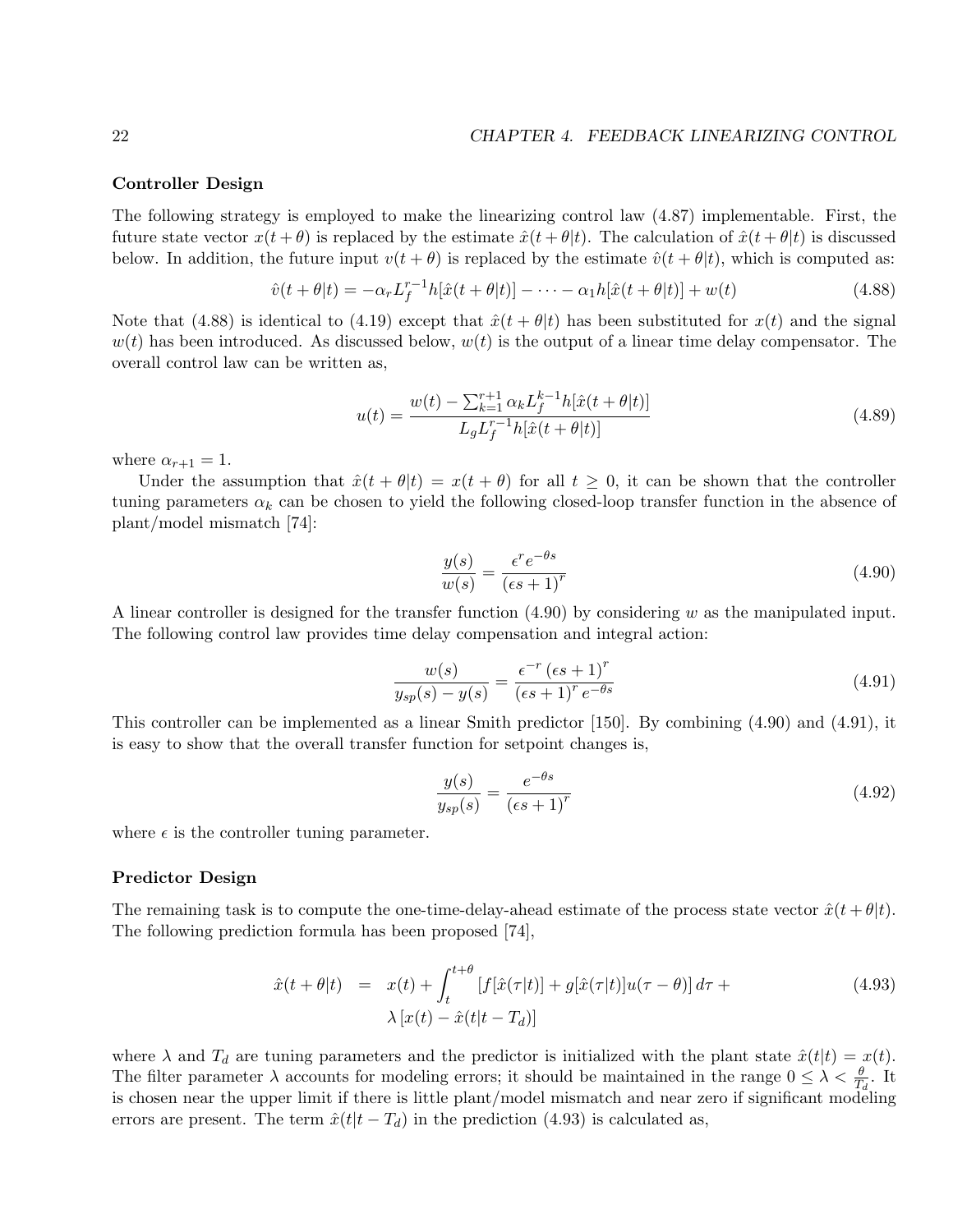#### 4.4. ADVANCED TOPICS 23

$$
\hat{x}(t|t - T_d) = x(t - T_d) + \int_{t - T_d}^t [f[\hat{x}(\tau|t - T_d)] + g[\hat{x}(\tau|t - T_d)]u(\tau - \theta)]d\tau
$$
\n(4.94)

where  $\hat{x}(t - T_d|t - T_d) = x(t - T_d)$ . If the model is perfect and the predictor is initialized as  $\hat{x}(0) = x(\theta)$ , it can be shown that perfect state predictions are obtained when  $\lambda = 1$  [74].

#### 4.4.3 Constrained Nonlinear Systems

Many processes have constraints on input and output variables. In this section, we present an inputoutput linearization strategy for constrained nonlinear systems [67]. The basic idea is to map the original constraints into constraints on the feedback linearized system. The resulting linear system is controlled with a linear model predictive controller with explicit constraint handling capability. For the sake of brevity, we do not discuss alternative constraint compensation schemes based on feedback linearization [30, 92, 131, 152].

#### Constraint Mapping

The controller design is based on the SISO nonlinear model (4.1) with the following constraints:

$$
u_{min} \le u \le u_{max}, \quad \Delta u_{min} \le \Delta u \le \Delta u_{max}, \quad y_{min} \le y \le y_{max} \tag{4.95}
$$

The objective is to transform these constraints into constraints on the feedback linearized system. First, the linear subsystem is discretized to facilitate the linear model predictive controller design,

$$
\xi(k+1) = A_d \xi(k) + B_d v(k) \tag{4.96}
$$
  

$$
y(k) = C\xi(k)
$$

where  $A_d$  is an r x r matrix,  $B_d$  is an r x 1 vector, and C is an 1 x r vector. The eigenvalues of  $A_d$  are on the unit circle, but the pair  $(A_d, B_d)$  is controllable.

The next step is to map the constraints on the original nonlinear system into constraints on the discretized linear system (4.96). The output constraints for the two systems are identical since the output is not transformed as part of the controller design. By contrast, the constraints on the actual input  $u$  must be mapped into constraints on the transformed input  $v$ . This transformation must be performed at each sampling instant because the mapping is state dependent (shown below). Moreover, the transformation must be performed for the entire control horizon  $N$  of the predictive controller. The constraint mapping is performed using the feedback linearizing control law (4.18) and the current measurement of the process state vector  $x(k)$ :

$$
v(k) = L_f^r h[x(k)] + L_g L_f^{r-1} h[x(k)]u(k) = b[x(k)] + a[x(k)]u(k)
$$
\n(4.97)

The constraints on the first input in the control horizon,  $v(k|k)$ , are calculated as,

$$
v_{min}(k|k) = \min_{u(k)} b[x(k)] + a[x(k)]u(k)
$$
  
\n
$$
v_{max}(k|k) = \max_{u(k)} b[x(k)] + a[x(k)]u(k)
$$
\n(4.98)

where: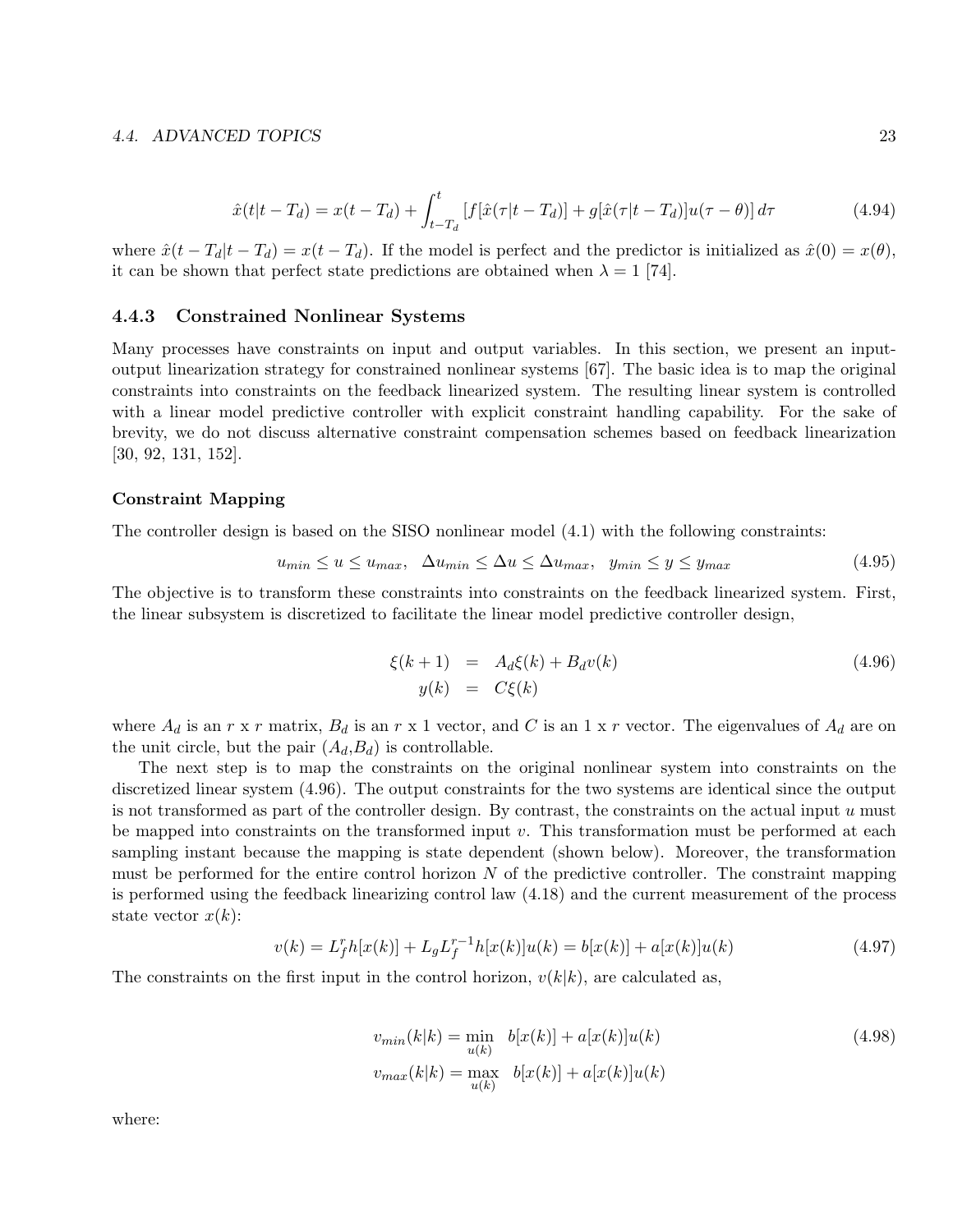$$
u_{min} \leq u(k) \leq u_{max}
$$
  
\n
$$
\Delta u_{min} + u(k-1) \leq u(k) \leq \Delta u_{max} + u(k-1)
$$
\n(4.99)

This optimization problem is trivial to solve since the objective function is affine in  $u(k)$ .

By contrast, computing the constraints for future inputs in the control horizon,  $v(k+1|k), \ldots, v(k+1|k)$  $N-1|k$ , is problematic. This difficulty occurs because future values of the input and state variables are needed to compute the future constraints, as indicated by the mapping (4.97). A simple way to overcome this problem is to extend the constraints calculated for  $v(k|k)$  over the entire control horizon. An important property of this technique is that the implemented input,

$$
u(k) = \frac{v(k|k) - L_f^r h[x(k)]}{L_g L_f^{r-1} h[x(k)]}
$$
\n(4.100)

is guaranteed to satisfy the actual input constraints. On the other hand, the constraints calculated for the future inputs (which are not implemented) generally will not agree with the actual constraints. This is a serious disadvantage since incorrect future constraints may lead to implemented control moves that are overly conservative or aggressive. More accurate constraints can be obtained by utilizing the control moves calculated at the previous iteration of the predictive controller [67].

#### Linear Model Predictive Controller Design

The constrained linear model used for model predictive controller design has the form,

$$
\xi(k+1) = A_d \xi(k) + B_d v(k), \quad v_{min}(k) \le v(k) \le v_{max}(k)
$$
\n
$$
y(k) = C\xi(k), \quad y_{min} \le y(k) \le y_{max}
$$
\n(4.101)

It is important to note that the input constraints are time varying. The linear model is used to predict the effects of future control moves on future values of the output. To obtain improved predictions in the presence of plant/model mismatch, at each time step the linear model state is initialized with the current plant state:

$$
\xi(k|k) = \begin{bmatrix} h[x(k)] \\ L_f h[x(k)] \\ \vdots \\ L_f^{r-1} h[x(k)] \end{bmatrix}
$$
\n(4.102)

The matrix  $A_d$  is unstable because all its eigenvalues are located on the unit circle. Consequently, a model predictive controller design technique specifically developed for unstable linear system is employed [130]. At each time step, the manipulated input is generated by solving the following open-loop optimal control problem [130],

$$
\min_{V(k)} \quad s\left[v(k+N-1|k)-v_s\right]^2 + \sum_{j=0}^{N-1} \left[\xi(k+j|k)-\xi_s\right]^T Q\left[\xi(k+j|k)-\xi_s\right] +
$$
\n
$$
r\left[v(k+j|k)-v_s\right]^2 + s\left[v(k+j|k)-v(k+j-1|k)\right]^2 \tag{4.103}
$$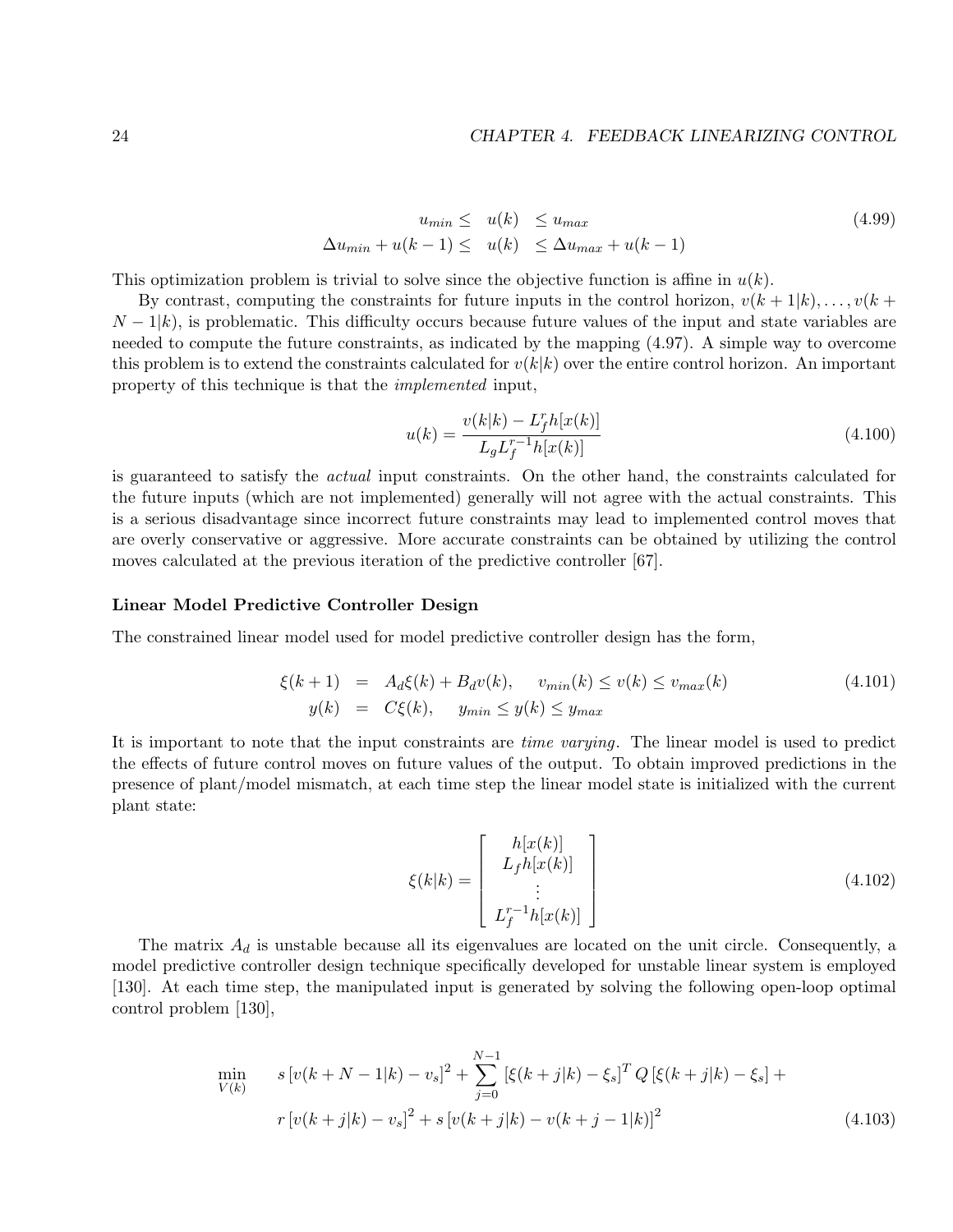#### 4.4. ADVANCED TOPICS 25

where:  $\xi(k+j|k)$  is the predicted value of  $\xi(k+j)$ ;  $\xi_s$  and  $v_s$  are target values for  $\xi$  and  $v$ , respectively;  $r > 0$  and  $s \geq 0$  are scalar tuning parameters; and Q is a positive semidefinite tuning matrix. The decision vector  $V(k)$  contains N values of the manipulated input:  $V(k) = [v(k|k), v(k+1|k), \ldots, v(k+N-1|k)]^T$ . Inputs beyond the control horizon are set equal to the target value:  $v(k + j|k) = v_s$ ,  $j \geq N$ .

The targets  $\xi_s$  and  $v_s$  are calculated from the steady-state form of  $(4.101)$  under the condition that  $y = y_{sp}$ . The target values must lie within the feasible region defined by the input and output constraints for the optimal control problem to have a solution. In practice, a disturbance model is used to shift the targets in order to eliminate offset [67]. Because all the eigenvalues of  $A_d$  are located on the unit circle, a necessary condition for the optimization problem to have a solution is that the state variables are driven to their target values by the end of the control horizon:  $\xi(k+N|k) = \xi_s$ . Thus, the optimization problem must be solved subject to the following constraints:

$$
v_{min}(k) \le v(k+j|k) \le v_{max}(k), \quad 0 \le j \le N-1
$$
  
\n
$$
y_{min} \le C\xi(k+j|k) \le y_{max}, \quad j \ge 1
$$
  
\n
$$
\xi(k+N|k) = \xi_s
$$
\n(4.104)

If necessary, input and /or output constraints can be relaxed to ensure that the optimization problem is feasible [67, 145]. The optimal control problem (4.103) can be manipulated to yield a quadratic program that can be solved with standard software [130].

#### 4.4.4 Robust Controller Design

We discuss robust controller design techniques based on the input-output and state-space linearization approaches. This is a very important topic because modeling errors usually preclude exact cancellation of nonlinear terms. The SISO nonlinear system is assumed to be described by the nominal nonlinear model (4.1) with state dependent perturbations:

$$
\dot{x} = f(x) + \Delta f(x) + [g(x) + \Delta g(x)] u
$$
\n(4.105)  
\n
$$
y = h(x)
$$

Note that the perturbations  $\Delta f(x)$  and  $\Delta g(x)$  are not known. Available controller design techniques differ according to the structure matching conditions and growth conditions imposed on the perturbations. Less restrictive matching conditions generally require more restrictive bounds to be placed on the perturbations.

#### Input-Output Linearization Techniques

First we define relative degrees for the state dependent perturbations. The perturbation  $\Delta f(x)$  is said to have relative degree  $\gamma_f$  at the point  $x_0$  if:

1.  $L_{\Delta f} L_f^k h(x) = 0$  for all x in a neighborhood of  $x_0$  and all  $k < \gamma_f - 1$ .

$$
2. L_{\Delta f} L_f^{\gamma_f - 1} h(x_0) \neq 0.
$$

The relative degree  $\gamma_q$  for the pertubation  $\Delta g(x)$  is defined analogously. For the moment, assume that the structure matching conditions  $\gamma_f \geq r$  and  $\gamma_g \geq r$  are satisfied. Using the standard change of coordinates, the uncertain system (4.105) has the following normal form representation,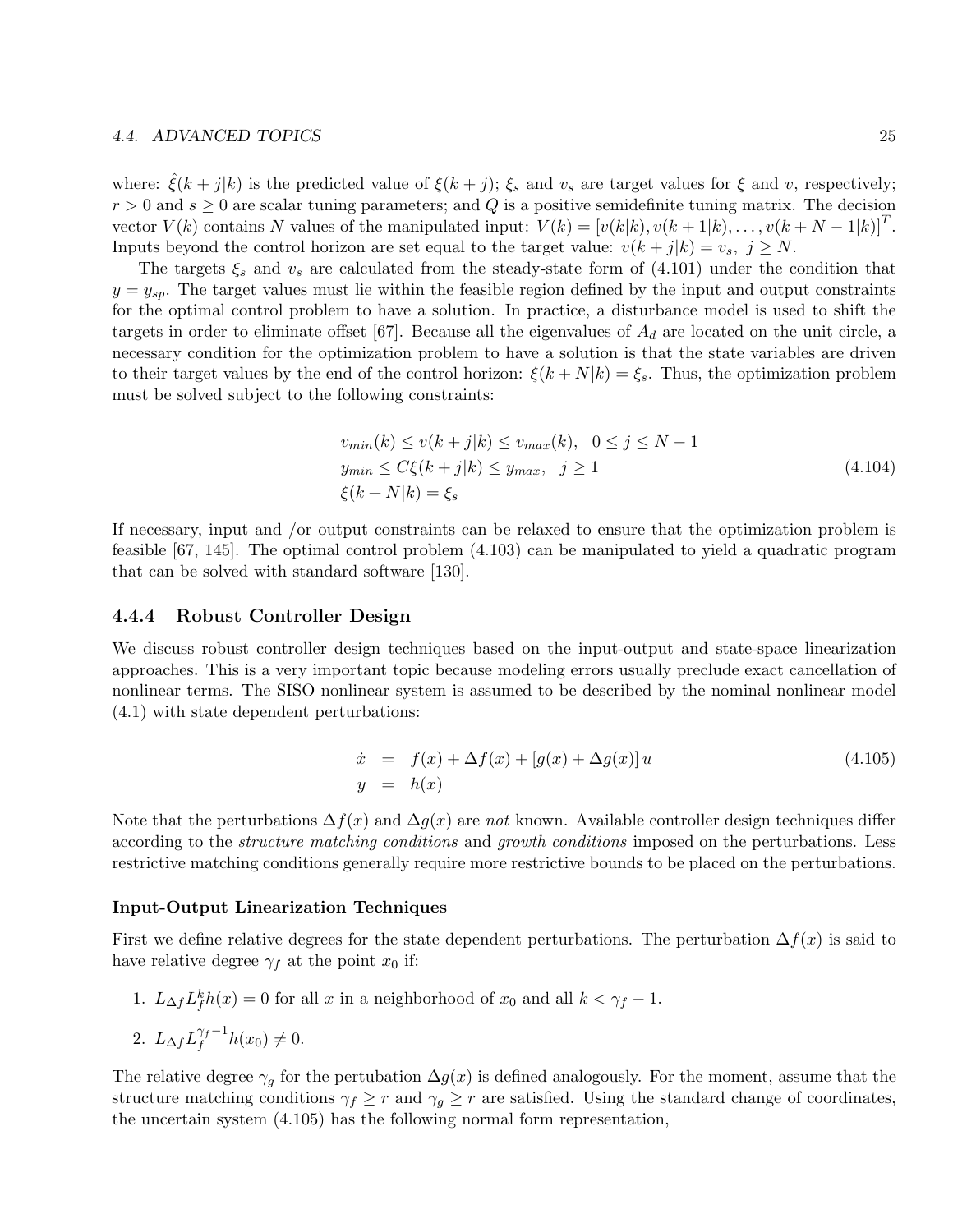$$
\dot{\xi}_1 = \xi_2 \n\dot{\xi}_2 = \xi_3 \n\vdots \n\dot{\xi}_r = b(\xi, \eta) + \Delta b(\xi, \eta) + [a(\xi, \eta) + \Delta a(\xi, \eta)] u \n\dot{\eta} = q(\xi, \eta) + r(\xi, \eta) + s(\xi, \eta) u \ny = \xi_1
$$
\n(4.106)

where the functions  $a, b$ , and  $q$  are defined as usual and:

$$
\Delta a(\xi, \eta) = L_{\Delta g} L_f^{r-1} h \left[ \Phi^{-1}(\xi, \eta) \right]
$$
  
\n
$$
\Delta b(\xi, \eta) = L_{\Delta f} L_f^{r-1} h \left[ \Phi^{-1}(\xi, \eta) \right]
$$
  
\n
$$
r_k(\xi, \eta) = L_{\Delta f} \Phi_{r+k} \left[ \Phi^{-1}(\xi, \eta) \right], \quad 1 \le k \le n-r
$$
  
\n
$$
s_k(\xi, \eta) = L_{\Delta g} \Phi_{r+k} \left[ \Phi^{-1}(\xi, \eta) \right], \quad 1 \le k \le n-r
$$
\n(4.107)

Under the more restrictive matching conditions that  $\gamma_f > r$  and  $\gamma_q > r$ , the perturbations do not appear in the r-th equation in the normal form. As a result, the standard input-output linearizing control law (4.20) yields a stable closed-loop system if the perturbed zero dynamics are asymptotically stable [119].

On the other hand, plant/model mismatch should be considered explicitly in the controller design if  $\gamma_f \leq r$  and/or  $\gamma_g \leq r$ . Several Lyapunov-based design techniques have been proposed for this important case. Kravaris and Palanki [101] assume the existence of scalar functions  $\Delta f^*(x)$  and  $\Delta g^*(x)$  that satisfy the matching conditions:

$$
L_{\Delta f} L_f^{r-1}(x) = g(x) \Delta f^*(x), \quad \Delta g(x) = g(x) \Delta g^*(x)
$$
\n(4.108)

These conditions are rather restrictive as they require that the peturbations be expressed in terms of the input vector  $g(x)$ . Behtash [22] considers similar, but slightly less restrictive, matching conditions. Arkun and Calvet employ the following matching conditions,

$$
\Delta f(x) = \Delta f_1(x) + \Delta f_2(x), \quad \Delta g(x) = g(x)\Delta g^*(x)
$$
\n(4.109)

where  $\Delta f_1(x)$  is a matched uncertainty and  $\Delta f_2(x)$  is an unmatched uncertainty with relative degree  $\gamma_{f2} = r$ . A stabilizing input-output linearizing controller is design by solving an algebraic Riccati equation. Liao *et al.* decompose both perturbations into matched and unmatched parts:

$$
\Delta f(x) = g(x)\Delta f_1(x) + \Delta f_2(x), \quad \Delta g(x) = g(x)\Delta g_1(x) + \Delta g_2(x)
$$
\n(4.110)

Restrictive bounds must be placed on the unmatched uncertainties  $\Delta f_2(x)$  and  $\Delta g_2(x)$  to guarantee closedloop stability.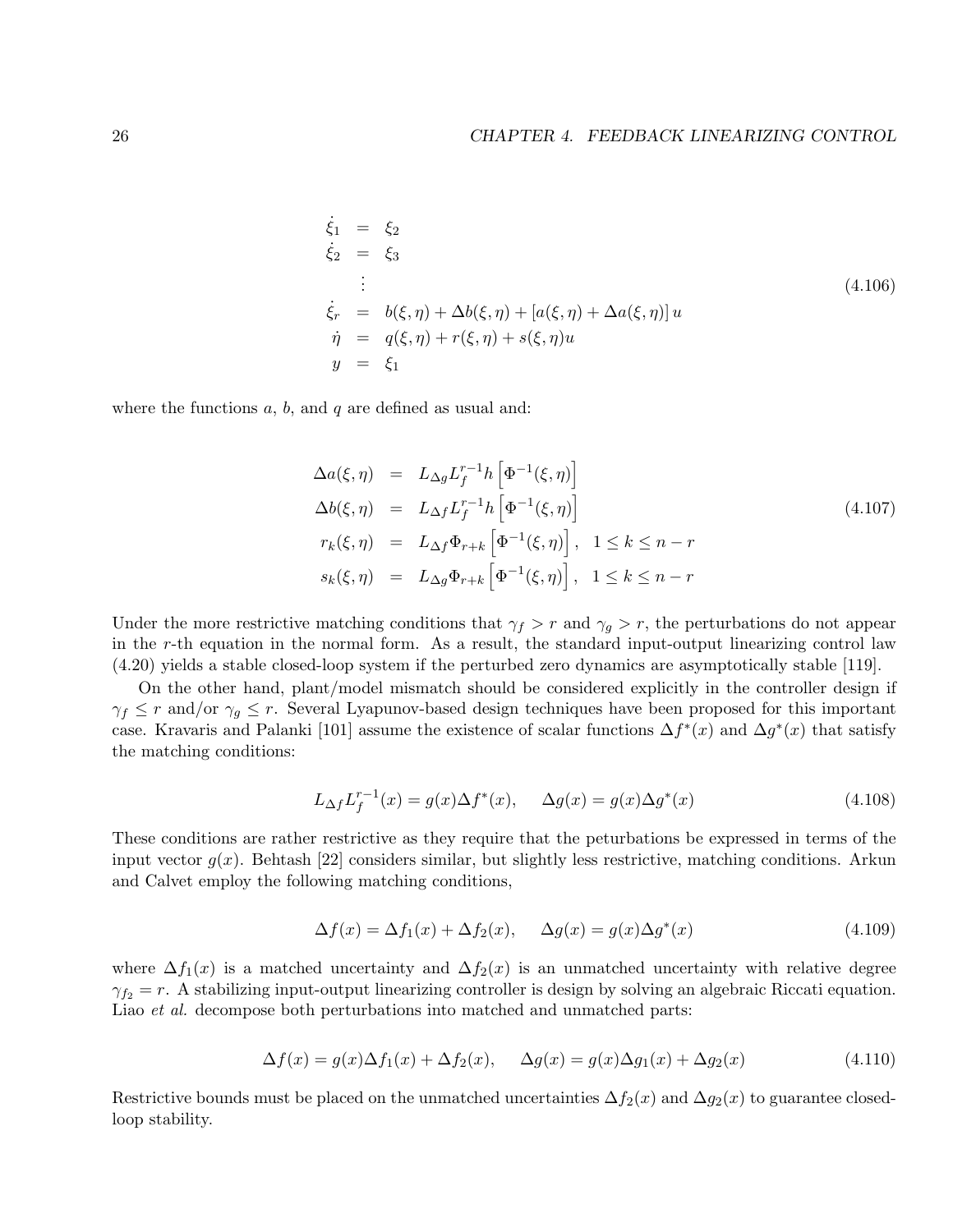#### 4.4. ADVANCED TOPICS 27

#### State-Space Linearization Techniques

Su *et al.* [158] have shown that the state-space linearization approach possesses some degree of robustness to modeling errors. The analysis does not require matching conditions, but it is assumed that the plant and model are "close" in a topological sense. Controller design techniques that explicitly address plant/model mismatch usually employ: (1) matching conditions on both  $\Delta f(x)$  and  $\Delta g(x)$ ; or (2) no matching condition on  $\Delta f(x)$ , but  $\Delta g(x) = 0$ . The first group of robust controller design techniques are based on the following matching conditions:

$$
\Delta f(x) = g(x)\Delta f^*(x), \quad \Delta g(x) = g(x)\Delta g^*(x)
$$
\n(4.111)

In this case, the standard change of coordinates places the nonlinear system (4.1) in the normal form,

$$
\dot{\xi}_1 = \xi_2
$$
\n
$$
\dot{\xi}_2 = \xi_3
$$
\n
$$
\vdots
$$
\n
$$
\dot{\xi}_n = b(\xi, \eta) + \Delta b(\xi, \eta) + [a(\xi, \eta) + \Delta a(\xi, \eta)] u
$$
\n
$$
\hat{y} = \xi_1
$$
\n(4.112)

where the nonlinear functions  $\Delta a$  and  $\Delta b$  are defined as in (4.107) with  $r = n$ . Spong [155] uses  $L_2$  control theory to synthesize a stabilizing controller for the feedback linearized system, while Ha and Gilbert [59] employ a Lyapunov-based design strategy.

Several robust controller design techniques are based on the alternative matching condition  $\Delta q(x) = 0$ . In this case, the perturbation  $\Delta f(x)$  is allowed to be arbitrary at the expense of assuming exact knowledge of the input vector  $g(x)$ . Spong and Vidyasagar [156] have proposed a design strategy in which the stable factorization approach is applied to the feedback linearized system. A Lyapunov design technique based on the solution of a algebraic Riccati equation has been developed by Calvet and Arkun [31]. Doyle and Morari [49] have proposed a robust controller design strategy based on conic sector bounds and approximate state-space linearization.

#### 4.4.5 Discrete-Time and Sampled-Data Systems

Feedback linearizing controller design for discrete-time and sampled-data nonlinear systems is discussed below. In many ways, the results parallel the continuous-time results presented throughout this chapter. However, the operations used to construct the discrete-time controllers are quite different. In addition, discrete-time and sampled-data systems offer unique possibilities (e.g. deadbeat control) and complexities (e.g. sampling) not encountered in the continuous-time case. For simplicity, we focus on SISO models of the form:

$$
x(k+1) = F[x(k), u(k)]
$$
  
\n
$$
y(k) = h[x(k)]
$$
\n(4.113)

Because most processes are inherently continuous, the function  $F$  is obtained by discretizing a continuoustime model or identified directly from process data. The discrete-time model is not assumed to be control affine because: (1) exact sampling generally does not yield an affine model; and (2) an affine model usually does not simplify the controller design task.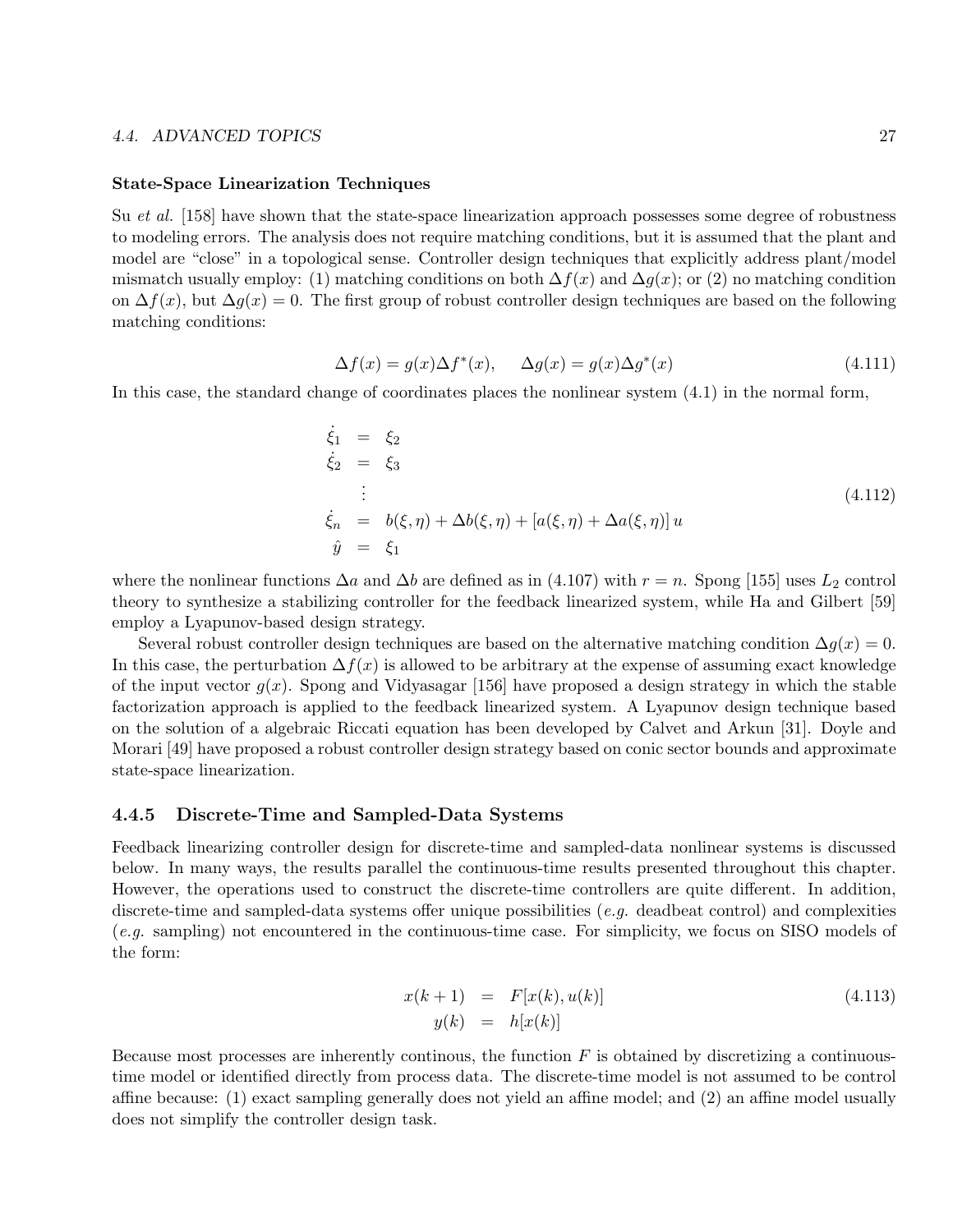#### Discrete-Time Systems

For the moment, we neglect the effects of sampling and discuss the feedback linearization of inherently discrete-time systems. Sampled-data systems are considered below. For the sake of brevity, we focus on the input-output linearization problem [110, 127]. Similar results are available for disturbance decoupling [55, 134], input-output decoupling [56, 134], and state-space linearization [110, 134].

The composition of the scalar function  $h(x)$  and the vector function  $F(x)$  is defined as:  $h \circ F(x) =$ h[F(x)]. Higher order compositions are defined recursively:  $h \circ F^{i}(x) = h \circ F^{i-1}[F(x)]$ , where  $h \circ F^{0}(x) =$  $h(x)$ . The composition operator plays the same role as does the Lie derivative in the continuous-time case. The discrete-time system (4.113) is said to have relative degree r at the point  $(x_0, u_0)$  if:

1. 
$$
\frac{\partial}{\partial u(k)} h \circ F^i[x(k), u(k)] = 0
$$
 for all  $(x, u)$  in a neighborhood of  $(x_0, u_0)$  and all  $i \leq r - 1$ . \n2.  $\frac{\partial}{\partial u(k)} h \circ F^r[x_0, u_0] \neq 0$ .

By definition of the relative degree we can write,

$$
h \circ F^{i}[x(k), u(k)] = h \circ F^{i}[x(k)], \quad 1 \le k \le r - 1
$$
\n(4.114)

since these functions do not depend explicitly on the input  $u(k)$ .

If the relative degree is well defined, a diffeomorphism  $[\xi^T(k), \eta^T(k)]^T = \Phi[x(k)]$  that places the system in normal form is constructed as follows. The  $\xi$  vaiables are chosen as,

$$
\xi_i(k) = h \circ F_0^{i-1}[x(k)], \quad 1 \le i \le r \tag{4.115}
$$

The remaining variables  $\eta_i(k) = \Phi_{r+i}[x(k)], 1 \leq i \leq n-r$ , can be chosen such that  $\Phi$  is invertible and  $\frac{\partial}{\partial u(k)} \Phi_i \circ F[x(k), u(k)] = 0.$  As a result, the normal form is,

$$
\xi_1(k+1) = \xi_2(k) \n\xi_2(k+1) = \xi_3(k) \n\vdots \n\xi_r(k+1) = a[\xi(k), \eta(k), u(k)] \n\eta(k+1) = q[\xi(k), \eta(k)] \ny(k) = \xi_1(k)
$$
\n(4.116)

where:

$$
a[\xi(k), \eta(k), u(k)] = h \circ F^r[\Phi^{-1}(\xi(k), \eta(k)), u(k)]
$$
  
\n
$$
q_i[\xi(k), \eta(k)] = \Phi_{r+i} \circ F[\Phi^{-1}(\xi(k), \eta(k))], \quad 1 \le i \le n-r
$$
\n(4.117)

Note that the functions  $q_i$  do not depend on  $u(k)$  by construction.

The input-output linearizing control law is obtained by solving the following nonlinear algebraic equation for  $u(k)$ ,

$$
a[\xi(k), \eta(k), u(k)] = v(k)
$$
\n(4.118)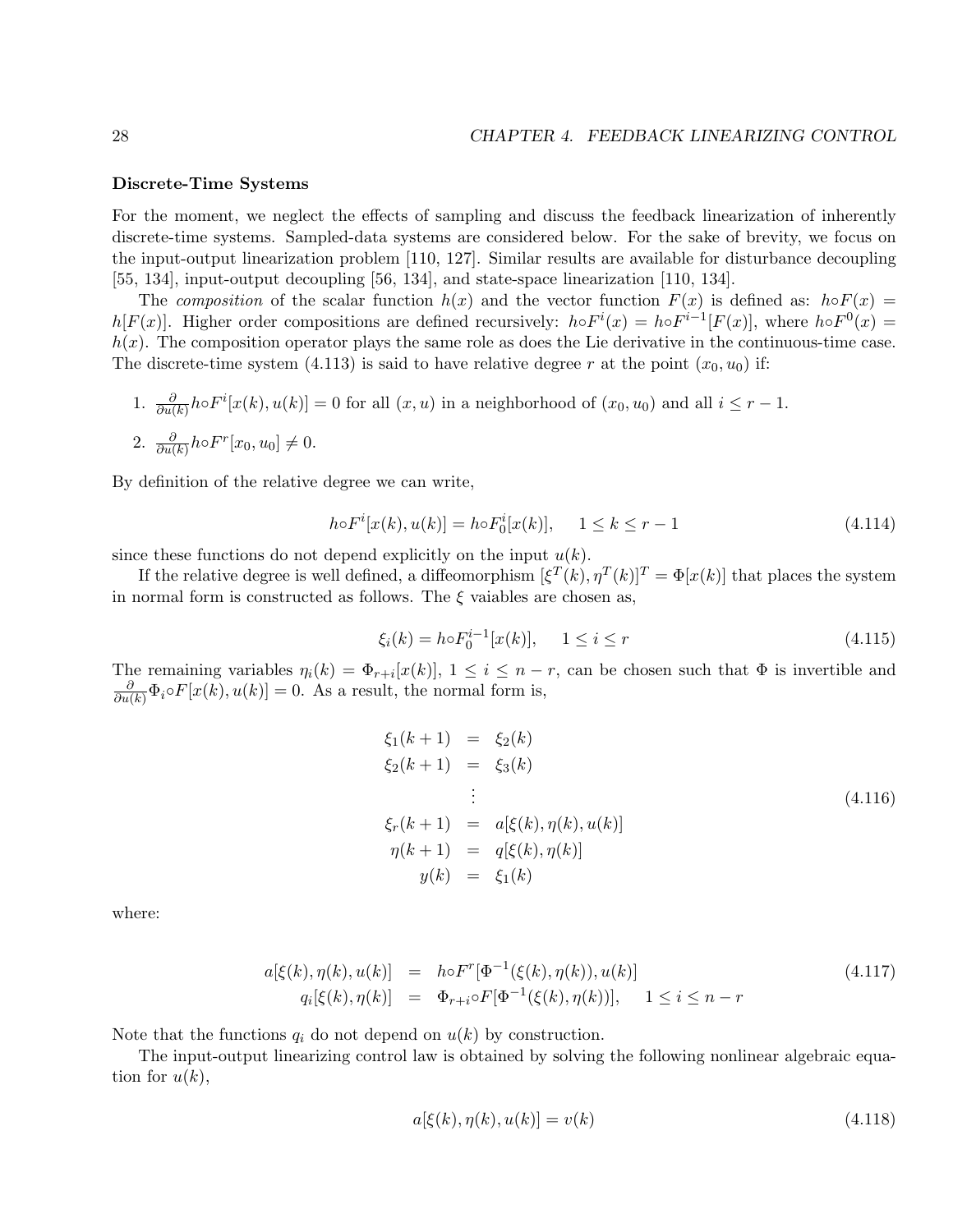#### 4.4. ADVANCED TOPICS 29

where  $v(k)$  is the transformed input. This equation can be solved locally if the conditions of the implicit function theorem are satisfied (see Section 5.4.1). When expressed in terms of the original state variables, the linearizing control law is:

$$
hoF^r[x(k), u(k)] = v(k)
$$
\n
$$
(4.119)
$$

If the transformed input is chosen as  $v(k) = y_{sp}(k)$ , output deadbeat control is obtained [120]:  $y(k+r)$  $y_{sp}(k)$ . Alternatively, the linear controller can be designed as,

$$
v(z) = \frac{g_d(z)}{1 - z^{-r}g_d(z)} \left[ y_{sp}(z) - y(z) \right]
$$
\n(4.120)

where  $g_d(z)$  is the desired closed-loop transfer function. A simple choice for  $g_d$  is,

$$
g_d(z) = \frac{1 - \alpha}{1 - \alpha z^{-1}}\tag{4.121}
$$

where the tuning parameter  $\alpha$  represents the closed-loop pole. Note that the linear control law has integral action. For this design, the nominal closed-loop transfer function for setpoint changes is:

$$
\frac{y(z)}{y_{sp}(z)} = z^{-r} \frac{1-\alpha}{1-\alpha z^{-1}}\tag{4.122}
$$

As in the continuous-time case, closed-loop stability can be ensured only if the zero dynamics,

$$
\eta(k+1) = q[0, \eta(k)]\tag{4.123}
$$

are asymptotically stable.

#### Sampled-Data Systems

Feedback linearizing controller design becomes considerably more complex if the effects of sampling are considered. We briefly describe the potential difficulties and proposed solutions. Monaco and Normand-Cyrot [128] demonstrate that exact sampling always produces a discrete-time system of relative degree one. They also show that if the continuous-time system is minimum phase and has relative degree  $r$ , sufficiently fast sampling always yields a discrete-time system with: (1) stable zero dynamics if  $r = 1$ ; and (2) unstable zero dynamics if  $r > 3$ . As a result, a discretized input-output linearizing controller is likely to provide satisfactory performance if  $r = 1$ , but it may produce unexpected results if  $r \geq 2$ . Glad [54] also considered sampling effects in developing output deadbeat controllers for sampled-data systems. The  $r \geq 3$ case is handled by employing a multi-rate sampling strategy in which the control move is implemented each sampling period but the state is only measured every r sampling periods.

It has been shown that state-space linearizability of a continuous-time system can be destroyed by sampling [57]. Arapostathis *et al.* [14] demonstrate that sampling can impose severe restrictions — in addition to the standard controllability and involutivity conditions — on the structure of the continuoustime system. For two-dimensional systems, state-space linearizability of the sampled-data system implies that the continuous-time system can be completely linearized by coordinate transformations alone. To overcome these difficulties, several state-space linearization techniques based on multi-rate sampling have been proposed. Grizzle and Kokotovic [57] consider implementing the control move each sampling period while measuring the state every N sampling periods, where  $N \geq 2$ .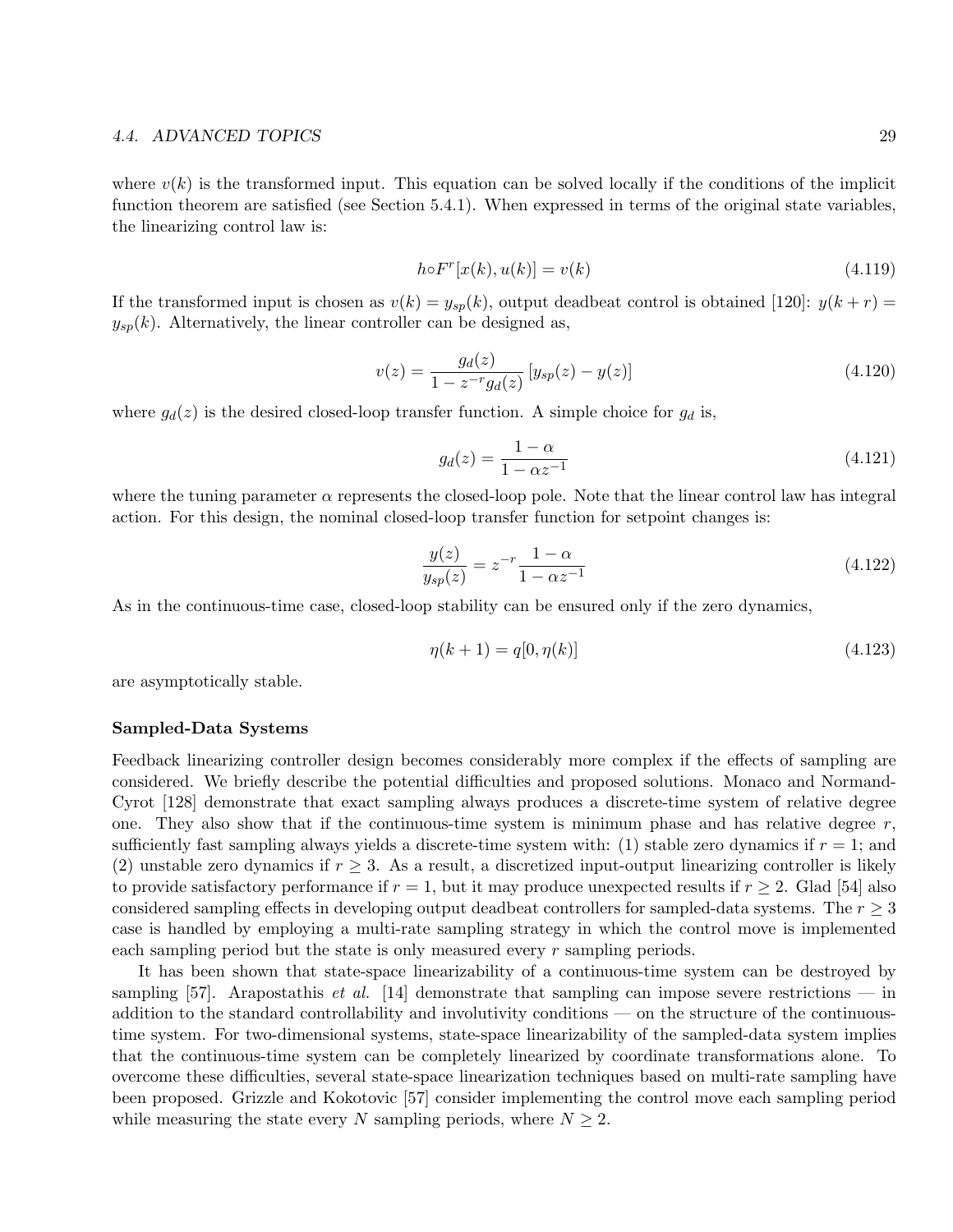## 4.5 Process Control Strategies and Applications

A variety of nonlinear controller design strategies have been developed for process applications. Many of these techniques are based, either implicitly or explicitly, on exact linearization of the input-output response. In this section, these linearizing control strategies are reviewed and critically evaluated. Applications of feedback linearizing control techniques to process systems also are discussed. The applications are categorized in terms of the unit operations involved; a representative list of references is provided in each case. Additional applications are described in other review articles on feedback linearizing control [69, 90, 95, 100, 126].

#### 4.5.1 Process Control Techniques

#### Techniques for Processes of Relative Degree One

Generic model control [111, 113], internal decoupling [16, 17] and reference system synthesis [19] are nonlinear controller design techniques developed specifically for process control applications. We outline the generic model control (GMC) design strategy and show that GMC is an input-output linearization technique for processes of relative degree one. Similar analyses of the internal decoupling and reference system synthesis techniques are omitted for the sake of brevity.

Consider the SISO nonlinear system (4.1) The rate-of-change of the output can be written as:

$$
\dot{y} = L_f h(x) + L_g h(x) u \tag{4.124}
$$

Assume that the desired rate-of-change is,

$$
\dot{y}_d = k_1(y_{sp} - y) + k_2 \int_0^t (y_{sp} - y) d\tau \tag{4.125}
$$

where  $k_1$  and  $k_2$  are controller tuning parameters. The goal is to determine a control law such that  $\dot{y} = \dot{y}_d$ for all  $t \geq 0$ . If the relative degree  $r = 1$ , then the function  $L_g h(x) \neq 0$  and the following state feedback control law achieves the control objective:

$$
u = \frac{k_1(y_{sp} - y) + k_2 \int_0^t (y_{sp} - y) d\tau - L_f h(x)}{L_g h(x)}
$$
(4.126)

The closed-loop system is input-output linearized,

$$
\dot{y} = k_1(y_{sp} - y) + k_2 \int_0^t (y_{sp} - y) d\tau
$$
\n(4.127)

and has the following transfer function for setpoint changes if  $y(0) = y_{sp}(0)$ :

$$
\frac{y(s)}{y_{sp}(s)} = \frac{k_1s + k_2}{s^2 + k_1s + k_2} \tag{4.128}
$$

The tuning parameters  $k_1$  and  $k_2$  are used to place the closed-loop poles. Note that the GMC control law  $(4.126)$  and the input-output linearizing control law  $(4.21)$  are *identical* when  $r = 1$ .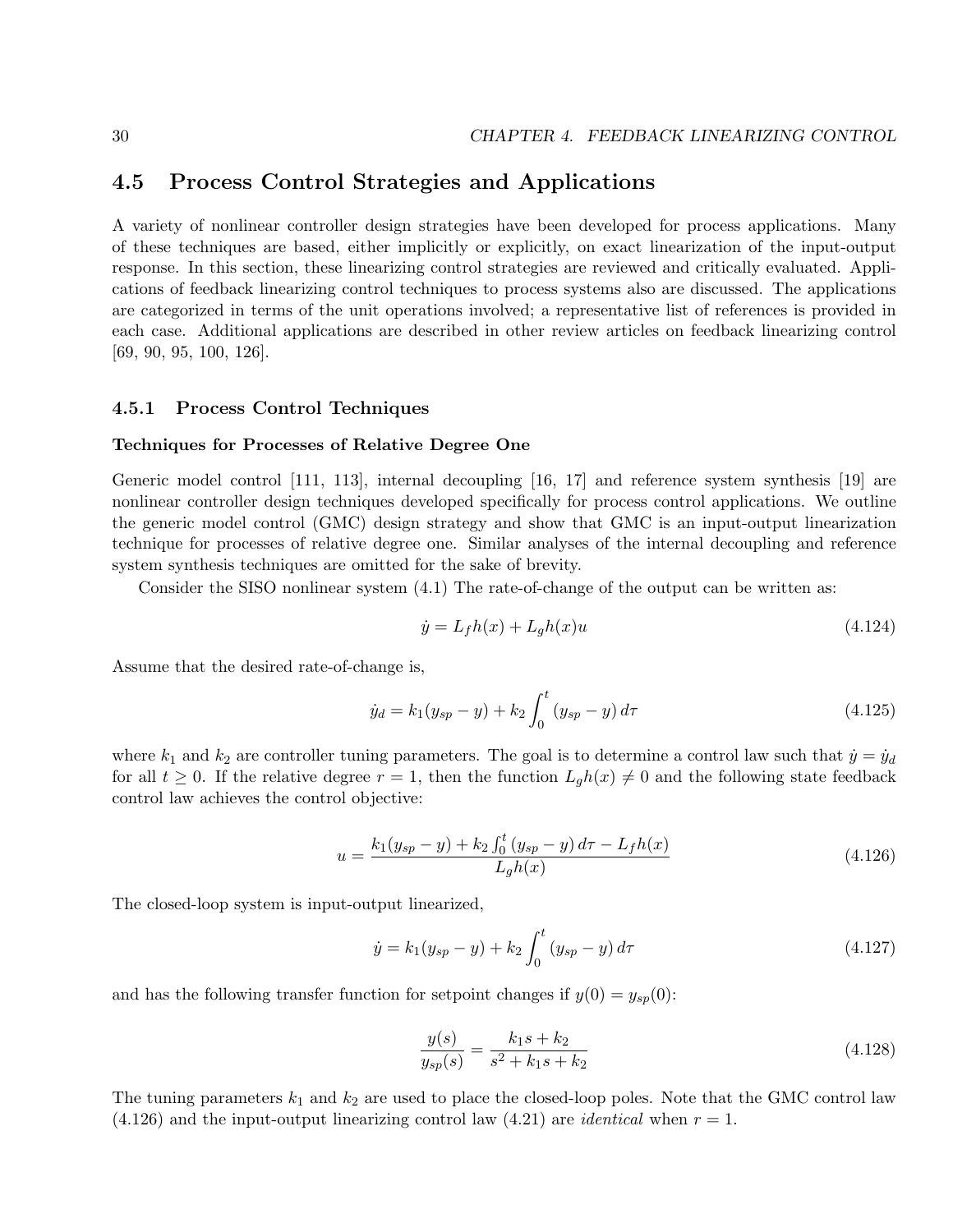#### 4.5. PROCESS CONTROL STRATEGIES AND APPLICATIONS 31

#### Globally Linearizing Control

Globally linearizing control (GLC) [96] is a controller design strategy developed for nonlinear process applications. We show that GLC is an input-output linearization technique for processes of arbitrary relative degree. Consider the SISO nonlinear system  $(4.1)$ . By definition of the relative degree, the first r derviative of the output are:

$$
y^{(k)} = L_f^k h(x), \quad 1 \le k \le r - 1
$$
  
\n
$$
y^{(r)} = L_f^r h(x) + L_g L_f^{r-1} h(x) u
$$
\n(4.129)

The state feedback control law is chosen as,

$$
u = \frac{\bar{v} - \beta_r L_f^r h(x) - \beta_{r-1} L_f^{r-1} h(x) - \dots - \beta_0 h(x)}{\beta_r L_g L_f^{r-1} h(x)}
$$
(4.130)

where  $\bar{v}$  is a new input and  $\beta_k$  are controller tuning parameters.

It follows from (4.129) that the proposed control law yields a linearized input-output response:

$$
\beta_r y^{(r)} + \beta_{r-1} y^{(r-1)} + \dots + \beta_0 y = \bar{v}
$$
\n(4.131)

A proportional-integral controller is designed for the feedback linearized system,

$$
\bar{v} = k_c \left[ (y_{sp} - y) + \frac{1}{\tau_I} \int_0^t (y_{sp} - y) d\tau \right]
$$
\n(4.132)

where the gain  $k_c$  and integral time  $\tau_I$  are additional controller tuning parameters. The complete GLC control law obtained by combining (4.130) and (4.132) yields the following closed-loop transfer function for setpoint changes if  $y(0) = y_{sp}(0)$ :

$$
\frac{y(s)}{y_{sp}(s)} = \frac{k_c s + \frac{k_c}{\tau_I}}{\beta_r s^{r+1} + \beta_{r-1} s^r + \dots + (\beta_0 + k_c) s + \frac{k_c}{\tau_I}}
$$
(4.133)

The tuning parameters  $\beta_k$ ,  $k_c$ , and  $\tau_I$  are used to place the closed-loop poles.

The GLC control law is closely related to the input-output linearizing control law (4.21). In fact, the two control laws are *identical* if  $\beta_r = 1$  and the tuning parameters of the input-output linearizing controller are chosen as:

$$
\alpha_0 = \frac{k_c}{\tau_I}, \quad \alpha_1 = \beta_0 + k_c, \quad \alpha_k = \beta_{k-1}, \ 2 \le k \le r \tag{4.134}
$$

Although not discussed here, extensions of the GLC technique for measured disturbances [40], multivariable processes [102], and discrete-time systems [151] parallel those presented earlier for the input-output linearization approach.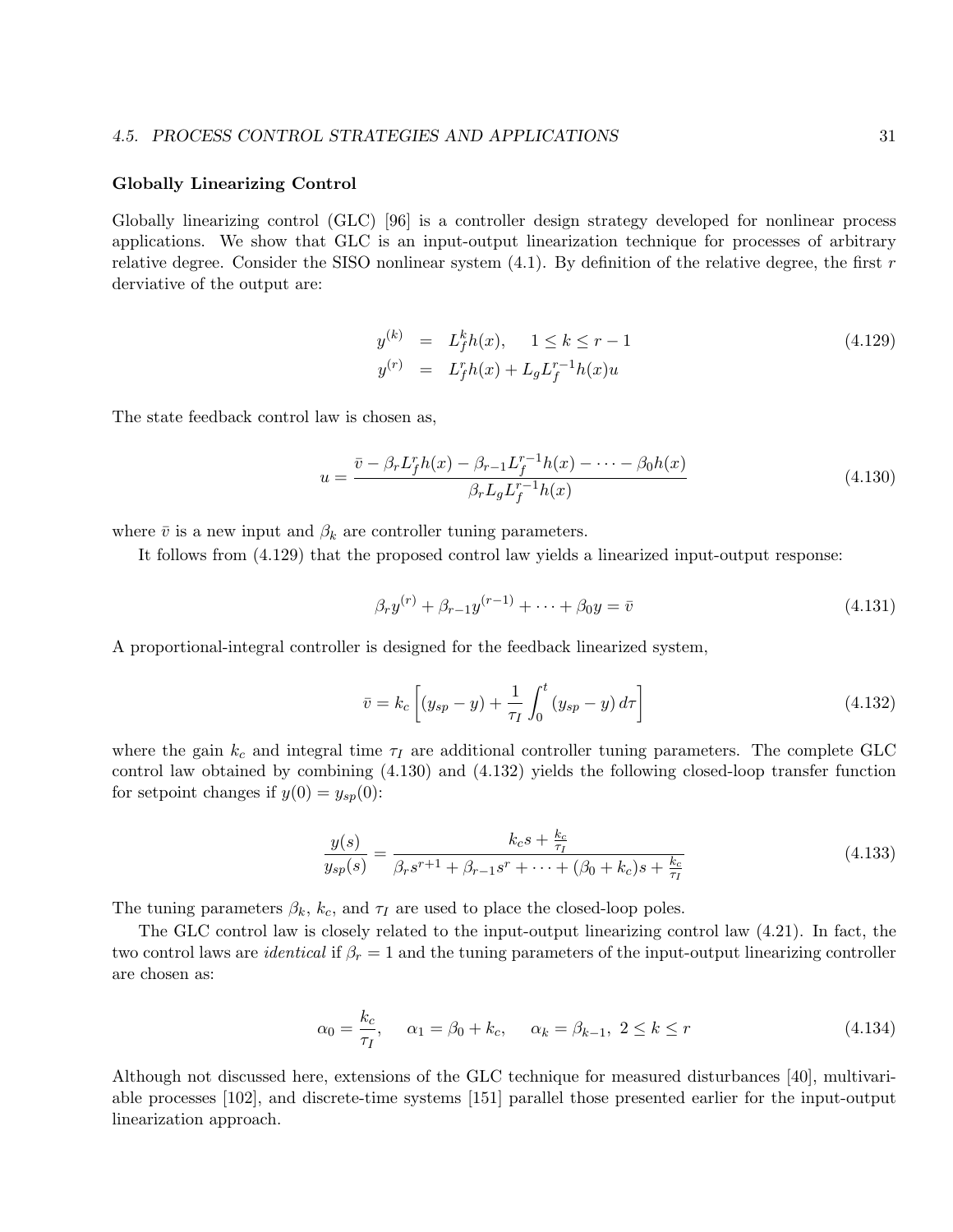#### Nonlinear Internal Model Control Techniques

Internal model control (IMC) is a powerful controller design strategy for linear process models [129]. Two distinctive characteristics of IMC are: (1) the controller design is based on the inverse of the process model; and (2) the error between the plant and model outputs is used as a feedback signal. Several nonlinear controller design techniques which include these two features have been proposed for process applications [51, 70, 137]. In this section, we discuss a particular nonlinear IMC technique [70] and provide comparisons with the input-output linearization approach.

As in the linear case, the nonlinear IMC control law is comprised of a model inverse controller C and a robustness filter F. For the moment, we assume  $F = 1$  and design the controller C to optimize the nominal performance measure,

$$
\min_{C} \| y_{sp}(t) - y(t) \| \tag{4.135}
$$

where  $\|\cdot\|$  represents a desired norm. The feedback signal to C is  $e = y_{sp} - y + \tilde{y}$ , where y is the plant output and  $\tilde{y}$  is the model output. In the absence of modeling errors,  $e = y_{sp}$  and the plant output can be written as  $y = MCy_{sp}$ , where M represents the process model. As a result, the controller design problem can be reformulated as:

$$
\min_{C} \parallel (1 - MC)y_{sp}(t) \parallel \tag{4.136}
$$

If the system is initially at rest and  $y(0) = y_{sp}(0)$ , the performance criterion is identically zero for any norm and setpoint trajectory when  $C$  is chosen to be the right-inverse of the model (see Chapter 3),

$$
u = \frac{y_{sp}^{(r)} - L_f^r h(\tilde{x})}{L_g L_f^{r-1} h(\tilde{x})}
$$
\n(4.137)

where  $\tilde{x}$  are the model state variables.

The model inverse controller C is not suitable for implementation because:  $(1)$  "perfect" control requires unreasonably large control moves; (2) the controller is not "proper" in the sense that it requires derivatives of the setpoint; and  $(3)$  the perfect model assumption is not satisfied in practice. As a result, C is augmented with the following nonlinear filter F:

$$
v^{(r)} = -\alpha_r L_f^{r-1} h(\tilde{x}) - \alpha_{r-1} L_f^{r-2} h(\tilde{x}) - \dots - \alpha_1 h(\tilde{x}) + \alpha_1 e \tag{4.138}
$$

The filter output  $v^{(r)}$  replaces the signal  $y_{sp}^{(r)}$  in the nonlinear control law (4.137). If the system is initially at rest and  $y(0) = y_{sp}(0)$ , the controller parameters  $\alpha_k$  can be chosen to yield the nominal closed-loop transfer function:

$$
\frac{y(s)}{y_{sp}(s)} = \frac{1}{(\epsilon s + 1)^r} \tag{4.139}
$$

The controller tuning parameter  $\epsilon$  can take values in the range  $0 < \epsilon < \infty$ . The nonlinear IMC technique possesses similar stability, perfect control, and zero offset properties as linear IMC [129]. In fact, the linear and nonlinear IMC design strategies yield identical controllers when applied to a stable, minimum-phase linear model.

The nonlinear IMC controller can be interpreted as a variant of the input-output linearizing controller (4.21). Despite the similarities, the nonlinear IMC technique offers several unique features including: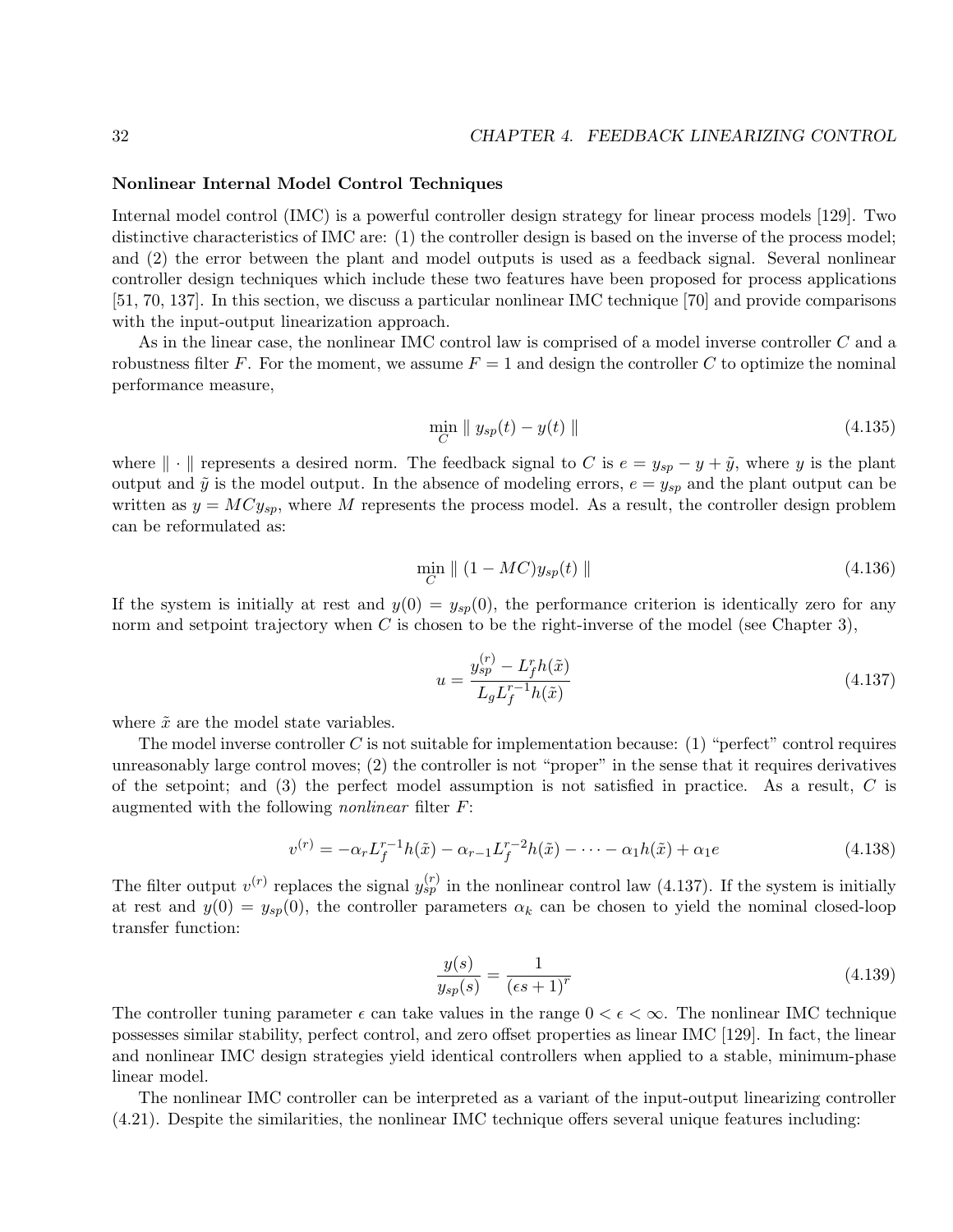- 1. A control structure in which the difference between the plant and model outputs is used as a feedback signal for the nonlinear controller.
- 2. Implicit integral action that is a result of the IMC control structure.
- 3. An output feedback controller implementation because the nonlinear controller uses state variables generated by the model.

The third feature represents a significant advantage of the nonlinear IMC strategy as compared to the input-output linearization approach, which is based on full-state feedback. However, the nonlinear IMC technique employs the model as an open-loop observer and therefore it is restricted to open-loop stable processes.

#### 4.5.2 Process Control Applications

#### Chemical Reactors

Feedback linearizing control strategies have been applied to a wide variety of chemical reactor models. The most commonly used model describes the irreversible, exothermic reaction  $A \rightarrow B$ , occurring in a constant volume, continuously stirred tank reactor [66]:

$$
\dot{C}_A = \frac{q}{V}(C_{Af} - C_A) - k_0 \exp\left(-\frac{E}{RT}\right)C_A
$$
\n
$$
\dot{T} = \frac{q}{V}(T_f - T) + \frac{(-\Delta H)}{\rho C_p}k_0 \exp\left(-\frac{E}{RT}\right)C_A + \frac{UA}{V\rho C_p}(T_c - T)
$$
\n(4.140)

The severe static and dynamic nonlinear behavior of this model are well documented [162]. The coolant temperature  $T_c$  or feed flowrate q is usually employed as the manipulated input, while either the reactor concentration  $C_A$  or temperature T is chosen as the controlled output. Other commonly used reactors models differ from (4.140) by including coolant jacket dynamics and/or by considering more complex reactions. A summary of applications of feedback linearization to chemical reactors is presented in Table 4.1. For each reference, the table contains the controller design approach employed (input-output linearization (IOL) or state-space linearization (SSL)) and the major focus of the paper.

#### Biological Reactors

Feedback linearizing controllers have been developed for several types of biological reactor models. The most commonly used model describes the growth of a single cell population from a single, rate-limiting substrate in a continuous stirred tank reactor [4]:

$$
\dot{X} = \mu(X, S)X - DX
$$
\n
$$
\dot{S} = -\sigma(X, S)X - D(S_f - S)
$$
\n(4.141)

Typically, the specific growth rate  $\mu$  is modeled by a Monod relation,

$$
\mu(X, S) = \mu(S) = \frac{\mu_m}{K_m + S} \tag{4.142}
$$

and a constant yield expression is used to describe the specific substrate consumption rate  $\sigma$ :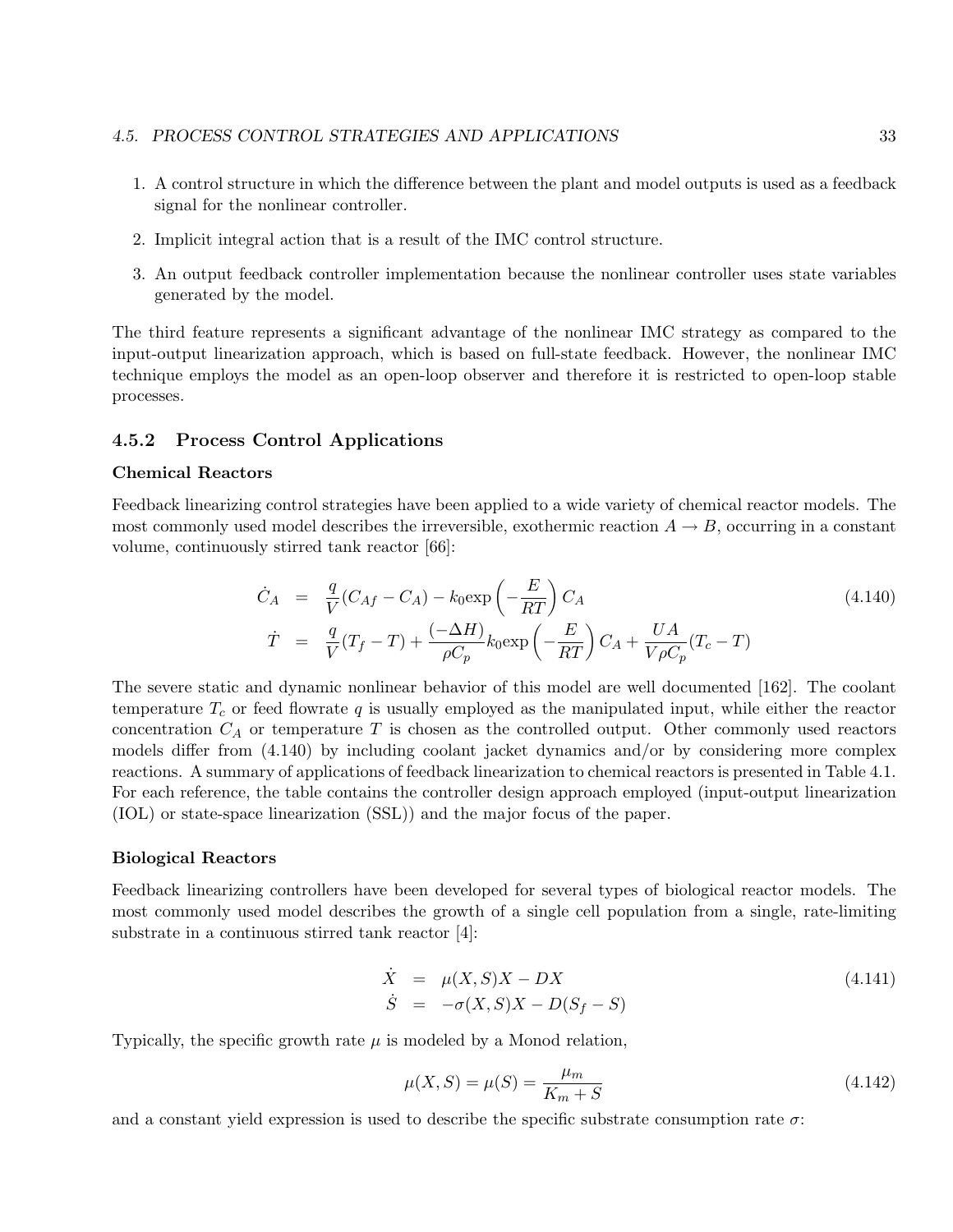| References         | Approach   | Focus                              |  |
|--------------------|------------|------------------------------------|--|
| [96]               | <b>IOL</b> | basic controller design            |  |
| $[1]$              | IOL        | global feedback stabilization      |  |
| [19, 40]           | IOL        | disturbance decoupling             |  |
| [42]               | IOL        | input-output decoupling            |  |
| 68                 | IOL        | general nonlinear processes        |  |
| [74, 103]          | <b>IOL</b> | time delay compensation            |  |
| [8, 67, 92]        | IOL        | constrained processes              |  |
| [3, 12, 15, 101]   | IOL        | robust controller design           |  |
| [151, 154]         | IOL        | discrete-time models               |  |
| [23, 51, 72, 136]  | IOL        | internal model control             |  |
| [50, 143]          | IOL        | approximate feedback linearization |  |
| [48, 97, 169]      | IOL        | non-minimum phase compensation     |  |
| [13, 21]           | IOL        | adaptive feedback linearization    |  |
| [108, 125]         | IOL        | differential/algebraic models      |  |
| [41, 98, 109, 170] | IOL        | output feedback control            |  |
| [11, 77, 90]       | <b>SSL</b> | basic controller design            |  |
| 71                 | SSL        | global feedback stabilization      |  |
| [30, 32, 33]       | SSL        | feedforward/feedback control       |  |
| [80]               | SSL        | time delay compensation            |  |
| [49, 91]           | SSL        | robust controller design           |  |
| [50]               | SSL        | approximate feedback linearization |  |
| [117]              | <b>SSL</b> | output feedback control            |  |

Table 4.1: Applications to Chemical Reactors

$$
\sigma(X, S) = \frac{1}{Y_{X/S}} \mu(S) \tag{4.143}
$$

Bioreactor models of this form can exhibit significant static and dynamic nonlinear behavior [70]. The dilution rate D or feed substrate concentration  $S_f$  is usually employed as the manipulated input, while the cell concentration  $X$  or substrate concentration  $S$  is often chosen as the controlled output. A summary of applications of feedback linearization to bioreactor models is presented in Table 4.2.

### Other Processes

Several other types of processes can benefit from feedback linearizing control as a result of their strongly nonlinear behavior. Important examples of such processes include polymerization reactors, high purity distillation columns, and weakly buffered pH neutralization systems. A summary of applications of feedback linearization to models of these processes is shown in Table 4.3.

#### Experimental Studies

As compared to simulation studies, relatively few experimental applications of feedback linearizing control have been presented. However, the number of experimental studies has increased significantly over the past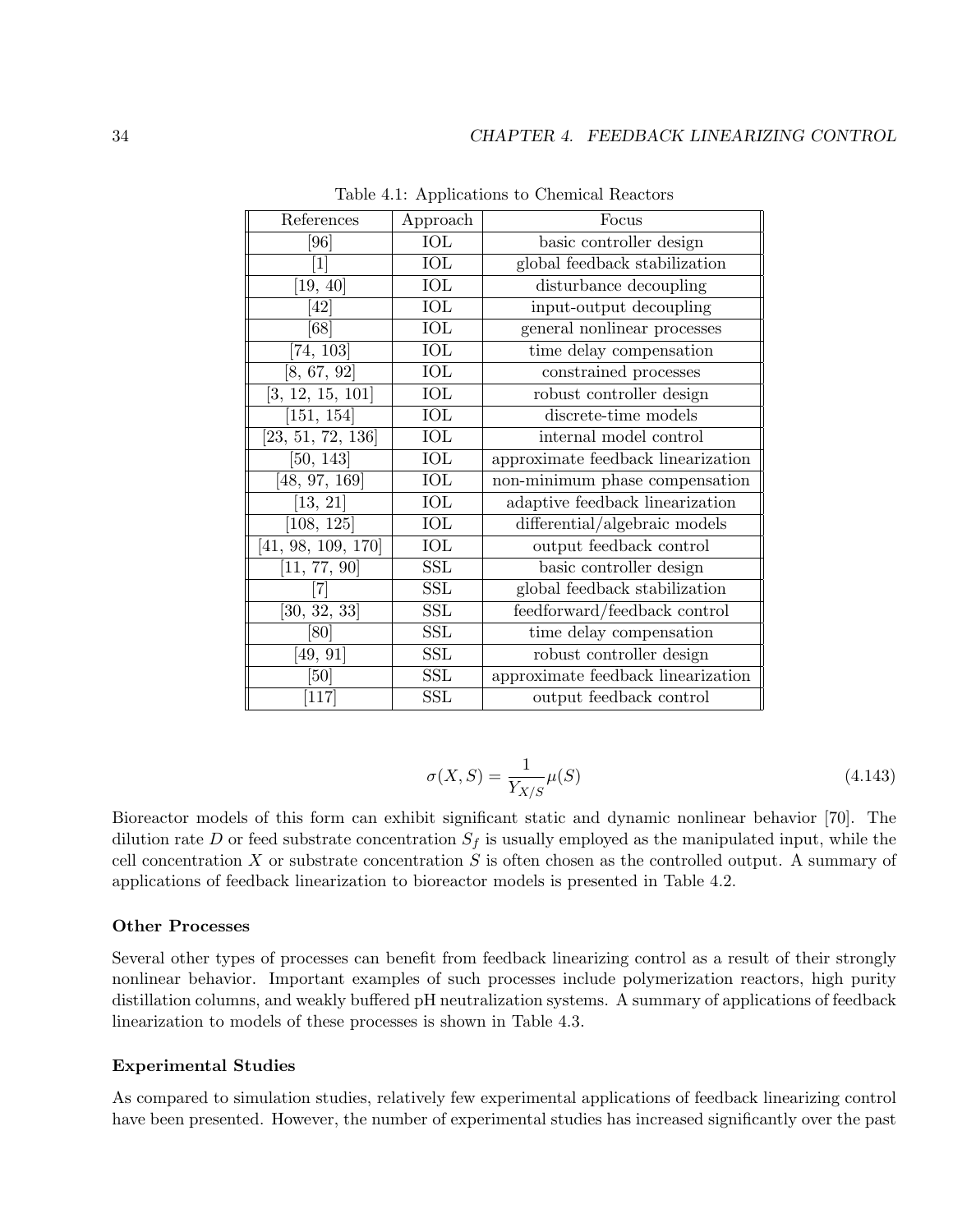| References   | Approach   | Focus                              |  |
|--------------|------------|------------------------------------|--|
| [20, 38, 71] | IOL        | basic controller design            |  |
| [140]        | ЮL         | input-output decoupling            |  |
| [70]         | IOL        | internal model control             |  |
| [71, 116]    | IOL        | approximate feedback linearization |  |
| [45]         | IOL        | non-minimum phase compensation     |  |
| [46]         | <b>IOL</b> | adaptive feedback linearization    |  |
| [52, 71, 79] | <b>SSL</b> | basic controller design            |  |
| 78           | SSL        | multiple-input processes           |  |

Table 4.2: Applications to Biological Reactors

Table 4.3: Applications to Other Processes

| References                      | Process                 | Approach   |
|---------------------------------|-------------------------|------------|
| [34, 36, 61, 126, 144]          | distillation column     | IOL        |
|                                 | distillation column     | <b>SSL</b> |
| [62, 112]                       | evaporator              | <b>IOL</b> |
| [147]                           | heat exchanger          | <b>IOL</b> |
| $\lceil 5 \rceil$               | heat exchanger          | <b>SSL</b> |
| [69, 75, 107, 137, 166, 168]    | pH neutralization       | <b>IOL</b> |
| [2, 43, 94, 102, 104, 124, 165] | polymerization reactor  | IOL        |
| [9, 10]                         | polymerization reactor  | <b>SSL</b> |
| [114, 135]                      | storage tank            | <b>IOL</b> |
| [141]                           | supercritical extractor | IOL        |

several years. As shown in Table 4.4, input-output linearization techniques have been applied to a variety of processes including biological reactors, distillation columns, pH neutralization systems, and polymerization reactors. By contrast, we have found no experimental applications of the state-space linearization approach.

## 4.6 Case Studies

## 4.6.1 Continuous Stirred Tank Reactors in Series

#### Process Model

The process consists of two constant volume reactors in which an irreversible, exothermic reaction  $A \rightarrow B$ occurs. The effluent stream from the first reactor serves as the feed stream for the second reactor. The reactors are cooled by a single coolant stream flowing cocurrently with the reaction stream. Neglecting coolant dynamics, the process model consists of four nonlinear ordinary differential equations [68]:

$$
\dot{C}_{A1} = \frac{q}{V_1}(C_{Af} - C_{A1}) - k_0 C_{A1} \exp\left(-\frac{E}{RT_1}\right)
$$
  

$$
\dot{T}_1 = \frac{q}{V_1}(T_f - T_1) + \frac{(-\Delta H)k_0 C_{A1}}{\rho C_p} \exp\left(-\frac{E}{RT_1}\right)
$$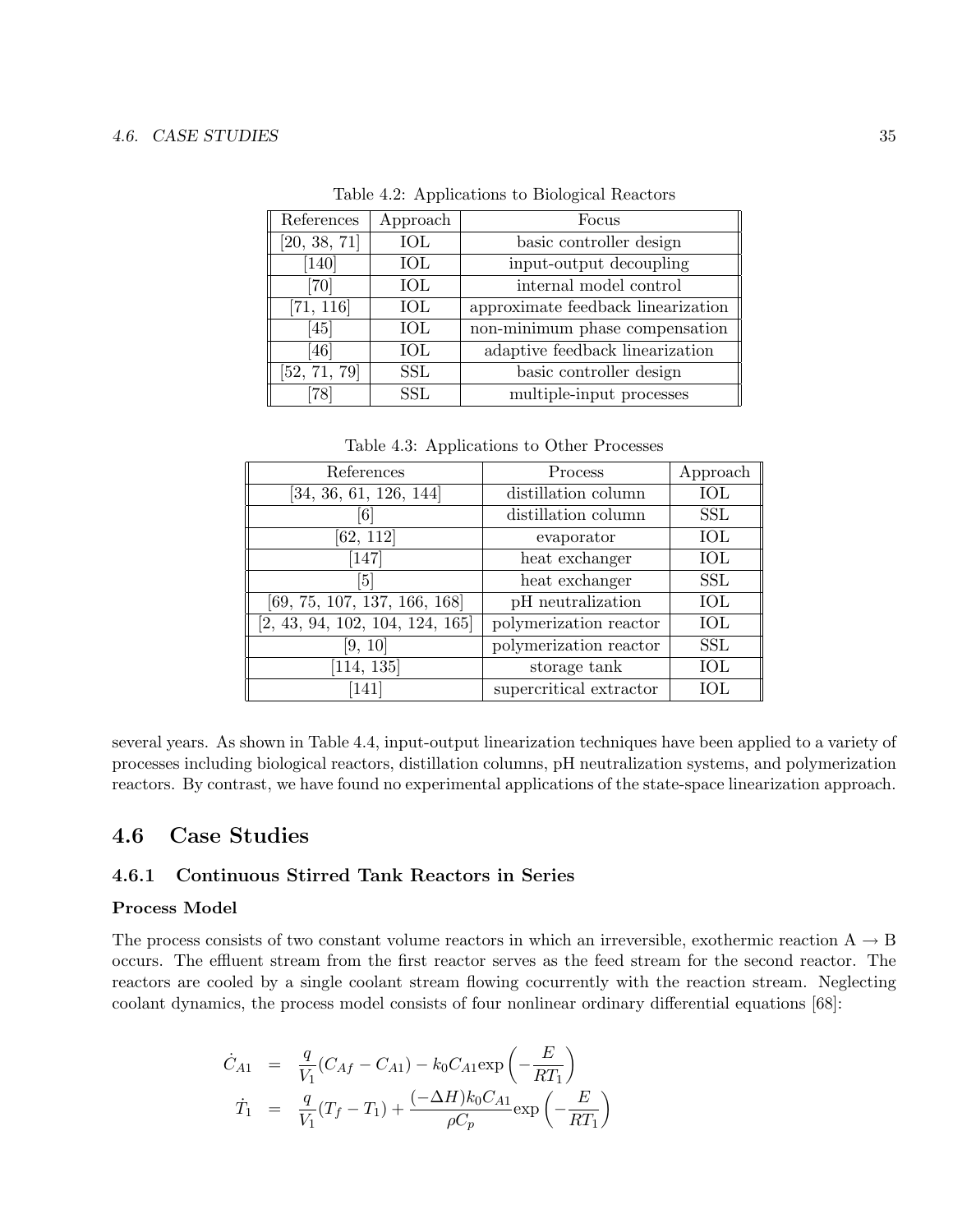| Reference          | Process                | Focus                               |
|--------------------|------------------------|-------------------------------------|
| [139]              | bioreactor             | input-output decoupling             |
| [142, 146]         | bioreactor             | adaptive input-output linearization |
| [18, 39]           | distillation column    | input-output linearization          |
| $[115]$            | distillation column    | disturbance decoupling              |
| $[47]$             | distillation column    | input-output decoupling             |
| [167, 171]         | pH neutralization      | input-output linearization          |
| [58, 73]           | pH neutralization      | adaptive input-output linearization |
| [152]              | polymerization reactor | input-output linearization          |
| $\left[153\right]$ | polymerization reactor | input-output decoupling             |

Table 4.4: Experimental Studies

Table 4.5: Nominal Parameters for the CSTR Model

| Variable     | Value                      | Variable          | Value                                 |
|--------------|----------------------------|-------------------|---------------------------------------|
|              | 100 L/min                  | $k_0$             | $7.2 \times 10^{10} \text{ min}^{-1}$ |
| $C_{Af}$     | $1 \text{ mol/L}$          | E                 | $1 \times 10^4$ K                     |
|              | 350 K                      | $-\Delta H$       | $4.78 \times 10^4$ J/mol              |
| $T_{cf}$     | 350 K                      | $\rho$ , $\rho_c$ | $1000 \text{ g/L}$                    |
| $V_1, V_2$   | 100 L                      | $C_p, C_{pc}$     | $0.239 \text{ J/g·K}$                 |
| $hA_1, hA_2$ | $1.67 \times 10^5$ J/min·K |                   |                                       |

$$
+\frac{\rho_c C_{pc}}{\rho C_p V_1} q_c \left[ 1 - \exp\left( -\frac{UA_1}{q_c \rho_c C_{pc}} \right) \right] (T_{cf} - T_1)
$$
\n
$$
\dot{C}_{A2} = \frac{q}{V_2} (C_{A1} - C_{A2}) - k_0 C_{A2} \exp\left( -\frac{E}{RT_2} \right)
$$
\n
$$
\dot{T}_2 = \frac{q}{V_2} (T_1 - T_2) + \frac{(-\Delta H) k_0 C_{A2}}{\rho C_p} \exp\left( -\frac{E}{RT_2} \right) + \frac{\rho_c C_{pc}}{\rho C_p V_2} q_c
$$
\n
$$
\times \left[ 1 - \exp\left( -\frac{UA_2}{q_c \rho_c C_{pc}} \right) \right] \left[ T_1 - T_2 + \exp\left( -\frac{UA_1}{q_c \rho_c C_{pc}} \right) (T_{cf} - T_1) \right]
$$
\n(4.144)

We have used standard notation [162] where the subscripts 1, 2, c, and  $f$  denote the first reactor, second reactor, coolant stream, and feed stream, respectively. Nominal parameters for the model are shown in Table 4.5. The objective is to control the effluent composition from the second tank  $(C_{A2})$  by manipulating the coolant flow rate  $(q_c)$ . Note that the model is not control affine when  $u = q_c$ . If the state variables and controlled output are defined as,

$$
x^T = \left[ \begin{array}{cc} C_{A1} & T_1 & C_{A2} & T_2 \end{array} \right], \quad y = C_{A2} \tag{4.145}
$$

the model has the form of the general nonlinear system (4.69). As a result, the nonlinear controller design is based on the input-output linearization techniques discussed in Section 5.4.1.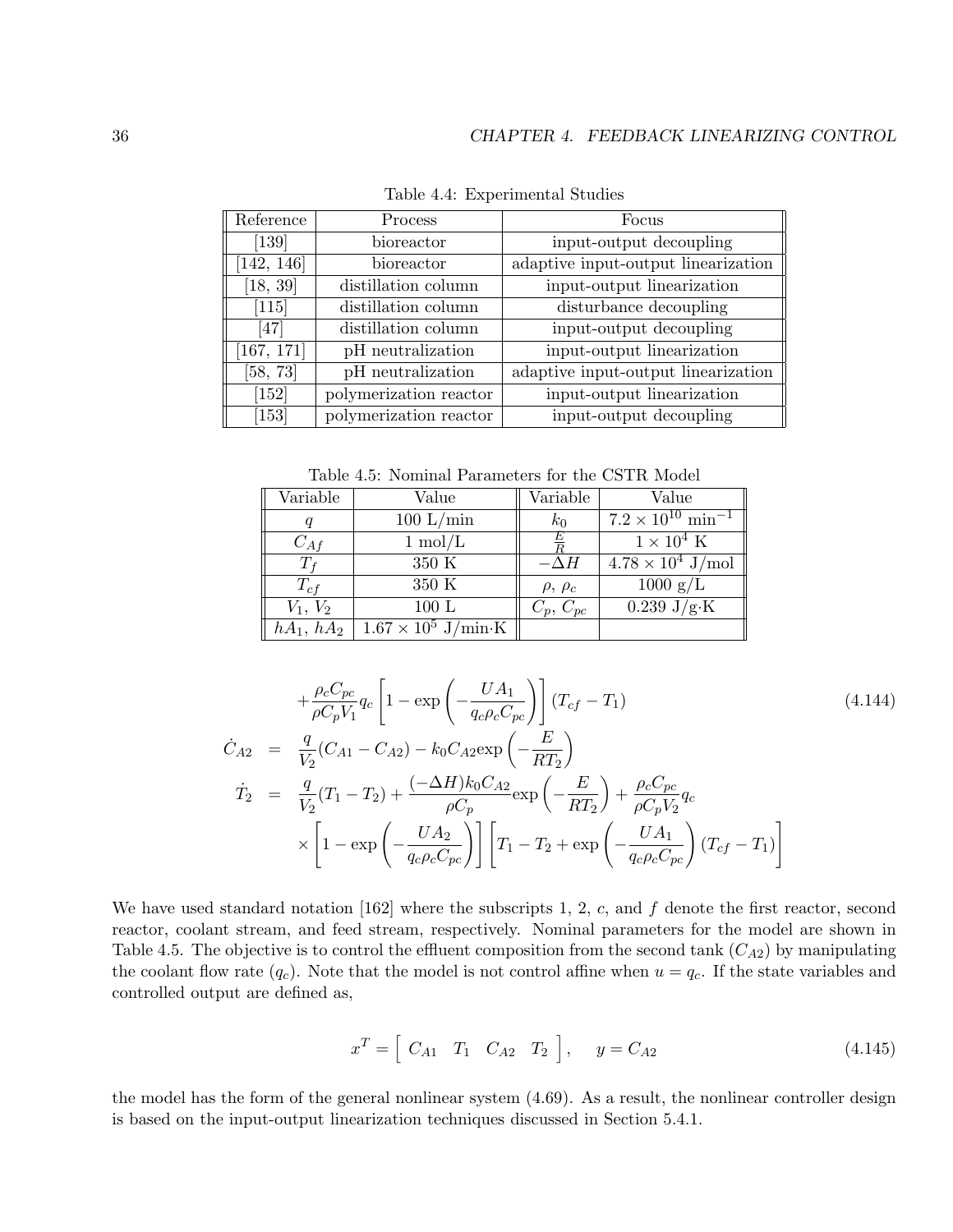Figure 4.1: Open-loop response for  $\pm$  10% change in  $q_c$  [68].

#### Controller Design

For the purpose of comparison, three controllers are designed: a conventional proportional-integral (PI) controller; a static input-output linearizing controller; and a dynamic input-output linearizing controller. The PI controller is tuned for setpoint changes, yielding  $k_c = 350 \text{ L}^2/\text{mol} \cdot \text{min}$  and  $\tau_I = 0.25 \text{ min}$ . The nonlinear controllers are designed by assuming that all four state variables are available for feedback. The static nonlinear controller design is based on the original nonlinear model (4.144), which has relative degree  $r = 2$ . The control moves of the static controller are generated by solving a nonlinear algebraic equation of the form (4.76) at each sampling instant. The dynamic nonlinear controller is designed using an extended model of the form  $(4.78)$ , which has relative degree  $r = 3$  in this case. For both nonlinear controllers, the transformed input v is chosen to yield a nominal closed-loop transfer function of the form (4.23) where  $\epsilon$  $= 0.25$  min. The expressions for the two nonlinear controllers are rather complicated, and therefore they are not presented here.

#### Simulation Results

The open-loop composition responses in Figure 5.1 demonstrate that the model exhibits highly nonlinear behavior. The disturbance rejection performance of the three controllers for  $\pm 5\%$  unmeasured disturbances in the feed composition  $(C_{\mathcal{A}f})$  is shown in Figure 5.2. The nonlinear controllers cannot completely decouple the disturbance from the output because  $C_{Af}$  has relative degree  $\rho = 1$ . The static nonlinear controller provides excellent performance and is clearly superior to the other controllers for both disturbances. Note that the PI controller provides more effective rejection of the  $+5\%$  disturbance than does the dynamic nonlinear controller.

The controllers are compared for unmeasured feed temperature  $(T_f)$  disturbances of  $\pm 25$  K in Figure 5.3. Because  $T_f$  has relative degree  $\rho = 3$ , the static nonlinear controller provides perfect disturbance decoupling and therefore it outperforms the other controllers. The dynamic nonlinear controller provides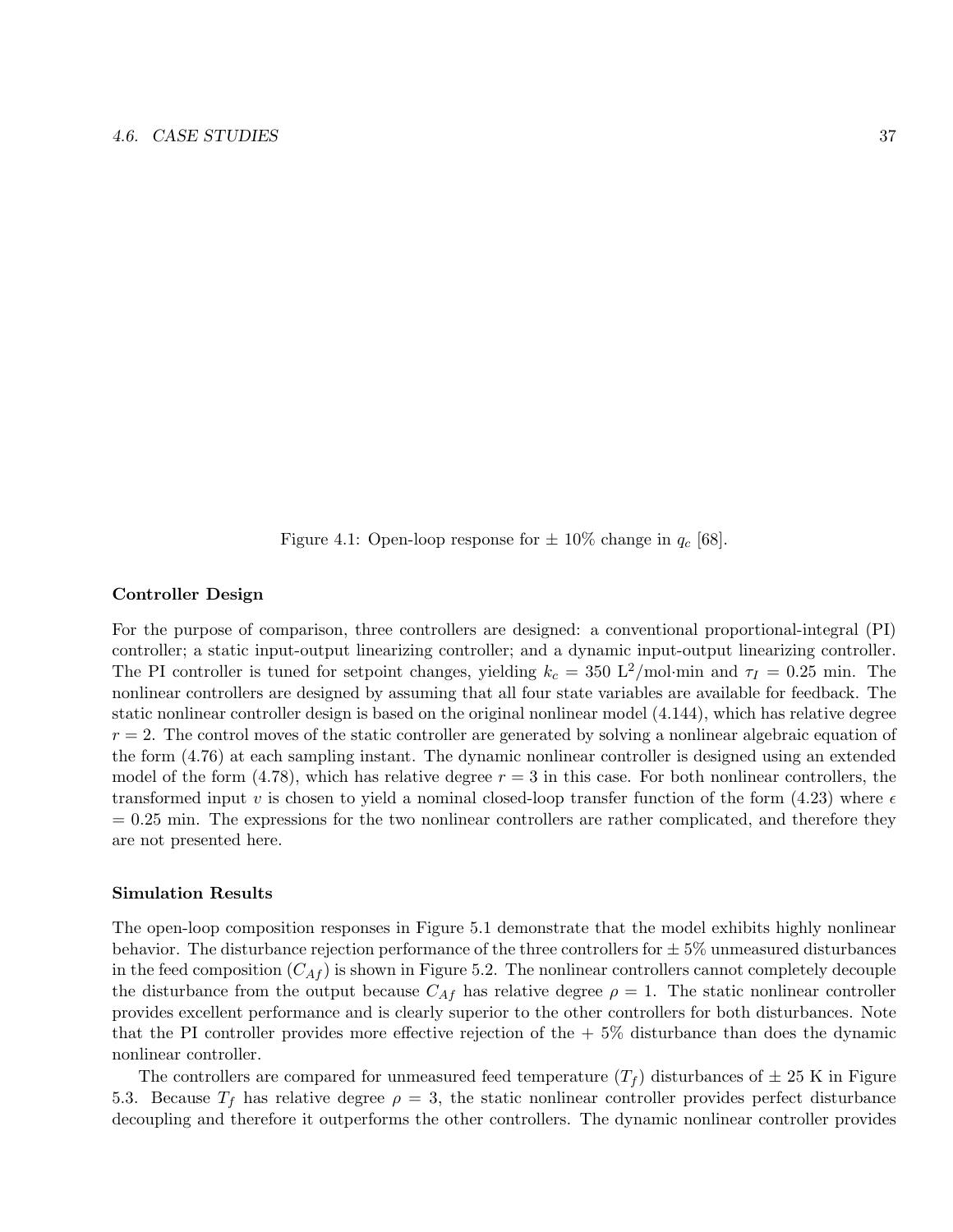Figure 4.2: Closed-loop response for  $\pm$  5%  $C_{Af}$  disturbance [68].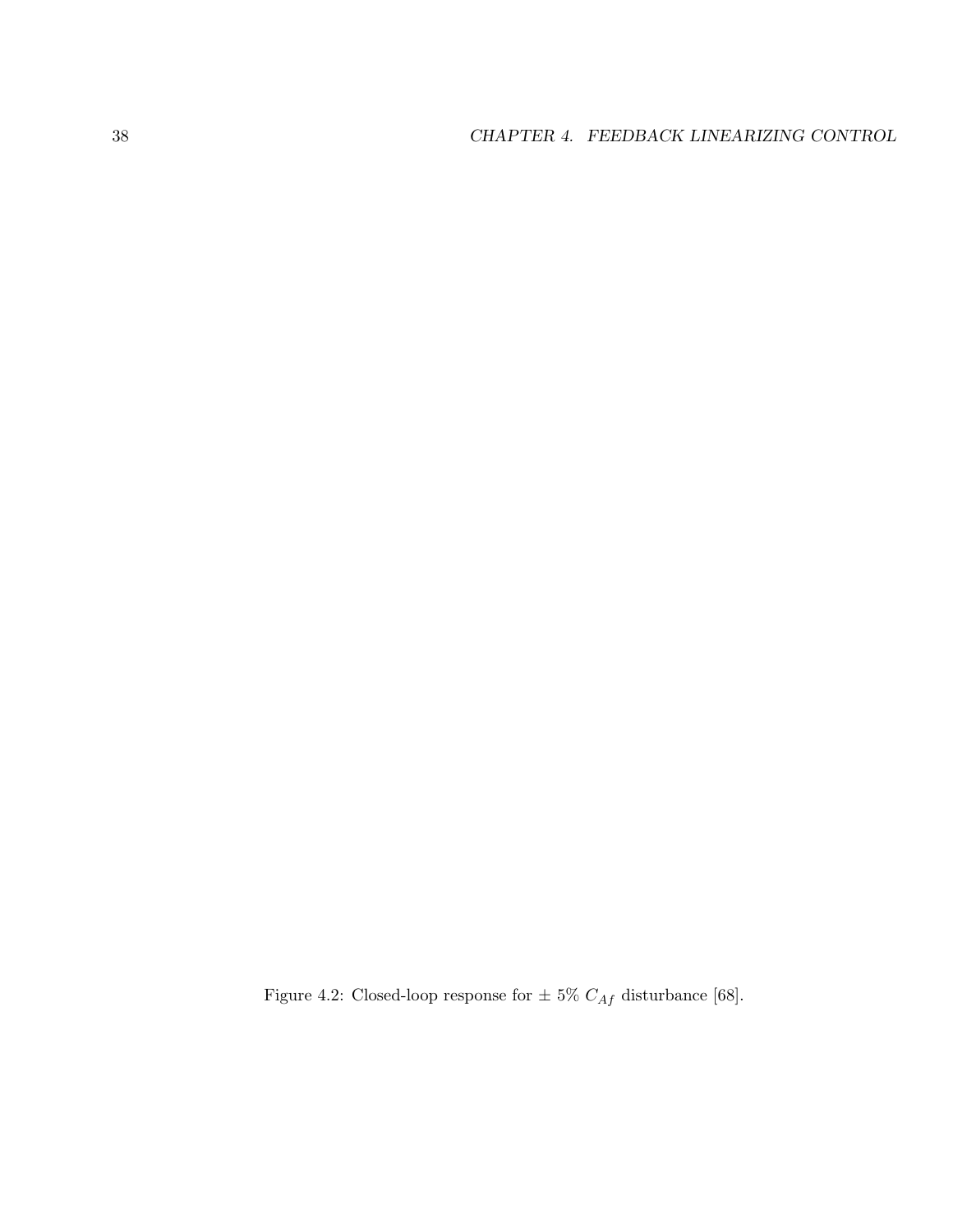## 4.6. CASE STUDIES 39

Figure 4.3: Closed-loop response for  $\pm$  25%  $q$  disturbance [68].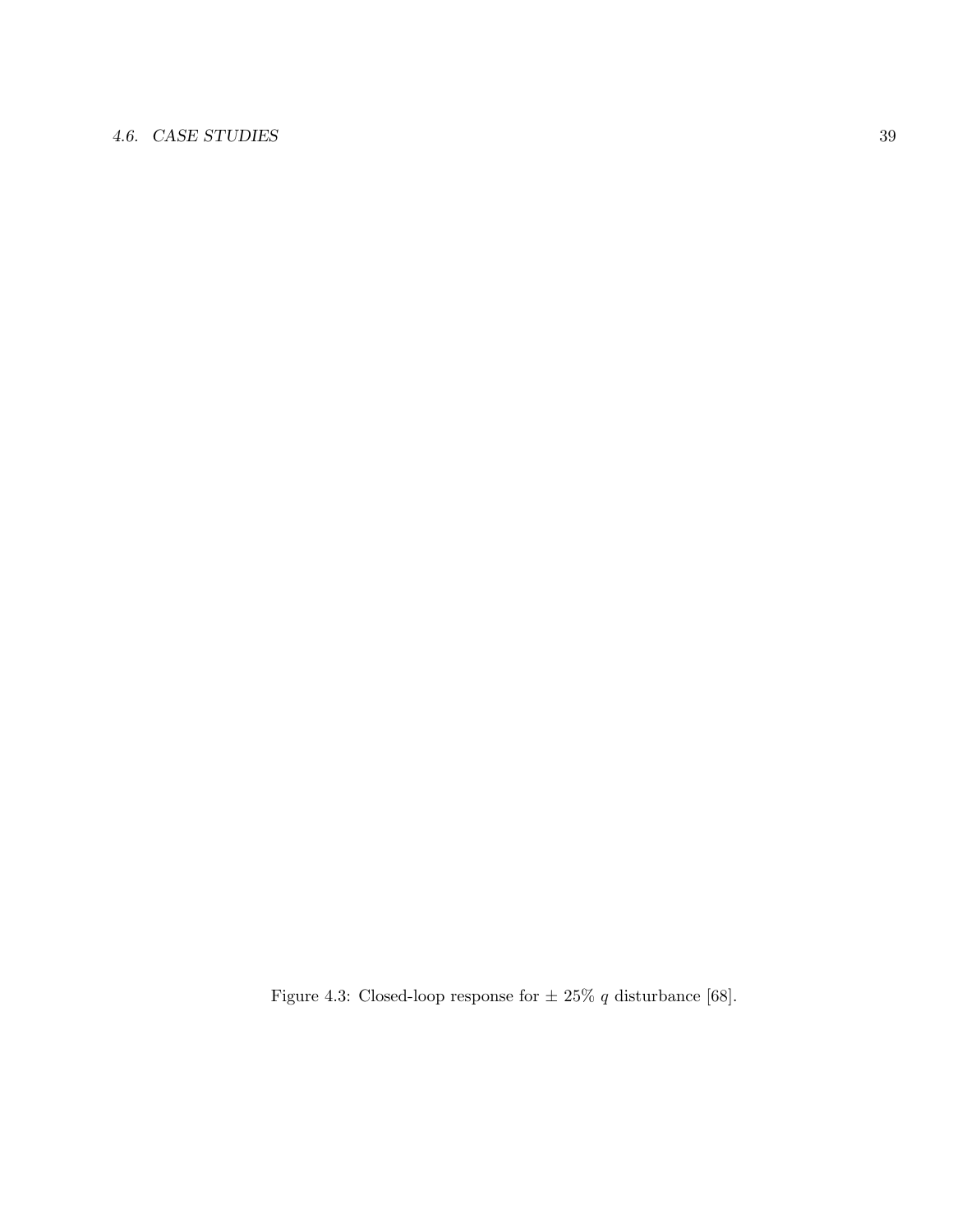| Variable      | Value             | Variable         | Value                                             |
|---------------|-------------------|------------------|---------------------------------------------------|
| $Y_{X/S}$     | $0.4 \text{ g/g}$ | $\alpha$         | $2.2$ g/g                                         |
|               | $0.2 h^{-1}$      | $\mu_m$          | $\frac{0.48 \text{ h}^{-1}}{0.48 \text{ h}^{-1}}$ |
| $P_m$         | $50 \text{ g/L}$  | $K_m$            | $1.2 \text{ g/L}$                                 |
| $K_i$         | $22 \text{ g/L}$  | $S_f$            | $20 \text{ g/L}$                                  |
| D             | $0.202 h^{-1}$    | $\boldsymbol{X}$ | $6.0 \text{ g/L}$                                 |
| $\mathcal{S}$ | $5.0 \text{ g/L}$ | P                | $19.14 \text{ g/L}$                               |

Table 4.6: Nominal Operating Conditions for the Fermentor Model

vastly superior performance as compared to the PI controller for the – 25 K disturbance. The responses of the two controllers are comparable for the  $+25$  K disturbance. These results indicate that a disturbance can be rejected most effectively if the difference between the relative degrees of the manipulated input and the disturbance is small. This difference is always smaller for the static controller than for the dynamic controller. Consequently, we propose that the manipulated input and controlled output of an input-output linearizing controller should be chosen such that the relative degree  $r$  is minimized. This proposition provides another argument against the state-space linearization approach, which results in a maximal relative degree.

#### 4.6.2 Continuous Fermentor

#### Process Model

The process consists of a constant volume reactor in which a single, rate limiting substrate promotes biomass growth and product formation. By assuming constant yields, a process model with three nonlinear ordinary differential equations can be obtained [4],

$$
\dot{X} = -DX + \mu(S, P)X
$$
\n
$$
\dot{S} = D(S_f - S) - \frac{1}{Y_{X/S}} \mu(S, P)X
$$
\n
$$
\dot{P} = -DP + [\alpha \mu(S, P) + \beta]X
$$
\n(4.146)

where:  $X$ ,  $S$ , and  $P$  are the biomass, substrate, and product concentrations, respectively;  $D$  is the dilution rate;  $S_f$  is the feed substrate concentration; and  $Y_{X/S}$ ,  $\alpha$ , and  $\beta$  are yield parameters. The specific growth rate  $\mu$  is modeled as,

$$
\mu(S, P) = \frac{\mu_m \left(1 - \frac{P}{P_m}\right) S}{K_m + S + \frac{S^2}{K_i}}
$$
\n(4.147)

where:  $\mu_m$  is the maximum specific growth rate; and  $P_m$ ,  $K_m$ , and  $K_i$  are constant parameters. Nominal operating conditions are shown in Table 4.6.

The control objective in many continuous fermentations is to maximize the steady-state biomass production. This can be a difficult task since parameters such as the maximum specific growth rate  $\mu_m$  and cell-mass yield  $Y_{X/S}$  may exhibit significant time-varying behavior. It can be shown [70] that near optimal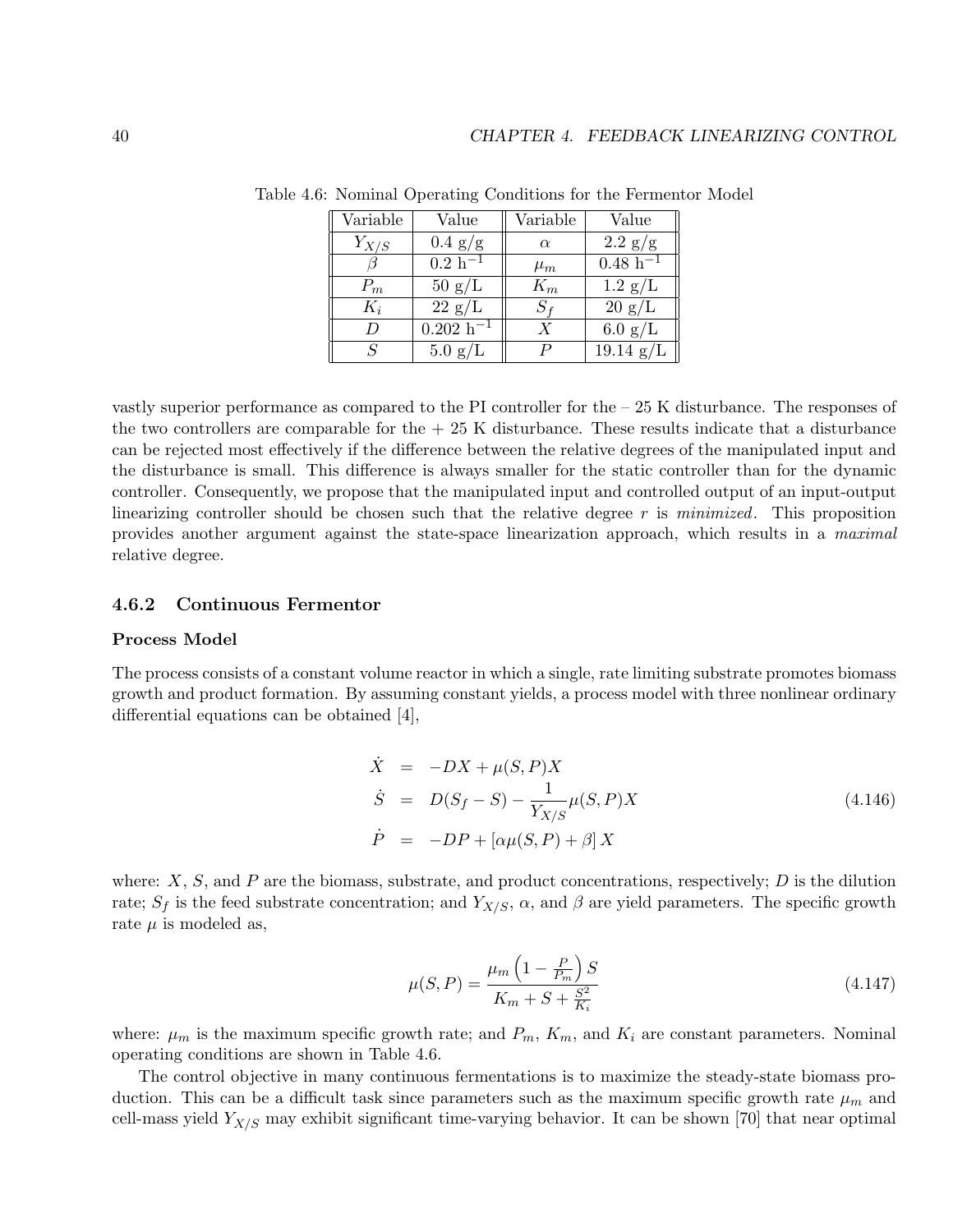#### 4.6. CASE STUDIES 41

steady-state performance can be achieved by manipulating the dilution rate  $D$  and regulating the biomass concentration X at a constant value. A nonlinear model of the form  $(4.1)$  can be obtained by choosing:

$$
u = D, \quad x^T = \left[ \begin{array}{ccc} X & S & P \end{array} \right], \quad y = X \tag{4.148}
$$

#### Controller Design

Three controllers are designed: a PI controller; an input-output linearizing controller based on full state feedback; and a nonlinear IMC controller that requires only a biomass concentration measurement. The PI controller parameters are determined initially by applying IMC tuning rules [129] to a first-order linear model obtained from the open-loop responses in Figure 5.4. The IMC closed-loop time constant is chosen as one-third the open-loop time constant. The controller parameters are fine-tuned for setpoint responses, yielding  $k_c = 0.07$  L/g·h and  $\tau_I = 4.5$  h.

The nonlinear controllers are designed by noting that the relative degree  $r = 1$  since  $L_q h(x) = -x_1$ . The input output linearizing controller is synthesized as described in Section 5.2.2:

$$
u = \frac{v - \mu(x_2, x_3)x_1}{-x_1}
$$
  
\n
$$
v = \frac{2}{\epsilon} [y_{sp} - x_1] + \frac{1}{\epsilon^2} \int_0^t [y_{sp} - x_1] d\tau
$$
\n(4.149)

Using the design procedure in Section 5.5.1, the following nonlinear IMC controller is obtained,

$$
u = \frac{\dot{v} - \mu(\tilde{x}_2, \tilde{x}_3)\tilde{x}_1}{-\tilde{x}_1}
$$
  
\n
$$
\dot{v} = -\frac{1}{\epsilon}\tilde{x}_1 + \frac{1}{\epsilon}(y_{sp} - x_1 + \tilde{x}_1)
$$
\n(4.150)

where the tilde represents a variable obtained from the process model. Both nonlinear controllers are tuned with  $\epsilon = 1$  h, which is approximately one-third the open-loop time constant for the – 10% dilution rate change in Figure 5.4.

#### Simulation Results

The open-loop biomass concentration response shown in Figure 5.4 demonstrate that the fermentor exhibits significant static and dynamic nonlinear behavior. In Figure 5.5, the three controllers are compared for an unmeasured step disturbance of  $-12.5\%$  in the maximum specific growth rate  $(\mu_m)$ . The input-output linearizing cannot provide complete decoupling because the disturbance relative degree  $\rho = 1$  and  $\mu_m$  is unmeasured. However, the linearizing controller yields superior regulatory performance as compared to the PI and nonlinear IMC controllers. This result is expected since the linearizing controller has access to the entire state vector. On the other hand, the nonlinear IMC controller yields vastly improved disturbance rejection as compared to the PI controller despite the fact that both controllers only use a measurement of the biomass concentration.

The controllers are compared for a – 20% step disturbance in the cell-mass yield  $(Y_{X/S})$  in Figure 5.6. The input-output linearizing controller yields perfect disturbance decoupling because it has access to the entire state vector and  $\rho = 2$ . By contrast, the nonlinear IMC controller uses state estimates from the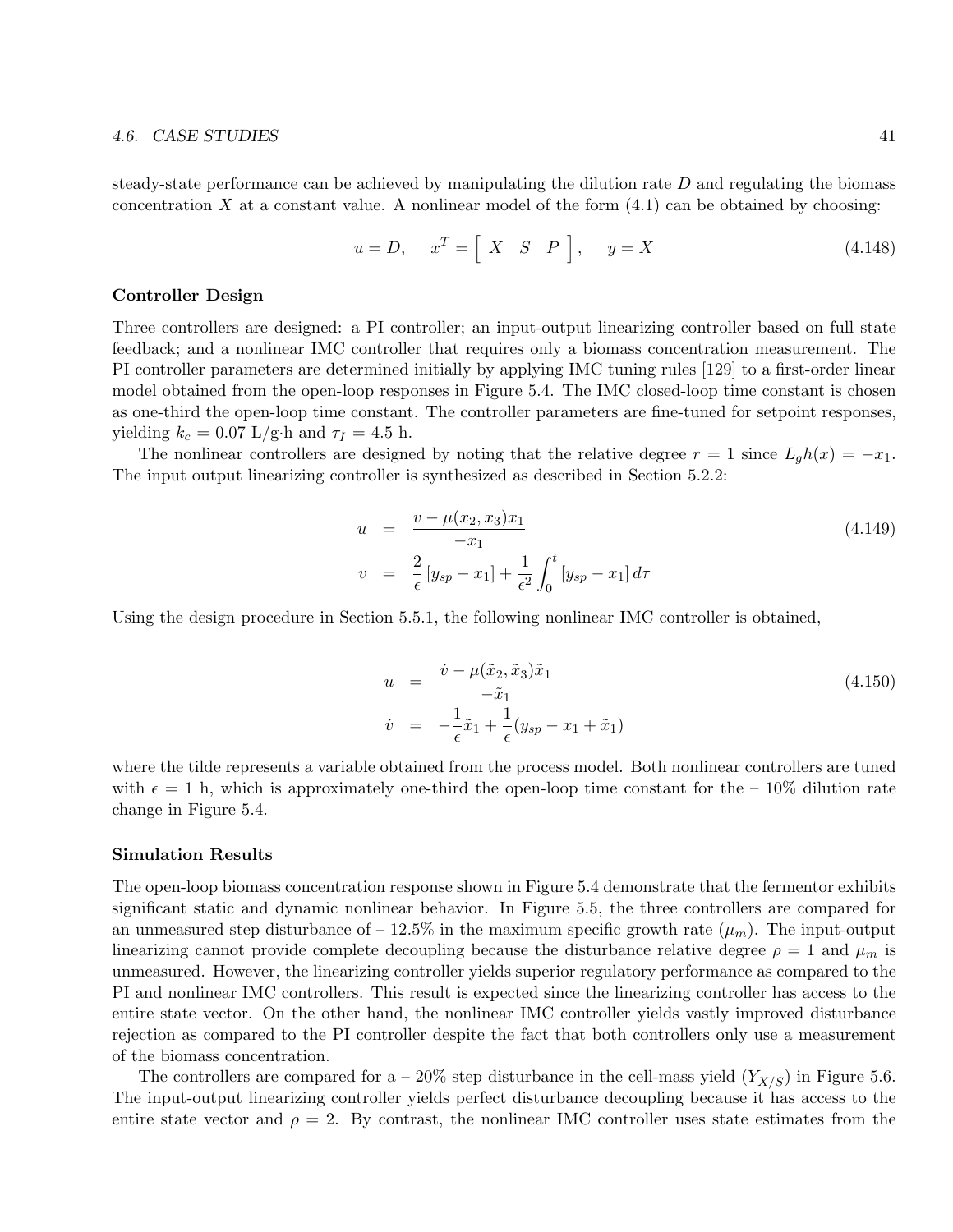Figure 4.4: Open-loop response for  $\pm$  10% change in D [70].

Figure 4.5: Closed-loop response for –  $12.5\%$  disturbance in  $\mu_m$  [70].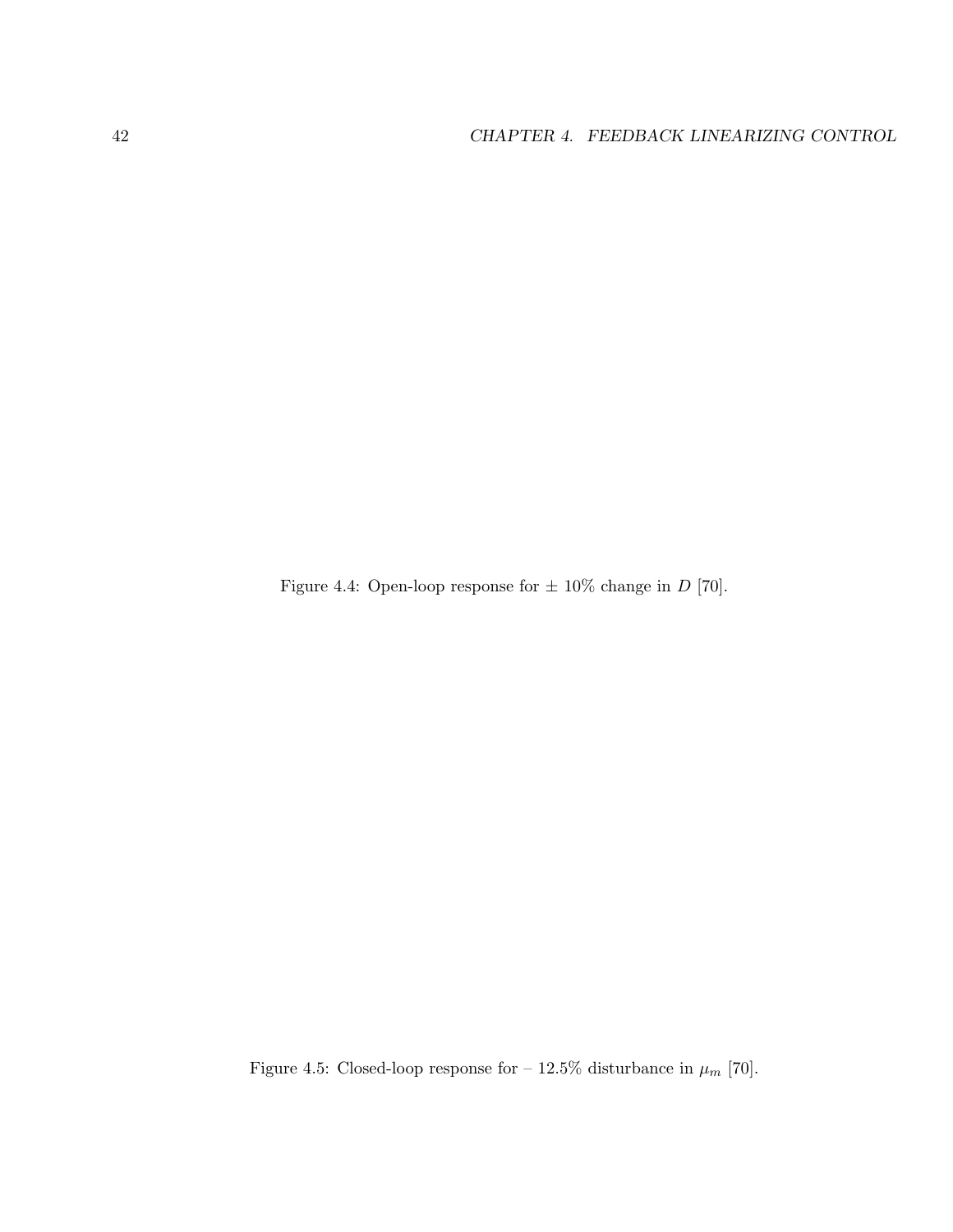#### 4.6. CASE STUDIES 43

model and therefore it cannot provide exacte decoupling. However, the IMC controller yields superior performance as compared to the PI controller. The estimated state variables used by the IMC controller also are shown in Figure 5.6. Despite the significant errors caused by the unmeasured disturbance, the IMC controller provides satisfactory control.

Figure 5.7 shows the responses of the controllers responses for the same  $Y_{X/S}$  disturbance when there is a stuctural error in the specific growth rate. The growth rate used for nonlinear controller design is a simple Monod expression:

$$
\mu = \frac{\mu_m}{K_m + S} \tag{4.151}
$$

The PI controller response is identical to that shown in Figure 5.6 since the modeling error does not affect the process. By contrast, the nonlinear controller responses are changed significantly. The response of the nonlinear IMC controller is actually improved, while the input-output linearizing controller is no longer able to provide complete decoupling. In fact, the IMC controller outperforms the linearizing controller in this case. Additional simulation results [70] show that the nonlinear IMC controller is superior to the PI controller and compares favorably to the input-output linearizing controller based on full-state feedback.

#### 4.6.3 pH Neutralization System

#### Process Model

The process consists of an acid  $(HNO_3)$  stream, buffer  $(NaHCO_3)$  stream, and base  $(NaOH)$  stream that are mixed in a stirred tank. The chemical equilibria is modeled by introducing two reaction invariants [58] for each inlet stream,

$$
W_{ai} = [\text{H}^+]_i - [\text{OH}^-]_i - [\text{HCO}_3^-]_i - 2[\text{CO}_3^-]_i
$$
  
\n
$$
W_{bi} = [\text{H}_2\text{CO}_3]_i + [\text{HCO}_3^-]_i + [\text{CO}_3^-]_i
$$
\n(4.152)

where  $i = 1$  for the acid stream,  $i = 2$  for the buffer stream, and  $i = 3$  for the base stream. By combining mass balances on each of the ionic species in the system, the following differential equations for the effluent reaction invariants can be derived [60]:

$$
\dot{W}_{a4} = \frac{1}{Ah}(W_{a1} - W_{a4})q_1 + \frac{1}{Ah}(W_{a2} - W_{a4})q_2 + \frac{1}{Ah}(W_{a3} - W_{a4})q_3
$$
\n
$$
\dot{W}_{b4} = \frac{1}{Ah}(W_{b1} - W_{b4})q_1 + \frac{1}{Ah}(W_{b2} - W_{b4})q_2 + \frac{1}{Ah}(W_{b3} - W_{b4})q_3
$$
\n(4.153)

where:  $q_1, q_2$ , and  $q_3$  are the volumetric flow rates of the acid, buffer, and base streams, respectively; A is the cross-sectional area of the mixing tank; and  $h$  is the liquid level.

The effluent pH is determined from  $W_{a4}$  and  $W_{b4}$  using the following relation,

$$
W_{a4} + 10^{pH-14} - 10^{-pH} + W_{b4} \frac{1+2 \times 10^{pH-pK_2}}{1+10^{pK_1-pH} + 10^{pH-pH_2}} = 0
$$
\n(4.154)

where  $pK_1$  and  $pK_2$  are the base-10 logarithms of the equilibrium constants associated with  $H_2CO_3$  and  $HCO_3^-$  disassociation, respectively. Because the pH probe is located downstream from the mixing tank,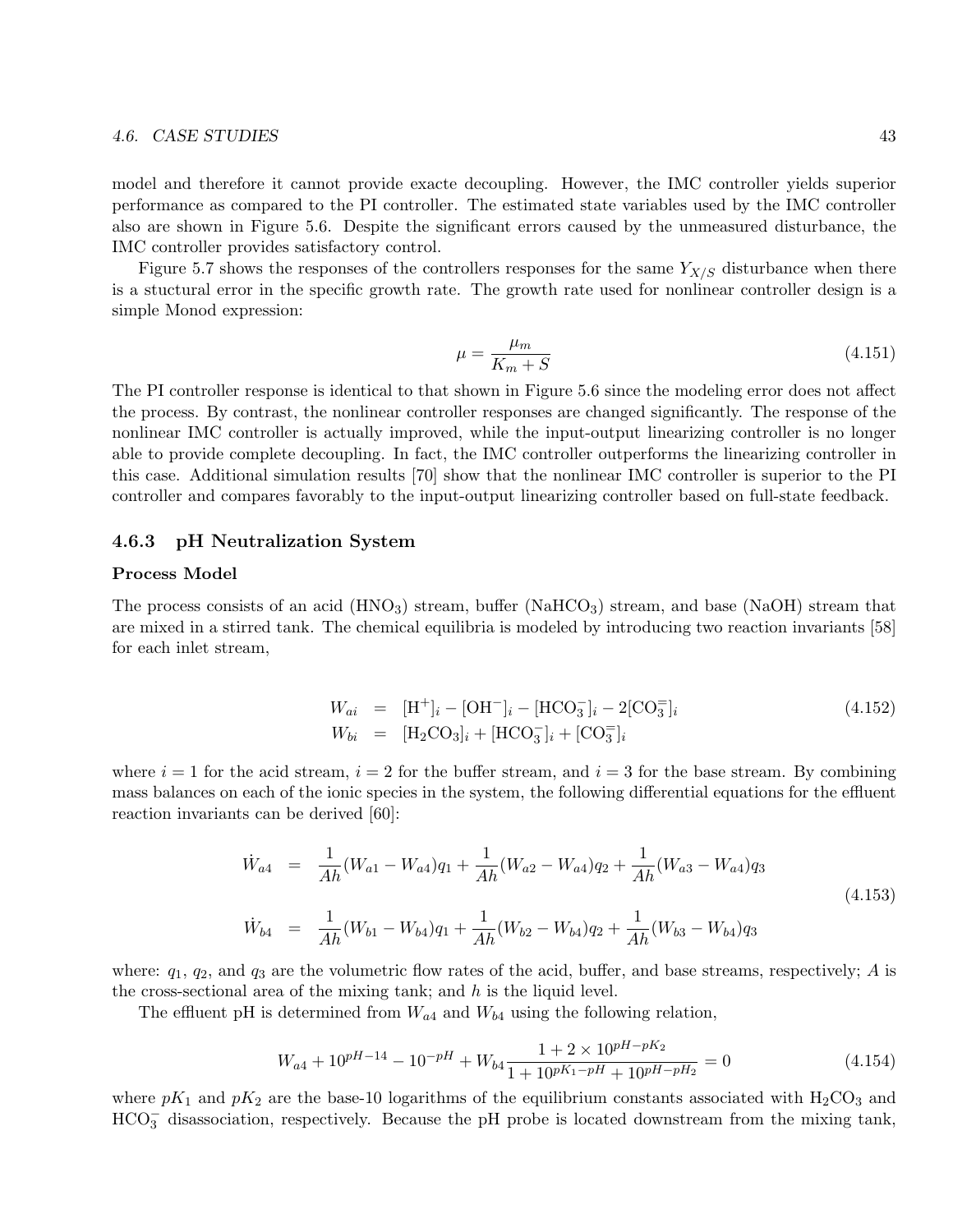Figure 4.6: Closed-loop response for  $\pm$  20%  $Y_{X/S}$  disturbance [70].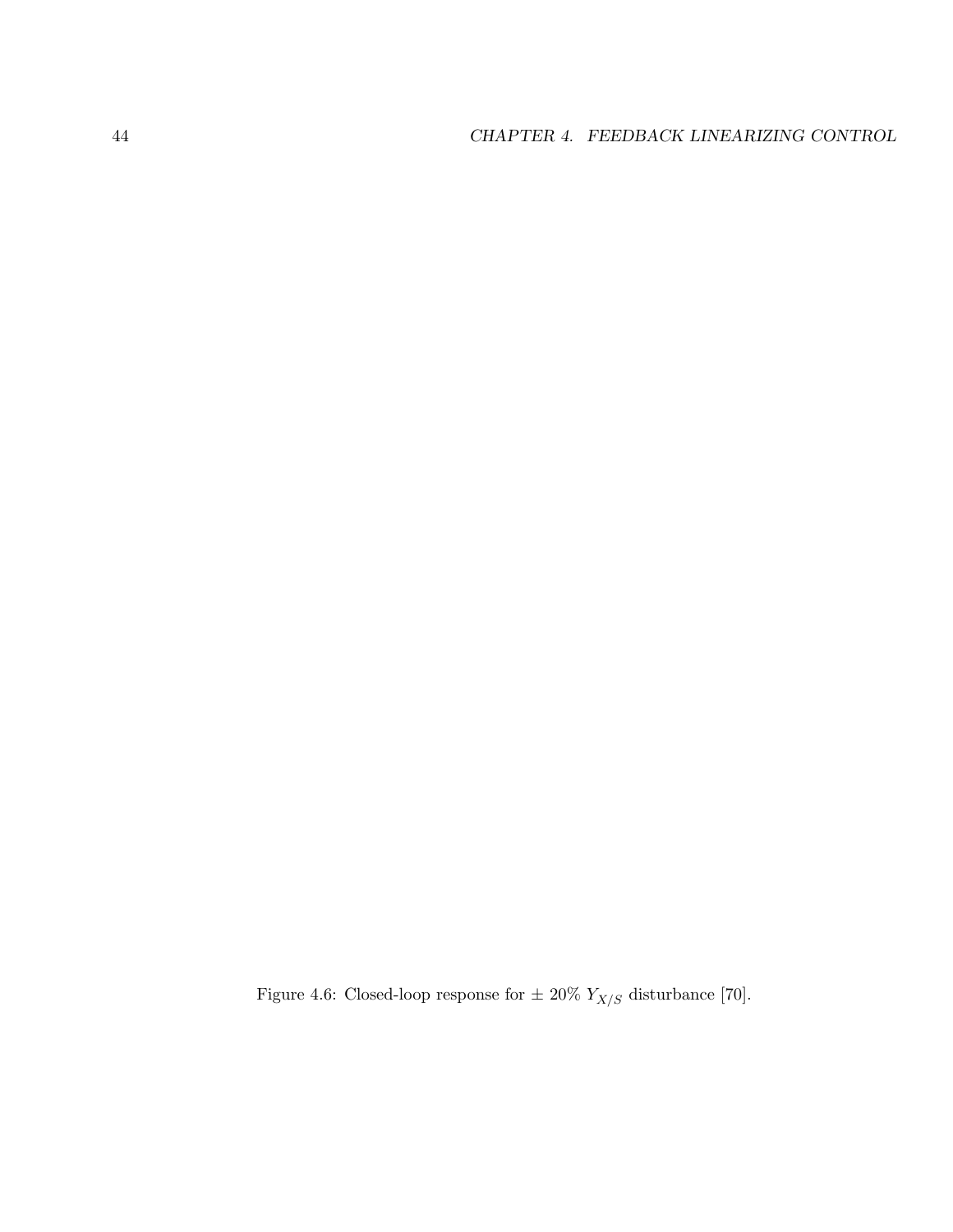Figure 4.7: Closed-loop response with modeling error for  $\pm 20\%$   $Y_{X/S}$  disturbance [70].

| Variable       | Value                     | Variable         | Value                   |
|----------------|---------------------------|------------------|-------------------------|
| $W_{a1}$       | $0.003$ ${\,\rm M}$       | $W_{b1}$         | 0 M                     |
| $W_{a2}$       | $-0.03$ M                 | $W_{b2}$         | $0.03$ M                |
| $W_{a3}$       | - $3.05 \times 10^{-3}$ M | $W_{b3}$         | $5 \times 10^{-5}$ M    |
| $K_{a1}$       | $4.47 \times 10^{-7}$     | $K_{a2}$         | $5.62 \times 10^{-11}$  |
| $\overline{A}$ | $207 \text{ cm}^2$        | $\boldsymbol{n}$ | 0.607                   |
| $\tilde{z}$    | $11.5 \text{ cm}$         | $q_1$            | $16.6$ ml/s             |
| $q_2$          | $0.55$ ml/s               | $q_3$            | $15.6$ ml/s             |
| $W_{a4}$       | $-4.32 \times 10^{-4}$ M  | $W_{b4}$         | $5.28 \times 10^{-4}$ M |
| h              | $14.0 \text{ cm}$         | pH               | 7.0                     |

Table 4.7: Nominal Operating Conditions for the pH System

there is an unmodeled time delay of approximately 10 s associated with the pH measurement. The liquid level is modeled as,

$$
\dot{h} = \frac{1}{A} \left[ q_1 + q_2 + q_3 - C_v (h+z)^n \right] \tag{4.155}
$$

where  $C_v$  is the valve coefficient, n is the valve exponent, and z is the vertical distance between the bottom of the mixing tank and the outlet of the effluent stream. On-line measurements of the liquid level and effluent pH are available, while the reaction invariants must be estimated. Nominal operating conditions are shown in Table 4.7.

The objective is to control the pH despite unmeasured acid and buffer flow rate disturbances by manipulating the base flow rate. It is important to have an accurate estimate of the buffer flow rate because it determines the buffering capacity of the systems. A nonlinear state-space model is obtained by defining: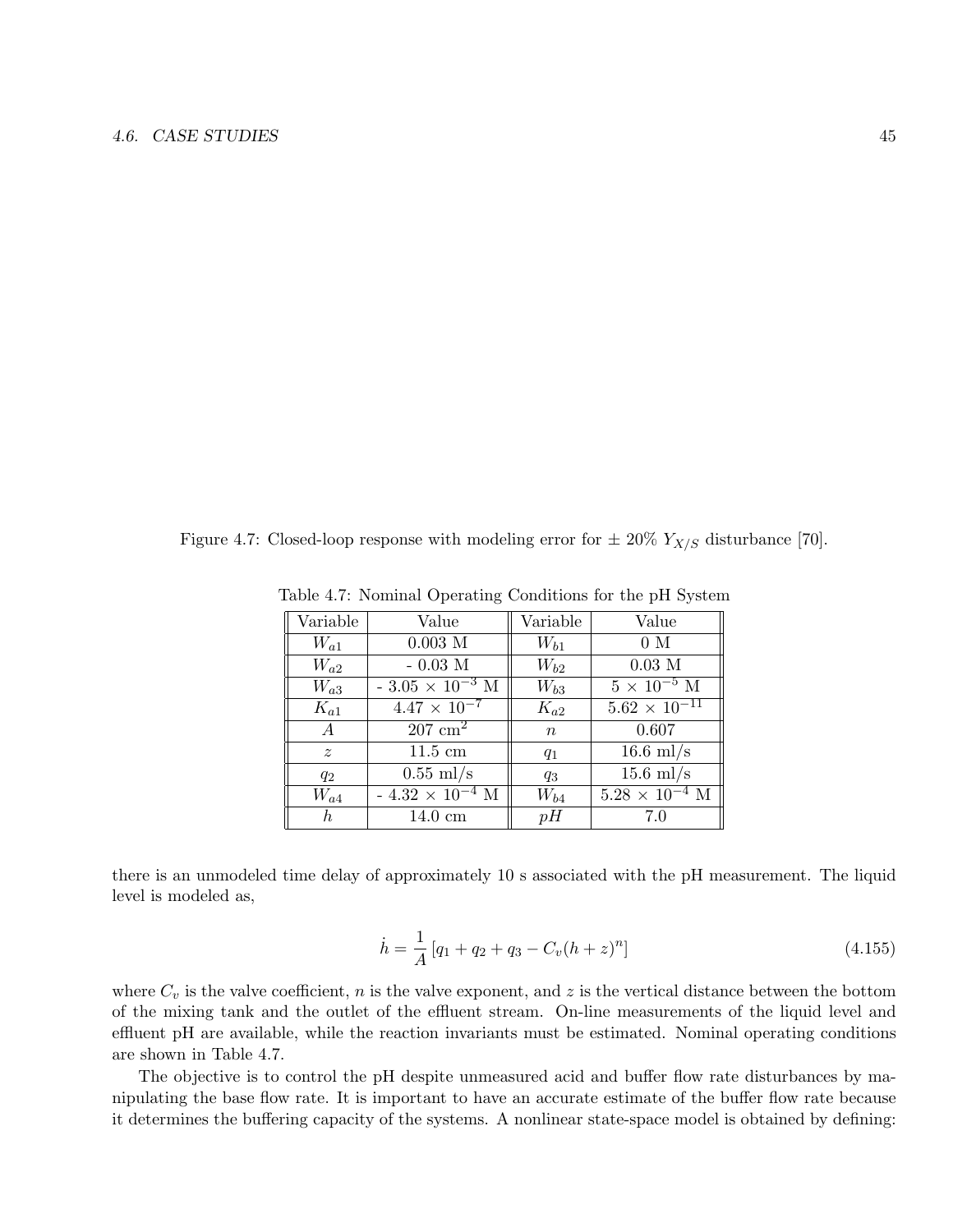$$
x^T = \left[ \begin{array}{cc} W_{a4} & W_{b4} & h \end{array} \right], \quad u = q_3, \quad y = pH, \quad d = q_2 \tag{4.156}
$$

The resulting model has the form,

$$
\dot{x} = f(x) + g(x)u + p(x)d
$$
\n(4.157)  
\n
$$
c(x, y) = 0
$$

where the definitions of the functions  $f(x)$ ,  $g(x)$ ,  $p(x)$ , and  $c(x, y)$  follow directly from the process model. Note that the output equation is an *implicit* function of the output  $(y)$ ; that is, a closed form representation  $y = h(x)$  cannot be determined. As a result, a modified technique is proposed for the design of the inputoutput linearizing controller.

#### Input-Output Linearizing Controller Design

The input-output linearizing controller is designed by taking the time derivative of the output equation and rearranging,

$$
\dot{y} = -c_y^{-1}(x, y)c_x(y)[f(x) + g(x)u + p(x)d]
$$
\n(4.158)

where:

$$
c_x^T(y) = \begin{bmatrix} 1 & \frac{1+2\times10^{y-pK_2}}{1+10^{pK_1-y}+10^{y-pK_2}} & 0 \end{bmatrix}
$$
  
\n
$$
c_y(x,y) = \ln 10 \left[ 10^{y-14} + 10^{-y} \right] +
$$
  
\n
$$
\ln 10 \left[ x_2 \frac{10^{pK_1-y} + 10^{y-pK_2} + 4 \left( 10^{pK_1-y} \right) \left( 10^{y-pK_2} \right)}{(1+10^{pK_1-y} + 10^{y-pK_2})^2} \right]
$$
\n(4.159)

Because the term  $c_y^{-1}(x,y)c_x(y)g(x)$  that multiplies u is non-zero for all operating points of interest, the model is said to have relative degree  $r = 1$ . The input-output linearizing control law is:

$$
u = \frac{v + c_y^{-1}(x, y)c_x(y)[f(x) + p(x)d]}{-c_y^{-1}(x, y)c_x(y)g(x)}
$$
\n(4.160)

The transformed input  $v$  is chosen as,

$$
v = 2\epsilon^{-1}[y_{sp} - y] + \epsilon^{-2} \int_0^t [y_{sp} - y]d\tau
$$
\n(4.161)

where  $\epsilon$  is the controller tuning parameter. In the absence of plant/model mismatch, the control law yields the closed-loop transfer function (4.23) with  $r = 1$ . The controller is tuned with  $\epsilon = 1$  min, which is approximately one-half the time constant for the open-loop responses in Figure 5.8. To facilitate experimental implementation, the control law is discretized with  $\Delta t = 15s$  [73].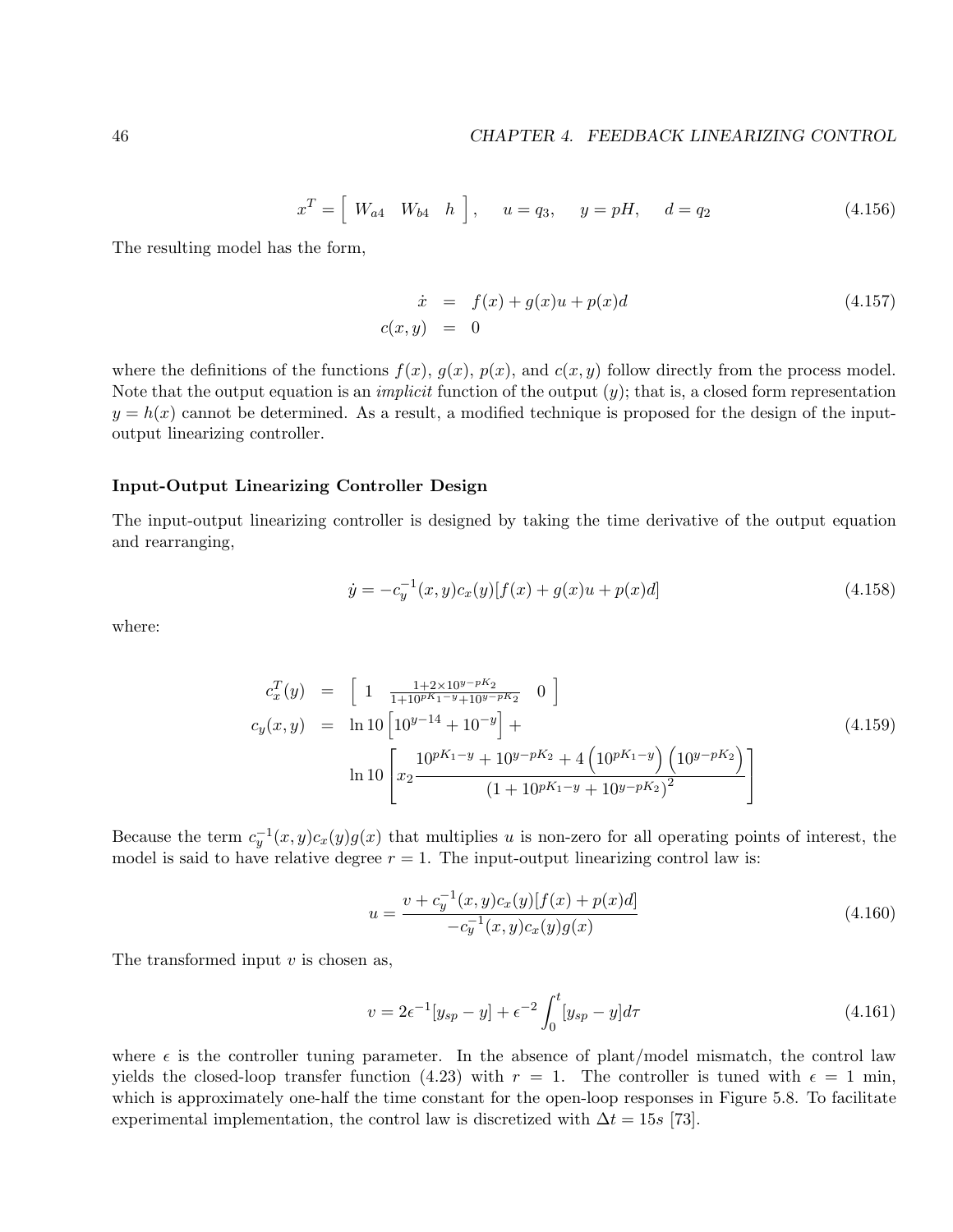| Time (min) | ${\rm (ml/s)}$<br>$q_1$ | (ml/s)<br>$q_2$ | (ml/s)<br>$q_3$ |
|------------|-------------------------|-----------------|-----------------|
|            | 16.6                    | 0.55            | 15.6            |
| 30         | 15.1                    | $1.2\,$         | 13.6            |
| 60         | 18.1                    | 2.0             | 17.6            |
| 90         | 16.6                    | $1.0\,$         | 15.6            |
| 120        |                         |                 |                 |
| 150        |                         | 0.55            |                 |

Table 4.8: Standard Inlet Flow Changes

#### State and Parameter Estimation

The input-output linearizing controller requires full state feedback. In practice, the reaction invariants cannot be measured and therefore they must be estimated from available on-line measurements. A closedloop nonlinear observer with exponentially stable error dynamics (see Chapter 7) does not exist since the Jacobian linearization of the model is unobservable at every equilibrium point [73]. As an alternative, an open-loop nonlinear observer that does not require observability is employed. Because the differential equations for the reaction invariants are decoupled, the invariants can be estimated sequentially [73]. Invariant  $W_{b4}$  is estimated in an open-loop fashion. An estimate of  $W_{a4}$  is generated from the estimated  $W_{b4}$  and the measured pH using the output equation.

The proposed controller does not explicitly account for buffering changes. As shown below, unstable behavior is obtained if the buffer flow rate drops significantly below the nominal value. Under these conditions, the process gain increases dramatically and some type of on-line adaptation is necessary to achieve satisfactory performance. A straightforward approach is to treat the buffer flow rate as an unknown parameter that is estimated with a recursive least-squares algorithm. The parameter estimator receives measurements of the pH and level, as well as reaction invariant estimates from the open-loop observer. A detailed derivation of the estimator is presented elsewhere [73].

#### Experimental Results

Open-loop pH responses for the sequence of base and buffer flow rate changes in Table 4.8 are shown in Figure 5.8. Note that the actual run time is plotted and therefore the plots do not begin with zero time. The response in Figure 5.8(a) shows that the system exhibits significant static nonlinearities with respect to manipulated input changes. The pH response for buffer flow rate changes is shown in Figure 5.8(b). Significant static nonlinear behavior is observed, especially when  $q_2 \to 0$  ml/s. The pH response for base flow rate changes is similar to that obtained from the process model, while significant deviations are observed between the simulated and experimental responses for buffer flow rate changes [65].

As discussed in [73], non-adaptive and adaptive versions of the input-output linearizing controller easily outperform a PI controller. However, Figure 5.9 shows that the non-adaptive controller exhibits unstable behavior for low buffering conditions. The sequence of buffer flow rate disturbances is the same as that in Table 4.8 except that the flow rate is only reduced to 0.2 ml/s at  $t = 120$  min. The non-adaptive controller produces a highly oscillatory response as a result of the  $q_2 = 0.2$  ml/s disturbance at  $t = 215$  min. This unstable behavior is attributable to poor estimates of the reaction invariants at low buffering conditions.

The performance of the adaptive nonlinear controller for the same sequence of buffer flow rate disturbances is shown in Figure 5.10. The controller is able to provide excellent control over a wide range of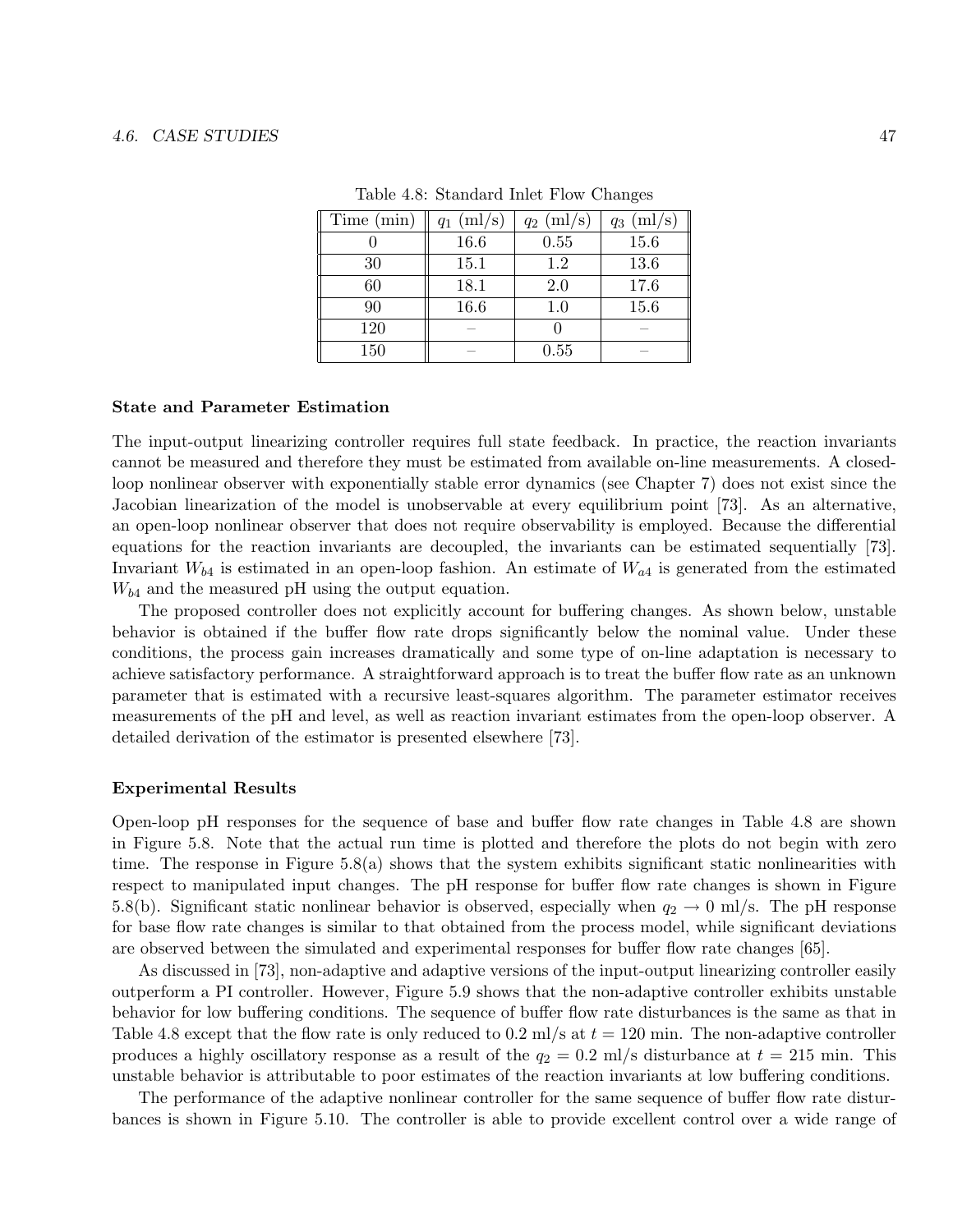buffering conditions. Unlike the non-adaptive controller (Figure 5.9), the adaptive controller is able to maintain the system at the setpoint even when  $q_2 \to 0.2$  ml/s. The estimated buffer flow rate produced by the adaptive controller also is shown in Figure 5.10. At steady-state conditions, the estimation error is less than 15% of the actual value. Improved knowledge of the buffering capacity results in more accurate estimates of the reaction invariants, which ultimately leads to superior closed-loop performance as compared to the non-adaptive case.

The performance of the adaptive nonlinear controller for the sequence of acid flow rate disturbances in Table 4.8 is shown in Figure 5.11. Acid flow rate disturbances represent a robustness test since the parameter estimator is designed only to account for buffering changes. Note that the estimated buffer flow rate used by the controller is set equal to the nominal value (0.55 ml/s) if the value produced by the estimator is sufficiently negative. Despite using poor estimates of the buffer flow rate and the reaction invariants, the adaptive controller provides superior pH responses as compared to the PI and non-adaptive nonlinear controllers (not shown).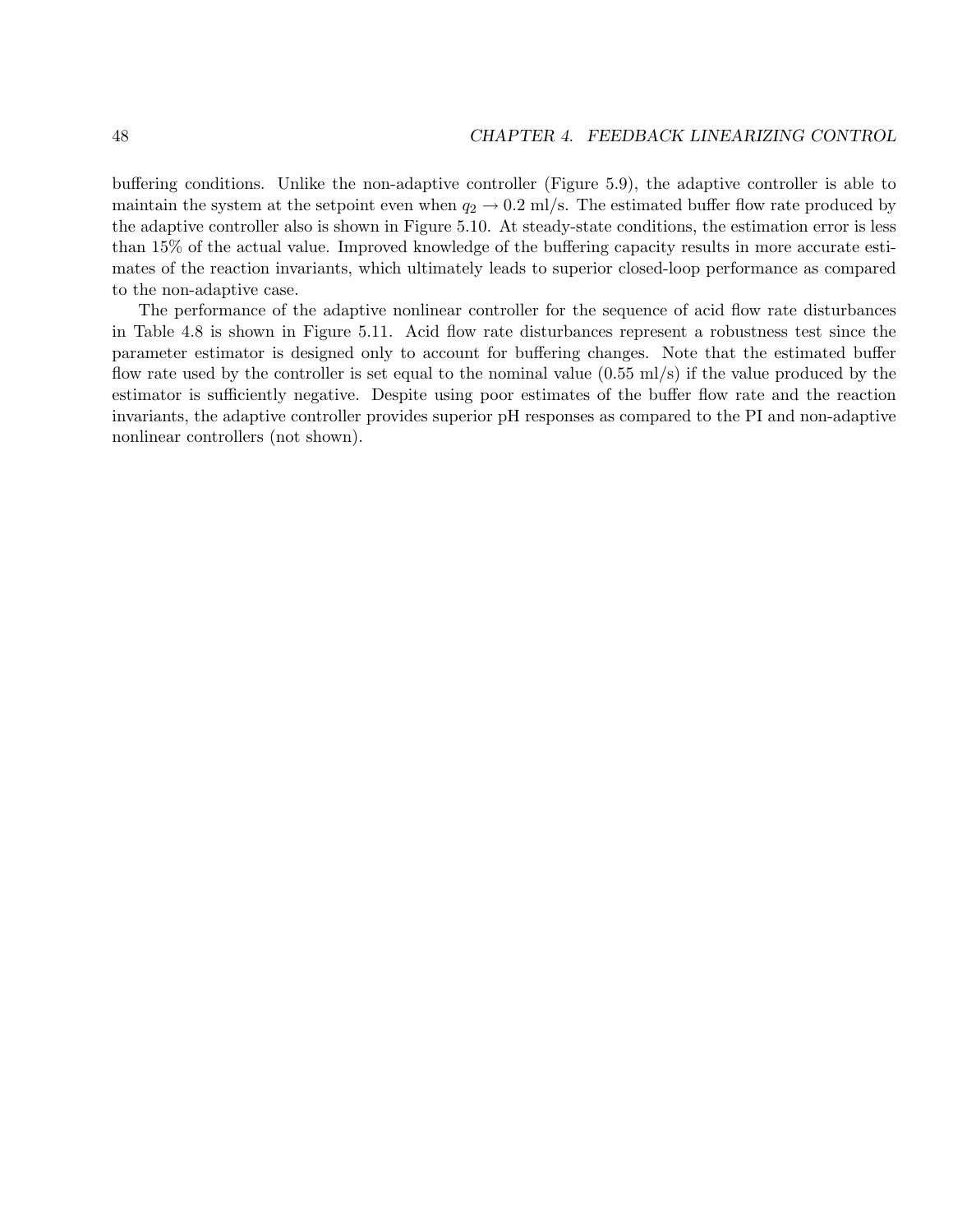# Bibliography

- [1] A. K. Adebekun and F. J. Schork. On the global stabilization of n-th order reactions. Chem. Eng. Commun., 100:47–59, 1991.
- [2] D. K. Adebekun and F. J. Schork. Continuous solution polymerization reactor control. 1. Nonlinear reference control of methyl methacrylate polymerization. Ind. Eng. Chem. Res., 28:1308–1324, 1989.
- [3] K. Adebekun. The robust global stabilization of a stirred tank reactor. AIChE J., 38:651–659, 1992.
- [4] P. Agrawal, G. Koshy, and M. Ramseier. An algorithm for operating a fed-batch reactor at optimum specific growth rate. Biotech. Bioeng., 33:115, 1989.
- [5] A. W. Alsop and T. F. Edgar. Nonlinear heat exchanger control through the use of partially linearized control variables. Chem. Eng. Commun., 75:155–170, 1989.
- [6] A. W. Alsop and T. F. Edgar. Nonlinear control of a high-purity distillation column by the use of partially linearizied control variables. Computers. chem. Engng., 14:665–678, 1990.
- [7] J. Alvarez, J. Alvarez, and E. Gonzalez. Global nonlinear control of a continuous stirred tank reactor. Chem. Eng. Sci., 44:1147–1160, 1989.
- [8] J. Alvarez, J. Alvarez, and R. Suarez. Nonlinear bounded control for a class of continuous agitated tank reactors. Chem. Eng. Sci., 46:3235–3249, 1991.
- [9] J. Alvarez, R. Suarez, and A. Sanchez. Nonlinear decoupling control of free-radical polymerization continuous stirred tank reactors. Chem. Eng. Sci., 45:3341–3357, 1990.
- [10] J. Alvarez, R. Suarez, and A. Sanchez. Semiglobal nonlinear control based on complete input-output linearization and its application to the start-up of a continuous polymerization reactor. Chem. Eng. Sci., 49:3617–3630, 1994.
- [11] J. Alvarez-Gallegos. Application of nonlinear system transformations to control design for a chemical reactor. IEE Proc. - Pt. D, 135:90–94, 1988.
- [12] J. Alvarez-Ramirez. Stability of a class of uncertain continuous stirred chemical reactors with a nonlinear feedback. Chem. Eng. Sci., 49:1743–1748, 1994.
- [13] H. Aoufoussi, M. Perrier, J. Chaouki, C. Chavarie, and D. Dochain. Feedback linearizing control of a fluidized bed reactor. Canadian J. Chem. Eng., 70:356–367, 1992.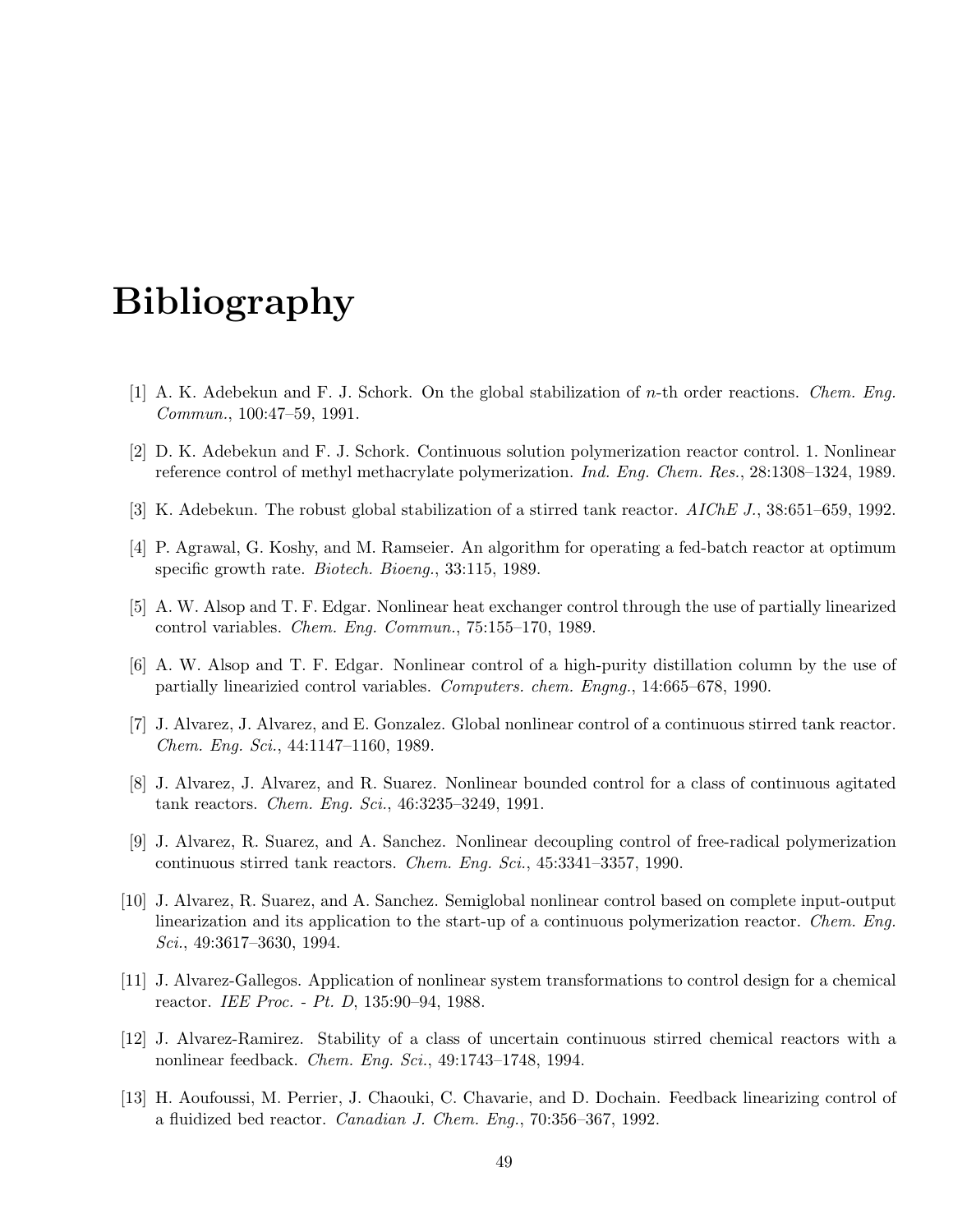- [14] A. Arapostathis, B. Jakubczyk, H.-G. Lee, S. I. Marcus, and E. D. Sontag. The effect of sampling on linear equivalence and feedback equivalence. System Control Lett., 13:373–381, 1989.
- [15] Y. Arkun and J.-P. Calvet. Robust stabilization of input/output linearizable systems under uncertainty and disturbances.  $AIChE$  J., 38:1145–1156, 1992.
- [16] J. G. Balchen. Nonlinear decoupling in process control. Model. Ident. Control, 12:81–94, 1991.
- [17] J. G. Balchen, B. Lie, and I. Solberg. Internal decoupling in non-linear process control. Model. Ident. Control, 9:137–148, 1988.
- [18] M. Barolo, G. B. Guarise, S. A. Rienzi, and A. Trotta. Nonlinear model-based statup and operation control of a distillation column: An experimental study. Ind. Eng. Chem. Res., 33:3160–3167, 1994.
- [19] R. D. Bartusiak, C. Georgakis, and M. J. Reilly. Nonlinear feedforward/feedback control structures designed by reference synthesis. *Chem. Eng. Sci.*, 44:1837–1851, 1989.
- [20] G. Bastin. Nonlinear and adaptive control in biotechnology: A tutorial. In Proc. European Control Conf., pages 2001–2012, Grenoble, France, 1991.
- [21] G. Bastin. Adaptive non-linear control of a fed-batch stirred tank reactors. Int. J. Adaptive Control Signal Process., 6:273–284, 1992.
- [22] S. Behtash. Robust output tracking for non-linear systems. Int. J. Control, 51:1381–1407, 1990.
- [23] J. Bhat, K. P. Madhavan, and M. Chidambaram. Multivariable global input/output linearized internal model control of a semibatch reactor. Ind. Eng. Chem. Res., 30:1541–1547, 1991.
- [24] R. W. Brockett. Feedback invariants for nonlinear systems. In Proc. IFAC World Congress, pages 1115–1120, Helsinki, Finland, 1978.
- [25] C. I. Byrnes and A. Isidori. Nonlinear distrurbance decoupling with stability. In Proc. IEEE Conf. on Decision and Control, pages 513–518, Los Angeles, 1987.
- [26] C. I. Byrnes and A. Isidori. New results and examples in nonlinear feedback stabilization. Systems Control Lett., 12:437–442, 1989.
- [27] C. I. Byrnes and A. Isidori. Asymptotic stabilization of minimum phase nonlinear systems. IEEE Trans. Autom. Control, AC-36:1122–1137, 1991.
- [28] F. M. Callier and C. A. Desoer. Linear System Theory. Springer-Verlag, New York, NY, 1991.
- [29] J.-P. Calvet and Y. Arkun. Feedforward and feedback linearization of non-linear systems with disturbances. Int. J. Control, 48:1551–1559, 1988.
- [30] J.-P. Calvet and Y. Arkun. Feedforward and feedback linearization of nonlinear systems and its implementation using internal model control (IMC). Ind. Eng. Chem. Res., 27:1822–1831, 1988.
- [31] J.-P. Calvet and Y. Arkun. Robust control design for uncertain nonlinear systems under feedback linearization. In Proc. IEEE Conf. Decision and Control, pages 102–106, Tampa, FL, 1989.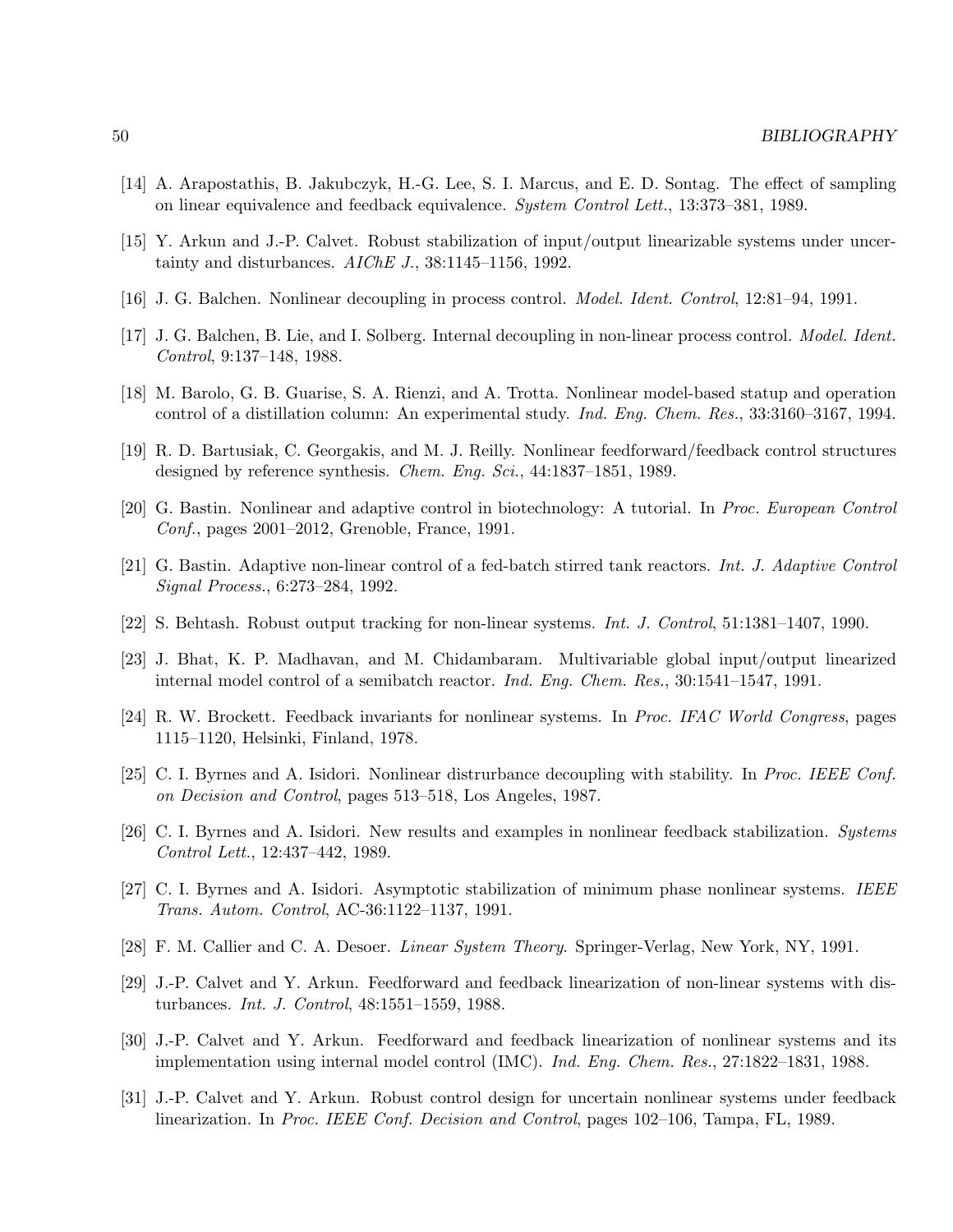- [32] J.-P. Calvet and Y. Arkun. Stabilization of feedback linearized nonlinear systems with bounded pertubations. In Proc. American Control Conf., pages 747–752, Pittsburgh, 1989.
- [33] J.-P. Calvet and Y. Arkun. Design of P and PI stabilizing controllers for quasi-linear systems. Computers chem. Engng., 14:415–426, 1990.
- [34] R. Castro, J. Alvarez, and J. Alvarez. Nonlinear disturbance decoupling control of a binary distillation column. Automatica, 26:567–572, 1990.
- [35] D. Cheng, A. Isidori, W. Respondek, and T. J. Tarn. Exact linearization of nonlinear systems with outputs. Math. Systems Theory, pages 63–83, 1988.
- [36] C.-B. Chung. Dynamic simulation and nonlinear-model-based product quality control of a crude tower. AIChE J., 41:122–134, 1995.
- [37] D. Claude. Decoupling of nonlinear systems. System Control Lett., 1:242–248, 1982.
- [38] D. J. Costello, P. L. Lee, and P. F. Greenfield. Control of anaerobic digestors using generic model control. Bioproc. Eng., 4:119–122, 1989.
- [39] B. J. Cott, R. G. Durham, P. L. Lee, and G. R. Sullivan. Process model-based engineering. Computers chem. Engng., 13:973–984, 1989.
- [40] P. Daoutidis and C. Kravaris. Synthesis of feedforward/state feedback controllers for nonlinear processes. AIChE J., 35:1602–1616, 1989.
- [41] P. Daoutidis and C. Kravaris. Dynamic output feedback control of minimum-phase nonlinear processes. Chem. Eng. Sci., 47:837–849, 1992.
- [42] P. Daoutidis and C. Kravaris. Dynamic output feedback control of minimum-phase multivariable nonlinear processes. Chem. Eng. Sci., 49:433–447, 1994.
- [43] P. Daoutidis, M. Soroush, and C. Kravaris. Feedforward/feedback control of multivariable nonlinear processes. AIChE J., 36:1471–1484, 1990.
- [44] J. Descusse and C. H. Moog. Decoupling with dynamic compensation for strong invertible affine nonlinear systems. Int. J. Control, 42:1387–1398, 1985.
- [45] D. Dochain. Adaptive control algorithms for nonminimum phase bioreactors. Computers chem. Engng., 16:449–462, 1992.
- [46] D. Dochain, M. Perrier, and A. Pauss. Adaptive control of the hydrogen concentration in anaerobic digestions. Ind. Eng. Chem. Res., 30:129–136, 1991.
- [47] P. L. Douglas, P. S. Fountain, G. R. Sullivan, and W. Zhou. Model based control of a high purity distillation column. Canadian J. Chem. Eng., 72:1055–1065, 1994.
- [48] F. J. Doyle, F. Allgower, S. Oliveria, E. Gilles, and M. Morari. On nonlinear systems with poorly behaved zero dynamics. In Proc. American Control Conf., pages 2571–2575, Chicago, 1992.
- [49] F. J. Doyle and M. Morari. A conic sector-based methodology for nonlinear control design. In Proc. American Control Conf., pages 2746–2751, San Diego, CA, 1990.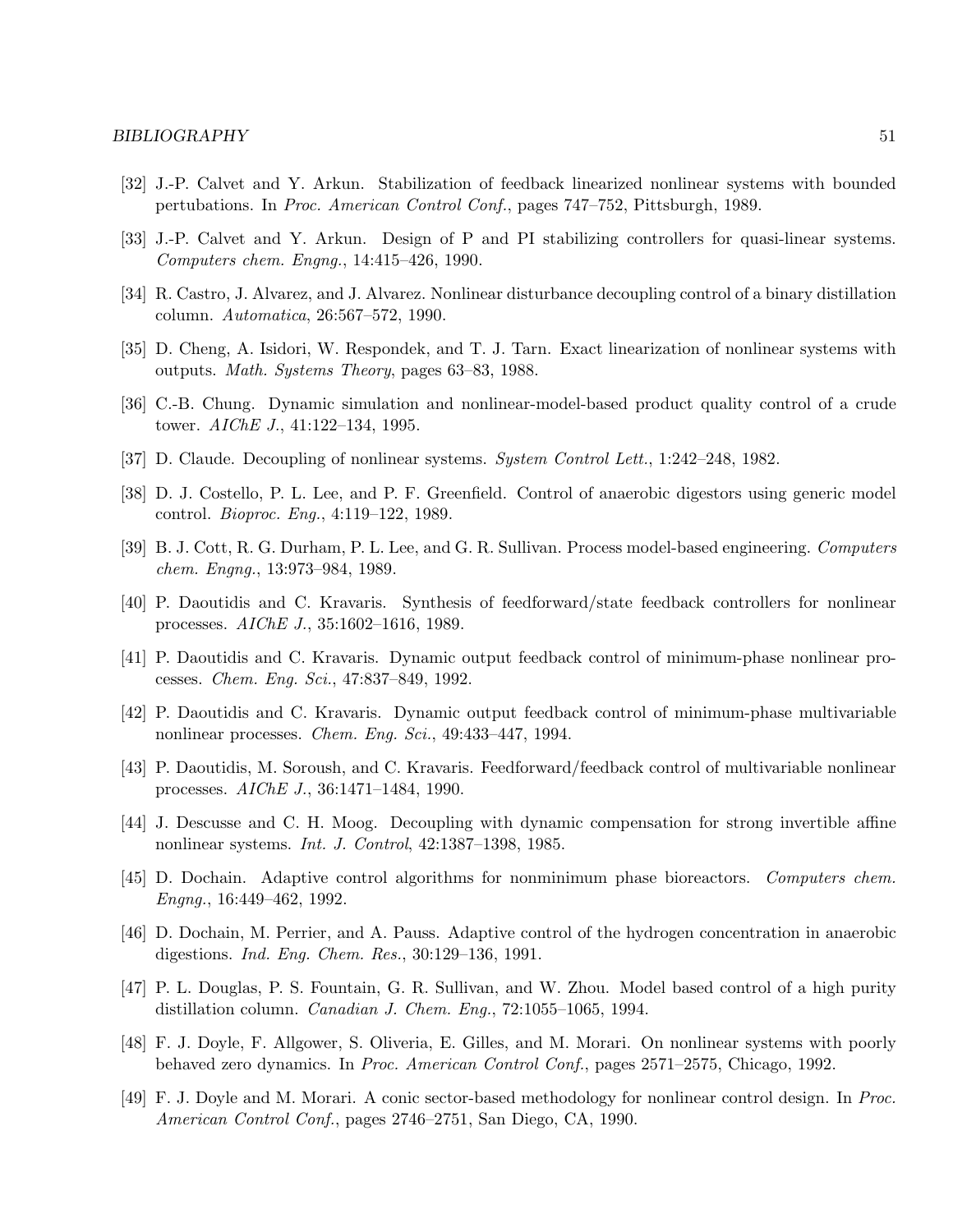- [50] F. J. Doyle and M. Morari. A survey of approximate linearization approaches for chemical reactor control. In Proc. IFAC Symposium DYCORD+ '92, pages 207–212, College Park, MD, 1992.
- [51] C. G. Economou, M. Morari, and B. O. Palsson. Internal model control. 5. Extension to nonlinear systems. Ind. Eng. Chem. Des. Dev., 25:403–411, 1986.
- [52] J. El Moubaraki, G. Bastin, and L. Levine. Nonlinear control of biotechnological processes with growth-production decoupling. Math. Biosciences, 116:21–44, 1993.
- [53] E. Freund. The structure of decoupled non-linear systems. Int. J. Control, 21:443–450, 1975.
- [54] S. T. Glad. Output dead-beat control for nonlinear systems with one zero at infinity. Systems Control Lett., 9:249–255, 1987.
- [55] J. W. Grizzle. Controlled invariance for discrete-time nonlinear systems with an application to the disturbance decoupling problem. IEEE Trans. Autom. Control, AC-30:868–874, 1985.
- [56] J. W. Grizzle. Local input-output decoupling of discrete-time non-linear systems. Int. J. Control, 43:1517–1530, 1986.
- [57] J. W. Grizzle and P. V. Kokotovic. Feedback linearization of sampled-data systems. IEEE Trans. Autom. Control, AC-33:857–859, 1988.
- [58] T. K. Gustafsson and K. V. Waller. Nonlinear and adaptive control of pH. Ind. Eng. Chem. Res., 31:2681–2693, 1992.
- [59] I. J. Ha and E. G. Gilbert. Robust tracking in nonlinear systems. IEEE Trans. Autom. Control, AC-32:763–771, 1987.
- [60] R. C. Hall and D. E. Seborg. Modelling and multi-loop control of a multivariable pH neutralization process: Part I: Modelling and multiloop control. In Proc. American Control Conf., pages 1833–1827, Pittsburgh, 1989.
- [61] M. Han and S. Park. Control of high-purity distillation column using a nonlinear wave theory. AIChE J., 39:787–796, 1993.
- [62] T. J. Harris and P. J. McLellan. Generic model control: A case study revisited. Canadian J. Chem.  $Eng., 68:1066-1070, 1990.$
- [63] J. Hauser, S. Sastry, and P. Kokotovic. Nonlinear control via approximate input-output linearization: The ball and beam example. IEEE Trans. Autom. Control, AC-37:392–398, 1992.
- [64] J. Hauser, S. Sastry, and G. Meyer. Nonlinear control design for slightly non-minimum phase systems: Application to V/STOL aircraft. Automatica, 28:665–679, 1992.
- [65] M. A. Henson. Feedback Linearization Strategies for Nonlinear Process Control. PhD thesis, University of California, Santa Barbara, CA, 1992.
- [66] M. A. Henson and M. J. Kurtz. Feedback linearizing controller design for chemical processes: Challenges and recent advances. In Proc. IFAC Symposium on Nonlinear Control Systems Design, Tahoe City, CA, in press.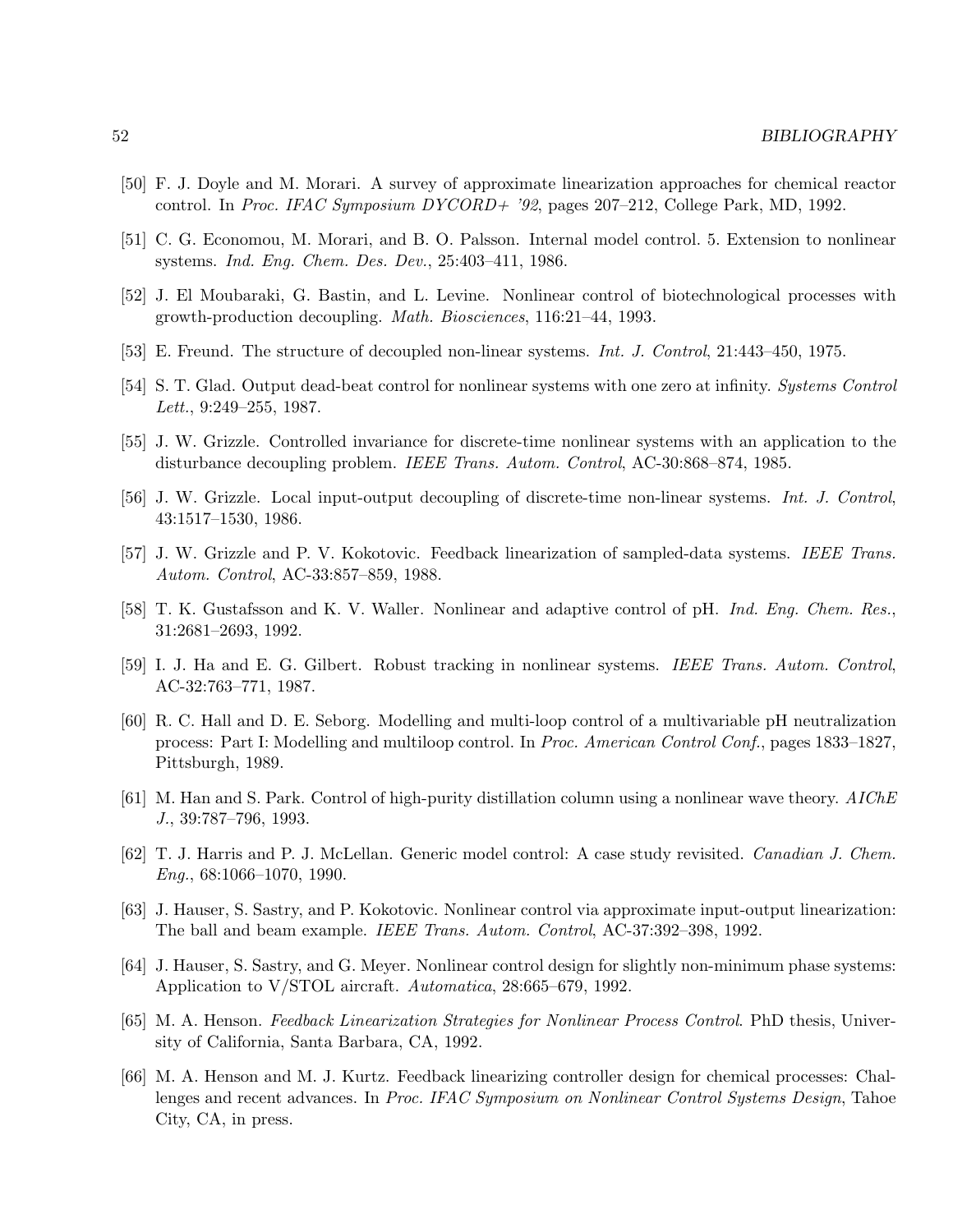- [67] M. A. Henson and M. J. Kurtz. Input-output linearizing control of constrained nonlinear processes. J. Process Control, submitted.
- [68] M. A. Henson and D. E. Seborg. Input-output linearization of general nonlinear processes. AIChE J., 36:1753–1757, 1990.
- [69] M. A. Henson and D. E. Seborg. Critique of exact linearization strategies for process control. J. Process Control, 1:122–139, 1991.
- [70] M. A. Henson and D. E. Seborg. An internal model control strategy for nonlinear systems. AIChE J., 37:1065–1081, 1991.
- [71] M. A. Henson and D. E. Seborg. Nonlinear control strategies for continuous fermentors. Chem. Eng. Sci., 47:821–835, 1992.
- [72] M. A. Henson and D. E. Seborg. Theoretical analysis of unconstrained nonlinear model predictive control. Int. J. Control, 58:1053–1080, 1993.
- [73] M. A. Henson and D. E. Seborg. Adaptive nonlinear control of a pH neutralization process. IEEE Trans. Control Systems Technology, 2:169–182, 1994.
- [74] M. A. Henson and D. E. Seborg. Time delay compensation for nonlinear processes. *Ind. Eng. Chem.* Res., 33:1493–1500, 1994.
- [75] M. A. Henson and D. E. Seborg. Adaptive input-output linearization of a pH neutralization process. Int. J. Adaptive Control Signal Process., submitted.
- [76] R. M. Hirschorn. (A,B)-invariant distributions and disturbance decoupling of nonlinear systems. SIAM J. Control Optimiz., 19:1–19, 1981.
- [77] K. A. Hoo and J. C. Kantor. An exothermic continuous stirred tank reactor is feedback equivalent to a linear system. Chem. Eng. Commun., 37:1–10, 1985.
- [78] K. A. Hoo and J. C. Kantor. Global linearization and control of a mixed-culture bioreactor with competition and external inhibition. Math. Biosciences, 82:43–62, 1986.
- [79] K. A. Hoo and J. C. Kantor. Linear feedback equivalence and control of an unstable biological reactor. Chem. Eng. Commun., 46:385–399, 1986.
- [80] H.-S. Huang and G.-B. Wang. Deadtime compensation for nonlinear processes with disturbances. Int. J. Systems Sci., pages 1761–1776, 1992.
- [81] L. R. Hunt, R. Su, and G. Meyer. Design for multi-input systems. In R. W. Brockett, R. S. Millman, and H. J. Sussmann, editors, *Differential Geometric Control Theory*, pages 268–297. Birkhauser, Boston, MA, 1983.
- [82] L. R. Hunt, R. Su, and G. Meyer. Global transformations of nonlinear systems. IEEE Trans. Autom. Control, AC-28:24–31, 1983.
- [83] A. Isidori. Nonlinear Control Systems. Springer-Verlag, New York, NY, 1989.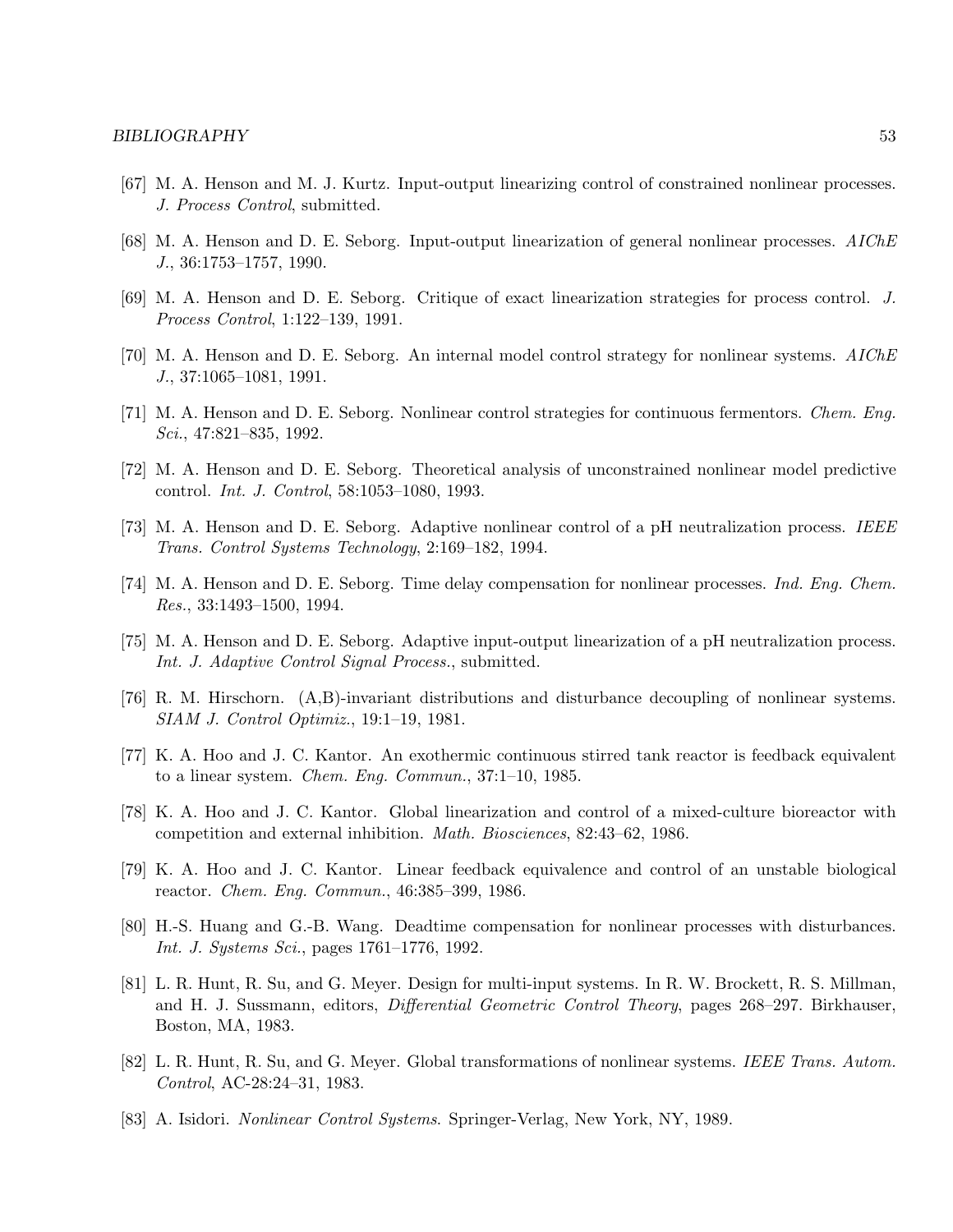- [84] A. Isidori and J. W. Grizzle. Fixed modes and nonlinear interacting control with stability. IEEE Trans. Autom. Control, AC-33:907–914, 1988.
- [85] A. Isidori and A. J. Krener. On feedback equivalence of nonlinear systems. Systems Control Lett., 2:118–121, 1982.
- [86] A. Isidori, A. J. Krener, C. Gori-Giorgi, and S. Monaco. Nonlinear decoupling via feedback: A differential geometric approach. IEEE Trans. Autom. Control, AC-26:331–345, 1981.
- [87] A. Isidori, C. H. Moog, and A. De Luca. A sufficient condition for full linearization via dynamic state feedback. In Proc. IEEE Conf. on Decision and Control, pages 203–208, 1986.
- [88] B. Jakubczyk and W. Respondek. On linearization of control systems. Bull. Acad. Polonaise Sci. Ser. Sci. Math., 28:517–522, 1980.
- [89] I. Kanellakopoulos, P. V. Kokotovic, and R. Marino. An extended direct scheme for robust adaptive nonlinear control. Automatica, 27:247–255, 1991.
- [90] J. C. Kantor. An overview of nonlinear geometrical methods for process control. In D. M. Prett and M. Morari, editors, Shell Process Control Workshop, pages 225–250. Butterworth, London, 1987.
- [91] J. C. Kantor and M. R. Keenan. Static nonlinear control of chemical processes. In Proc. IFAC World Congress, pages 287–290, Munich, 1987.
- [92] T. A. Kendi and F. J. Doyle. An anti-windup scheme for input-output linearization. In Proc. European Control Conf., Rome, Italy, to appear.
- [93] V. I. Korobov. Controllability and stability of certain nonlinear systems. Diff. Eqs. (Russian), 9:614–619, 1973.
- [94] D. J. Kozub and J. F. MacGregor. Feedback control of polymer quality in semi-batch copolymerization reactors. Chem. Eng. Sci., 47:929–942, 1992.
- [95] C. Kravaris and Y. Arkun. Geometric nonlinear control An overview. In Y. Arkun and W. H. Ray, editors, Chemical Process Control IV. CACHE, AIChE, Austin, TX, 1991.
- [96] C. Kravaris and C.-B. Chung. Nonlinear state feedback synthesis by global input-output linearization. AIChE J., 33:592–603, 1987.
- [97] C. Kravaris and P. Daoutidis. Nonlinear state feedback control of second-order non-minimum phase nonlinear systems. Comput. chem. Engng., 14:439–449, 1990.
- [98] C. Kravaris, P. Daoutidis, and R. A. Wright. Output feedback control of nonminimum-phase nonlinear processes. Chem. Eng. Sci., 49:2107–2122, 1994.
- [99] C. Kravaris and J. C. Kantor. Geometric methods for nonlinear process control: 1. Background. Ind. Eng. Chem. Res., 29:2295–2310, 1990.
- [100] C. Kravaris and J. C. Kantor. Geometric methods for nonlinear process control: 2. Controller synthesis. Ind. Eng. Chem. Res., 29:2310–2323, 1990.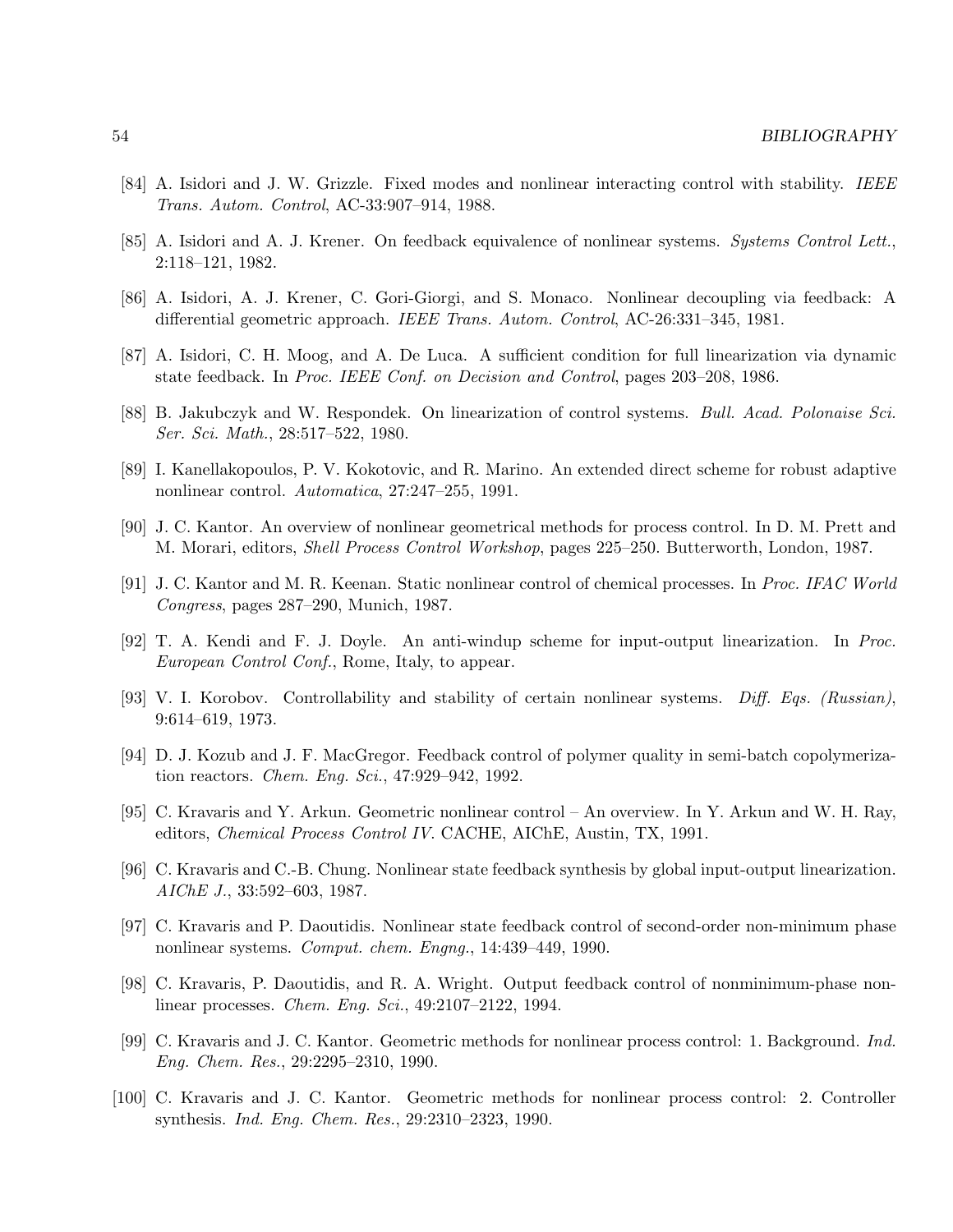- [101] C. Kravaris and S. Palanki. Robust nonlinear state feedback under structured uncertainty. AIChE J., 34:1119–1127, 1988.
- [102] C. Kravaris and M. Soroush. Synthesis of multivariable nonlinear controllers by input/output linearization. AIChE J., 36:249–264, 1990.
- [103] C. Kravaris and R. A. Wright. Deadtime compensation for nonlinear processes. AIChE J., 35:1535– 1542, 1989.
- [104] C. Kravaris, R. A. Wright, and J. F. Carrier. Nonlinear controllers for trajectory tracking in batch processes. Computers. chem. Engng., 13:73–82, 1989.
- [105] A. J. Krener. Approximate linearization by state feedback and coordinate change. System Control Lett., 5:181–185, 1984.
- [106] A. J. Krener, A. Isidori, and W. Respondek. Partial and robust linearization by feedback. In Proc. IEEE Conf. Decision and Control, pages 126–130, San Antonio, 1983.
- [107] B. D. Kulkarni, S. S. Tambe, N. V. Shukla, and P. B. Deshpande. Nonlinear pH control. Chem. Eng. Sci., 46:995-1003, 1991.
- [108] A. Kumar and P. Daoutidis. Feedbach control of nonlinear differential-algebraic-equation systems. AIChE J., 41:619–636, 1995.
- [109] M. J. Kurtz and M. A. Henson. Nonlinear output feedback control of chemical reactors. In Proc. American Control Conf., pages 2667–2671, Seattle, WA, 1995.
- [110] H.-G. Lee, A. Arapostathis, and S. I. Marcus. Linearization of discrete-time systems. Int. J. Control, 45:1803–1822, 1987.
- [111] P. L. Lee. Direct use of nonlinear models for process control. In Y. Arkun and W. H. Ray, editors, Chemical Process Control IV. CACHE, AIChE, Austin, TX, 1991.
- [112] P. L. Lee, R. B. Newell, and G. R. Sullivan. Generic model control A case study. Canadian J. Chem. Eng., 67:478–484, 1989.
- [113] P. L. Lee and G. R. Sullivan. Generic model control (GMC). Comput. chem Engng., 12:573, 1988.
- [114] P. L. Lee, W. Zhou, I. T. Cameron, R. B. Newell, and G. R. Sullivan. Constrained generic model control of a surge tank. Computers. chem. Engng., 15:191–195, 1991.
- [115] J. Levine and P. Rouchon. Quality control of binary distillation columns via nonlinear aggregated models. Automatica, 27:463–480, 1991.
- [116] C.-Y. Lien and T.-W. Wang. Application of feedback linearization to bioreactor control. In Proc. American Control Conf., pages 2161–2166, San Diego, CA, 1990.
- [117] L. C. Limqueco and J. C. Kantor. Nonlinear output feedback control of an exothermic reactor. Computers chem. Engng., 4/5:427–437, 1990.
- [118] Z. Lin and A. Saberi. Semi-global stabilization of partially linear composite systems via feedback of the state of the linear part. System Control Lett., 20:199–207, 1993.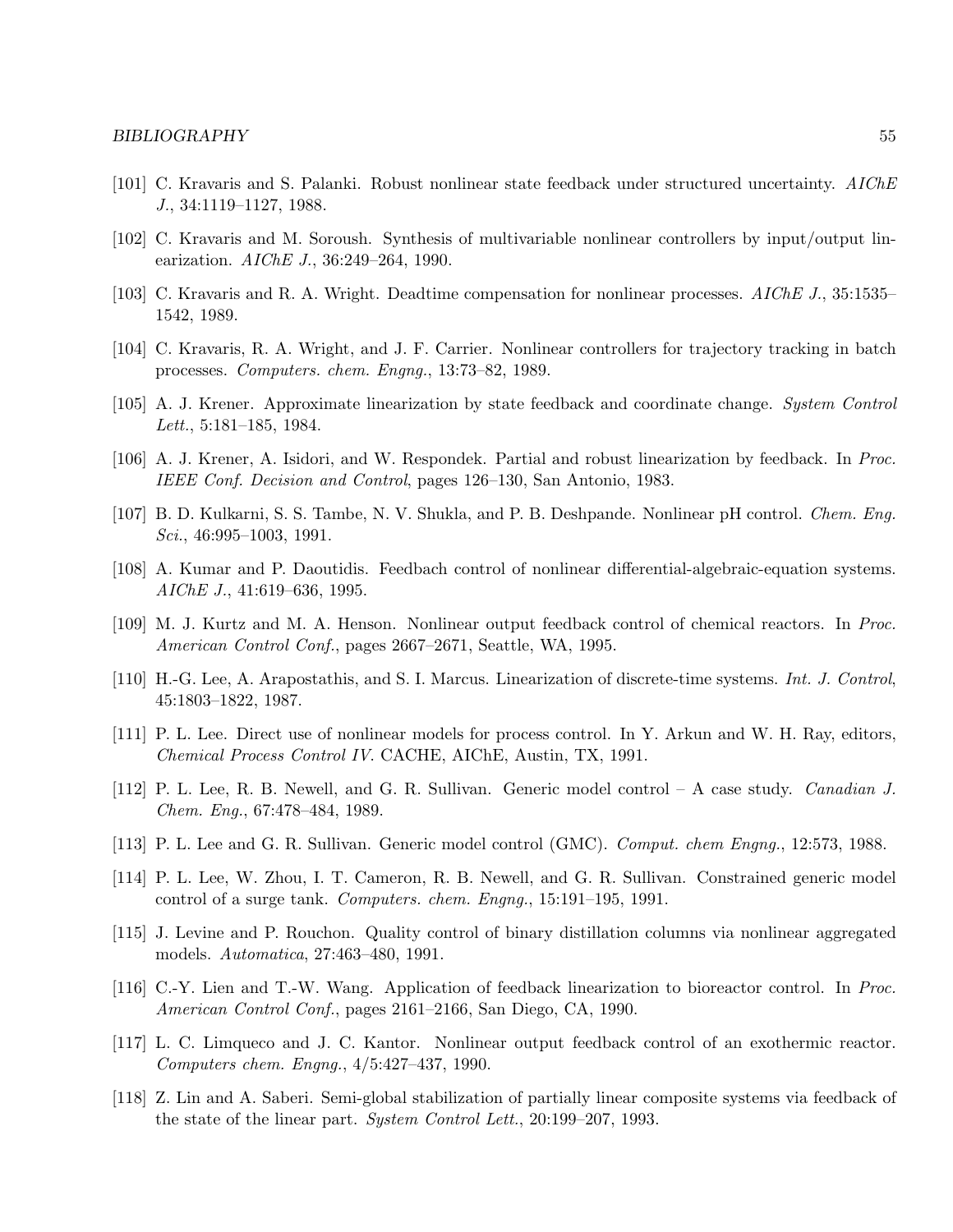- [119] J.-S. Liu and K. Yuan. Characterization of allowable perturbations for robust decoupling of affine non-linear systems. Int. J. Control, 54:729–735, 1991.
- [120] J.-S. Liu and K. Yuan. Deadbeat output regulators for decouplable recursive non-linear systems. Int. J. Systems Sci., 22:2671–2678, 1991.
- [121] L. R. Hunt M. Luksic and R. Su. Exact linearization of input-output systems. Int. J. Control, pages 247–255, 1986.
- [122] R. Marino. On the largest feedback linearizable subsystem. Systems Control Lett., pages 345–351, 1986.
- [123] R. Marino. Feedback stabilization of single-input nonlinear systems. System Control Lett., 10:201– 206, 1988.
- [124] K. B. McAuley and J. F. MacGregor. Nonlinear product property control in industrial gas-phase polyethylene reactors. AIChE J., 39:855–866, 1993.
- [125] P. J. McLellan. A differential-algebraic perspective on nonlinear controller design methodologies. Chem. Eng. Sci., 49:1663–1679, 1994.
- [126] P. J. McLellan, T. J. Harris, and D. W. Bacon. Error trajectory descriptions of nonlinear controller designs. Chem. Eng. Sci, 45:3017–3034, 1990.
- [127] S. Monaco and D. Normand-Cyrot. Minimum-phase nonlinear discrete-time systems and feedback stabilization. In Proc. IEEE Conf. on Decision and Control, pages 979–986, Los Angeles, 1987.
- [128] S. Monaco and D. Normand-Cyrot. Zero dynamics of sampled nonlinear systems. System Control Lett., 11:229–234, 1988.
- [129] M. Morari and E. Zafiriou. Robust Process Control. Prentice-Hall, Englewood Cliffs, NJ, 1989.
- [130] K. R. Muske and J. B. Rawlings. Model predictive control with linear models. AIChE J., 39:262–287, 1993.
- [131] V. Nevistic and L. Del Re. Feasible suboptimal model predictive control for linear plants with state dependent constraints. In Proc. American Control Conf., pages 2862–2866, 1994.
- [132] H. Nijmeijer and W. Respondek. Dynamic input-output decoupling of nonlinear control systems. IEEE Trans. Autom. Control, AC-33:1065–1070, 1988.
- [133] H. Nijmeijer and J. M. Schumacher. The regular local noninteracting control problem for nonlinear control systems. SIAM J. Control Optimiz., 24:1232–1245, 1986.
- [134] H. Nijmeijer and A. J. van der Schaft. Nonlinear Dynamical Control Systems. Springer-Verlag, New York, NY, 1990.
- [135] B. A. Ogunnaike. Controller design for nonlinear process systems via variable transformations. Ind. Eng. Chem. Proc. Des. Dev., 25:241–248, 1986.
- [136] J. Parrish and C. Brosilow. Nonlinear inferential control of reactor effluent concentration from temperature and flow measurements. In *Proc. American Control Conf.*, pages 1027–1033, 1986.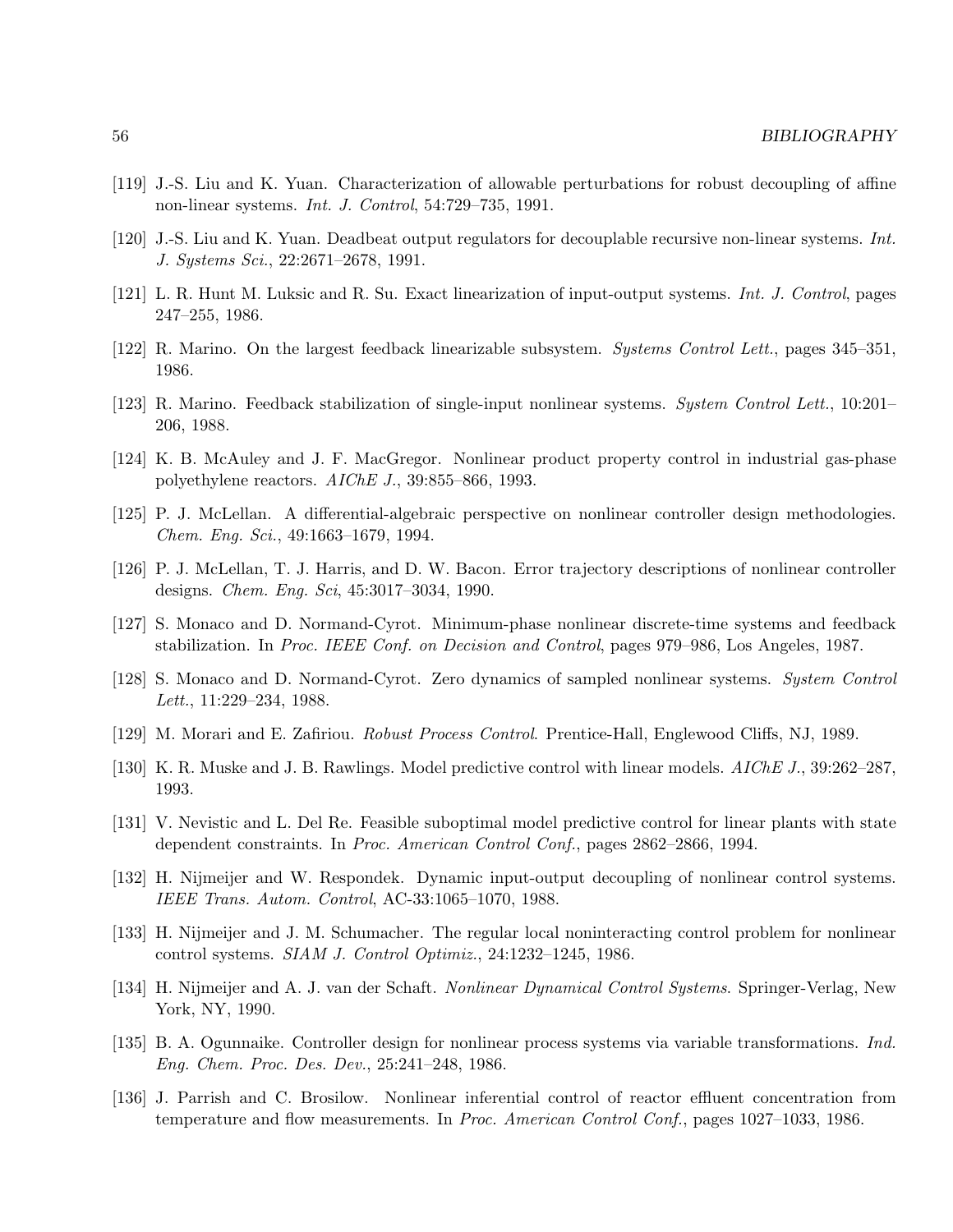- [137] J. R. Parrish and C. B. Brosilow. Nonlinear inferential control. AIChE J., 34:633, 1988.
- [138] W. A. Porter. Diagonalization and inverses for non-linear systems. Int. J. Control, 11:67–76, 1970.
- [139] T. Proll, A. Hilaly, M. N. Karim, and D. Guyre. Comparison of different optimization and control schemes in an industrial scale microalgae fermentation. In Proc. American Control Conf., pages 1323–1328, San Francisco, CA, 1991.
- [140] T. Proll and N. M. Karim. Nonlinear control of a bioreactor model using exact and I/O linearization. Int. J. Control, 60:499–519, 1994.
- [141] B. Ramchandran, J. B. Riggs, and H. R. Heichelheim. Nonlinear plant-wide control: Application to a supercritical fluid extraction process. Ind. Eng. Chem. Res., 31:290–300, 1992.
- [142] M. Ramseier, P. Agrawal, and D. A. Mellichamp. Nonlinear adaptive control of fermentation processes utilizing a priori knowledge. In Proc. American Control Conf., pages 1305–1310, San Francisco, CA, 1991.
- [143] D. Rangel, C. Y. Lien, and T. W. Wang. Application of feedback linearization to the control of nonlinear chemical reactors. In AIChE Annual Mtg., Chicago, 1990.
- [144] K. Y. Rani and K. Gangiah. Adaptive generic model control: Dual composition control of distillation. AIChE J., 37:1634–1644, 1991.
- [145] J. B. Rawlings and K. R. Muske. The stability of constrained receding horizon control. IEEE Trans. Autom. Control, AC-38:1512–1516, 1993.
- [146] P. Renard, D. Dochain, G. Bastin, H. Naveau, and E.-J. Nyns. Adaptive control of anaerobic digestion processes — A pilot-scale application. Biotech. Bioeng., 31:287–294, 1988.
- [147] J. B. Riggs and R. R. Rhinehart. Comparison between two nonlinear process-model based controllers. Computers. chem. Engng., 14:1075–1081, 1990.
- [148] A. Saberi, P. V. Kokotovic, and H. J. Sussmann. Global stabilization of partially linear composite systems. SIAM J. Control Optimiz., 28:1491–1503, 1990.
- [149] S. Sastry and A. Isidori. Adaptive control of linearizable systems. IEEE Trans. Autom. Control, AC-34:1123–1131, 1989.
- [150] D. E. Seborg, T. F. Edgar, and D. A. Mellichamp. Process Dynamics and Control. Wiley, New York, NY, 1989.
- [151] M. Soroush and C. Kravaris. Discrete-time nonlinear controller synthesis by input-output linearization. AIChE J., 38:1923–1945, 1992.
- [152] M. Soroush and C. Kravaris. Nonlinear control of a batch polymerization reactor: An experimental study. AIChE J., 38:1429–1448, 1992.
- [153] M. Soroush and C. Kravaris. Multivariable nonlinear control of a continuous polymerization reactor: An experimental study. AIChE J., 39:1920–1937, 1993.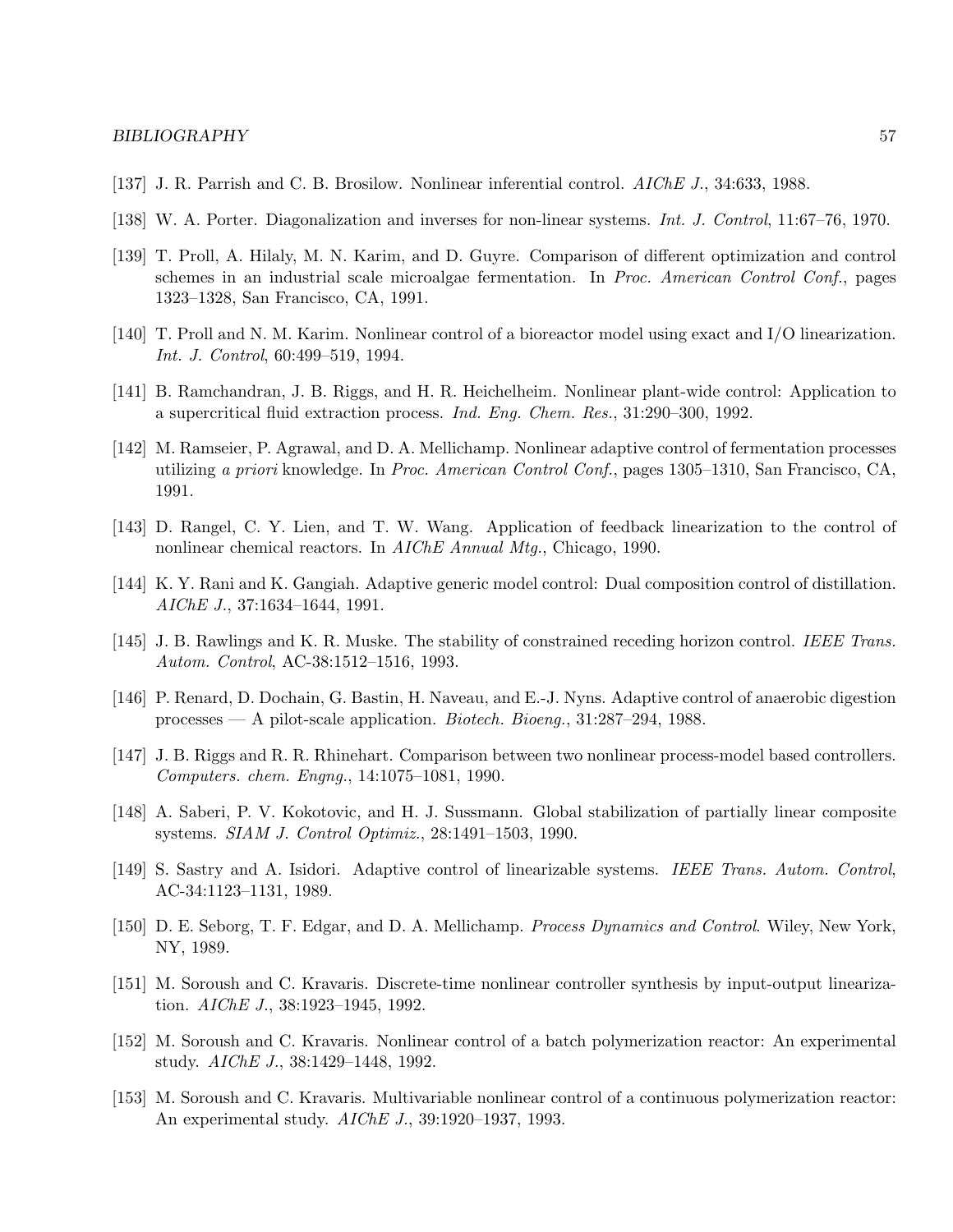- [154] M. Soroush and C. Kravaris. Synthesis of discrete-time nonlinear feedforward/feedback controllers. AIChE J., 40:473–495, 1994.
- [155] M. W. Spong. Robust stabilization for a class of nonlinear systems. In C. I. Byrnes and A. Lindquist, editors, Theory and Applications of Nonlinear Control Systems, pages 155–166. Elsevier Science Publishers, 1986.
- [156] M. W. Spong and M. Vidyasagar. Robust linear compensator design for nonlinear robotic control. IEEE J. Robotics Autom., RA-3:345–351, 1987.
- [157] R. Su. On the linear equivalents of nonlinear systems. Systems Control Lett., pages 48–52, 1982.
- [158] R. Su, G. Meyer, and L. R. Hunt. Robustness in nonlinear control. In R. W. Brockett, R. S. Millman, and H. J. Sussmann, editors, *Differential Geometric Control Theory*, pages 316–337. Birkhauser, Boston, MA, 1983.
- [159] H. J. Sussmann. Limitations on the stabilizability of globally minimum phase systems. IEEE Trans. Autom. Control, AC-35:117–119, 1990.
- [160] H. J. Sussmann and P. V. Kokotovic. The peaking phenomenon and the global stabilization of nonlinear systems. IEEE Trans. Autom. Control, AC-36:424–440, 1991.
- [161] A. Tornambe. Asymptotic inverse dynamics of feedback linearizable systems. Systems Control Lett., 16:145–153, 1991.
- [162] A. Uppal, W. H. Ray, and A. B. Poore. On the dynamic behavior of continuous stirred tank reactors. Chem. Eng. Sci., 29:967, 1974.
- [163] A. J. van der Schaft. Linearization and input-output decoupling for general nonlinear systems. Systems Control Lett., 5:27–33, 1984.
- [164] L. van der Wegen and H. Nijmeijer. The local disturbance decoupling problem with stability for nonlinear systems. System Control Lett., 12:139–149, 1989.
- [165] Z. L. Wang, F. Pla, and J. P. Corriou. Nonlinear adaptive control of batch styrene polymerization. Chem. Eng. Sci., 50:2081–2091, 1995.
- [166] G. L. Williams, R. R. Rhinehart, and J. R. Riggs. In-line process-model-based control of wastewater pH using dual base injection. Ind. Eng. Chem. Res., 29:1254–1259, 1990.
- [167] Y. H. Wong, P. R. Krishnaswamy, W. K. Teo, B. D. Kulkarni, and P. B. Deshpande. Experimental application of robust nonlinear control law to pH control. Chem. Eng. Sci., 49:199–207, 1994.
- [168] R. A. Wright and C. Kravaris. Nonlinear control of pH processes using the strong acid equivalent. Ind. Eng. Chem. Res., 30:1561–1572, 1991.
- [169] R. A. Wright and C. Kravaris. Nonminimum-phase compensation for nonlinear processes. AIChE J., 38:26–40, 1992.
- [170] R. A. Wright and C. Kravaris. Dynamically equivalent outputs and their use in nonlinear controller synthesis. Chem. Eng. Sci., 48:3207–3223, 1993.